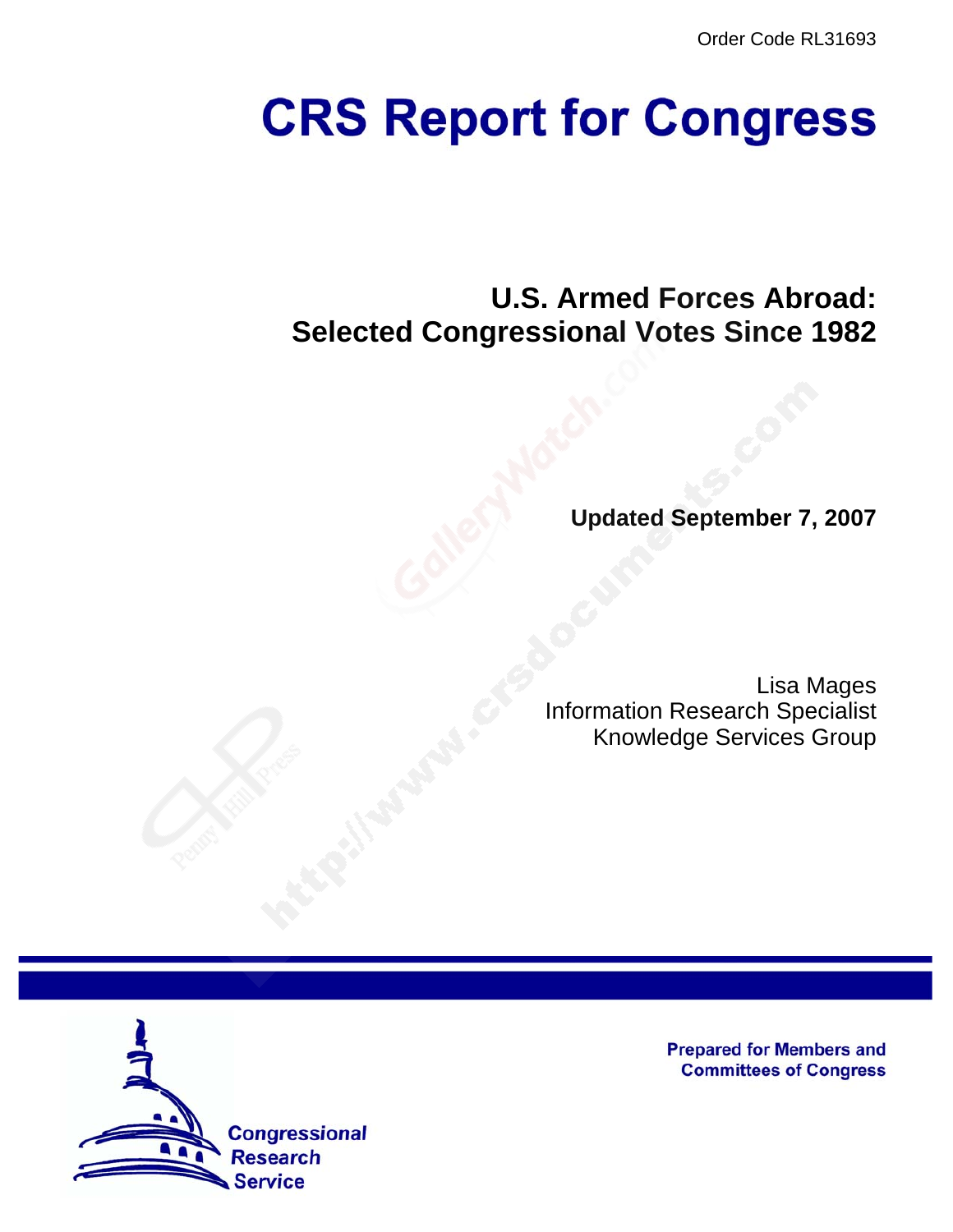#### U.S. Armed Forces Abroad: Selected Congressional Votes Since 1982

#### **Summary**

This report summarizes selected congressional votes related to instances in which U.S. Armed Forces have been sent abroad in potentially hostile situations. These votes reflect the type of congressional actions that observers maintain bear directly on issues affecting policy and the funding of troops abroad, often in the context of the War Powers Resolution, continued presence or withdrawal of troops, and the "use of force." The cases of Lebanon (1982-1983), Grenada (1983), Panama (1989), the Persian Gulf War (1990-1991), Somalia (1992-1995), Haiti (1993-1996), Bosnia (1992-1998), Kosovo (1999), the terrorist attack against America (2001) (including the use of U.S. Armed Forces in Afghanistan), and the use of U.S. Armed Forces against Iraq (2002-present) are examined. The roll call votes that are available online (since 1990 in the House and 1989 in the Senate) are linked. This report will be updated as events or legislation warrant.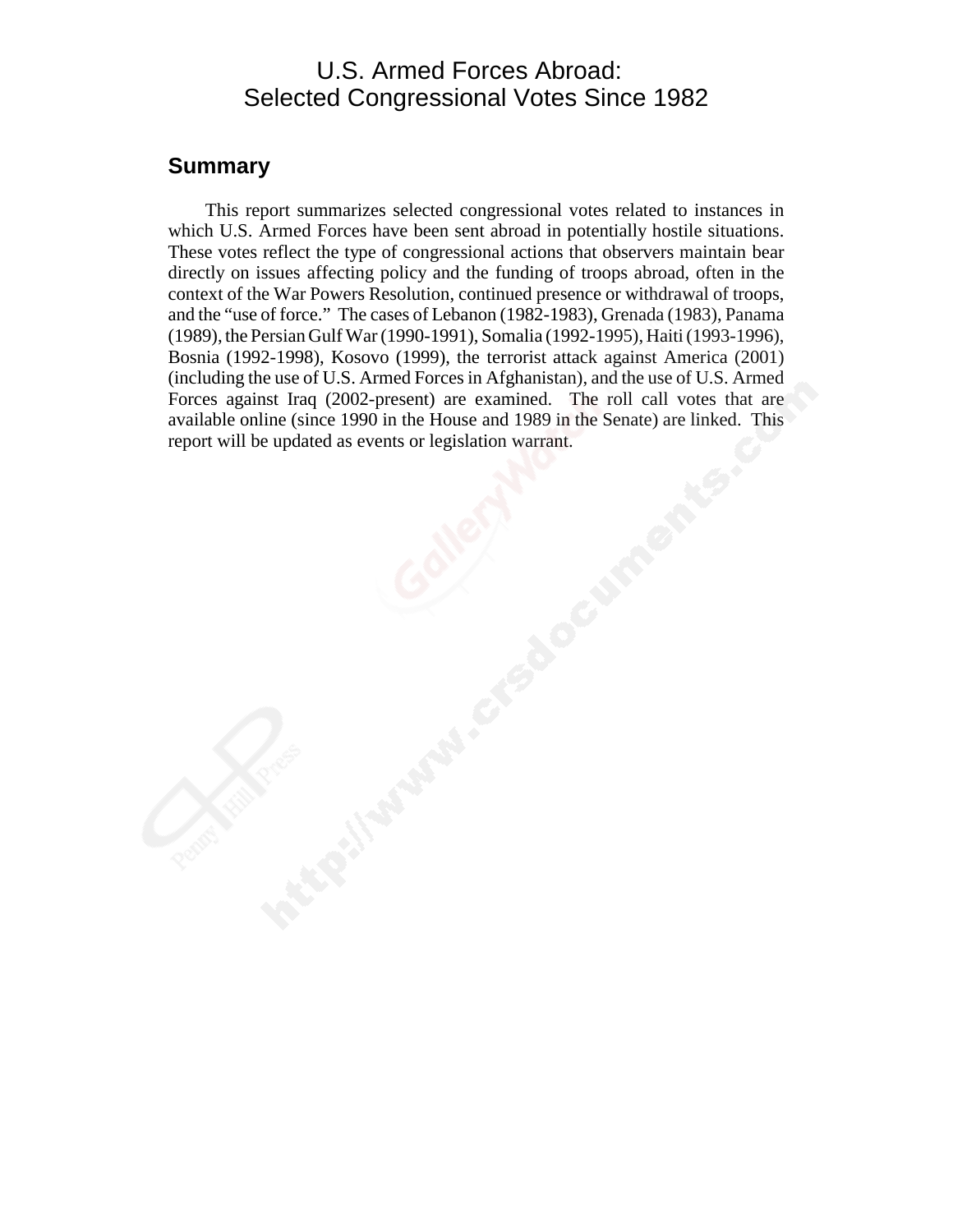#### **Contents**

| <b>CENT</b> |
|-------------|
|             |
|             |
|             |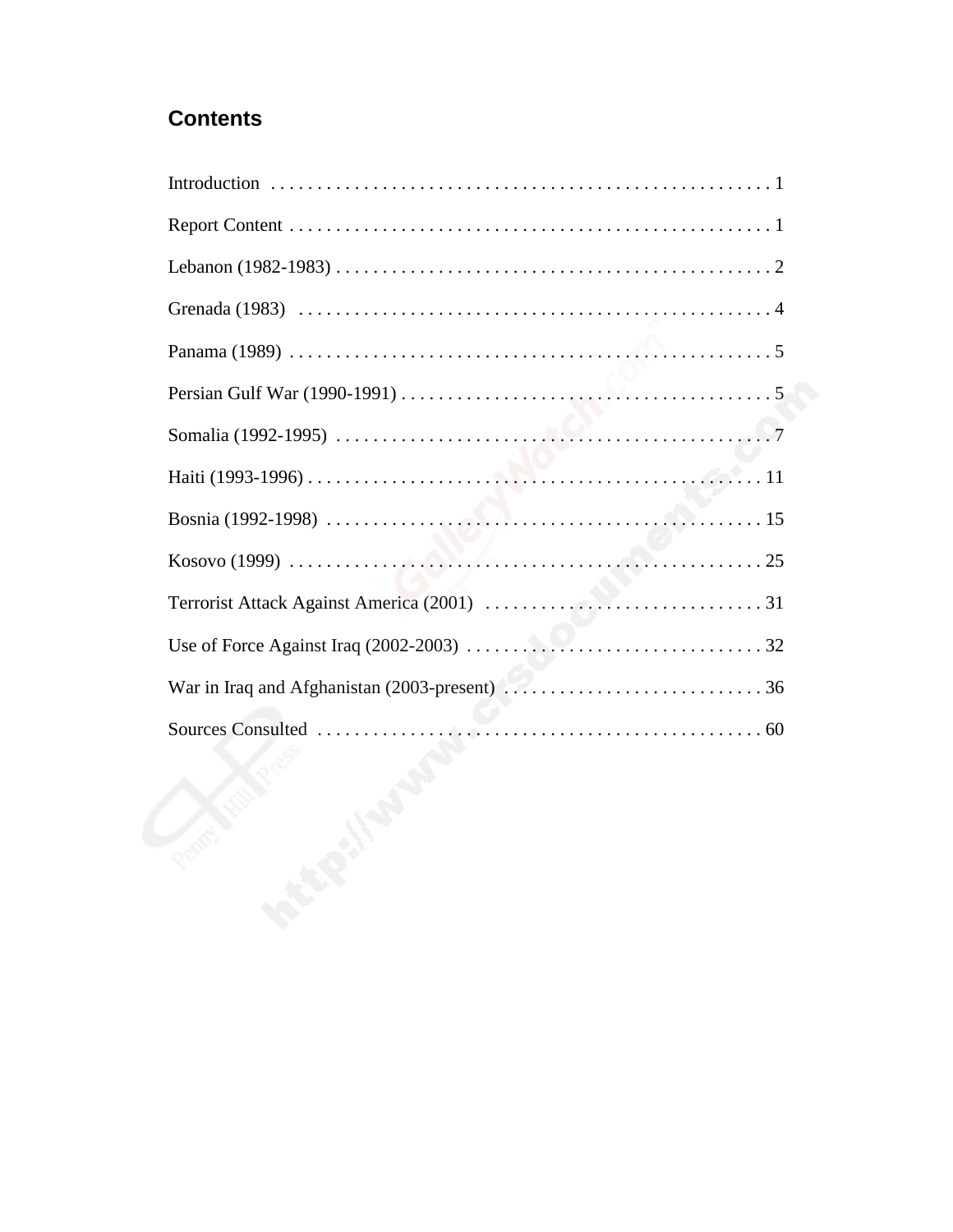# U.S. Armed Forces Abroad: Selected Congressional Votes Since 1982

#### **Introduction**

The President and Congress have historically played different roles when sending U.S. troops into hostile situations. The President has the power under Article II, Section 2, of the Constitution to use the armed forces to repel attacks. Congress under Article I, Section 8, has the power to declare war and raise and support the armed forces. The War Powers Resolution<sup>1</sup> was enacted to ensure that the President and Congress share decisions where U.S. troops may become involved in hostilities.

This sharing of power has often resulted in controversy, particularly when troops are sent into situations where there has not been a formal declaration of war. In most instances, Congress has used its legislative prerogatives through funding mechanisms or declarations of policy either to affirm or to place limits on presidential action. In three instances, Congress has authorized the use of military force in advance of hostilities: the Persian Gulf War (1991), military operations in Afghanistan (2001), and the "use of force against Iraq" resolution (2002). In each case, however, the President has maintained that while he may have sought congressional consultation and support, the President has the constitutional authority as Commander in Chief to use force, including the armed forces of the United States, to protect U.S. national security interests.

#### **Report Content**

This report describes the congressional debate that often surrounds the issue of employing the U.S. military abroad. Initially written in response to a congressional request for a list of votes on this topic from 1982-1992, this report has been updated as needed since that time. The votes included are those directly related to the use and funding of U.S. troops abroad, often in the context of the War Powers Resolution, or to their continued presence or withdrawal.

The laws, bills, and resolutions below are listed in the chronological order of the votes that were held. Links to the actual roll call votes are provided, when available (since 1990 in the House and 1989 in the Senate). These links include each Member's yea or nay vote.

<sup>&</sup>lt;sup>1</sup> P.L. 93-148, November 7, 1973. For more detailed contextual and legislative history information, see CRS Report RL32267, *The War Powers Resolution: After Thirty Years*, by Richard F. Grimmett.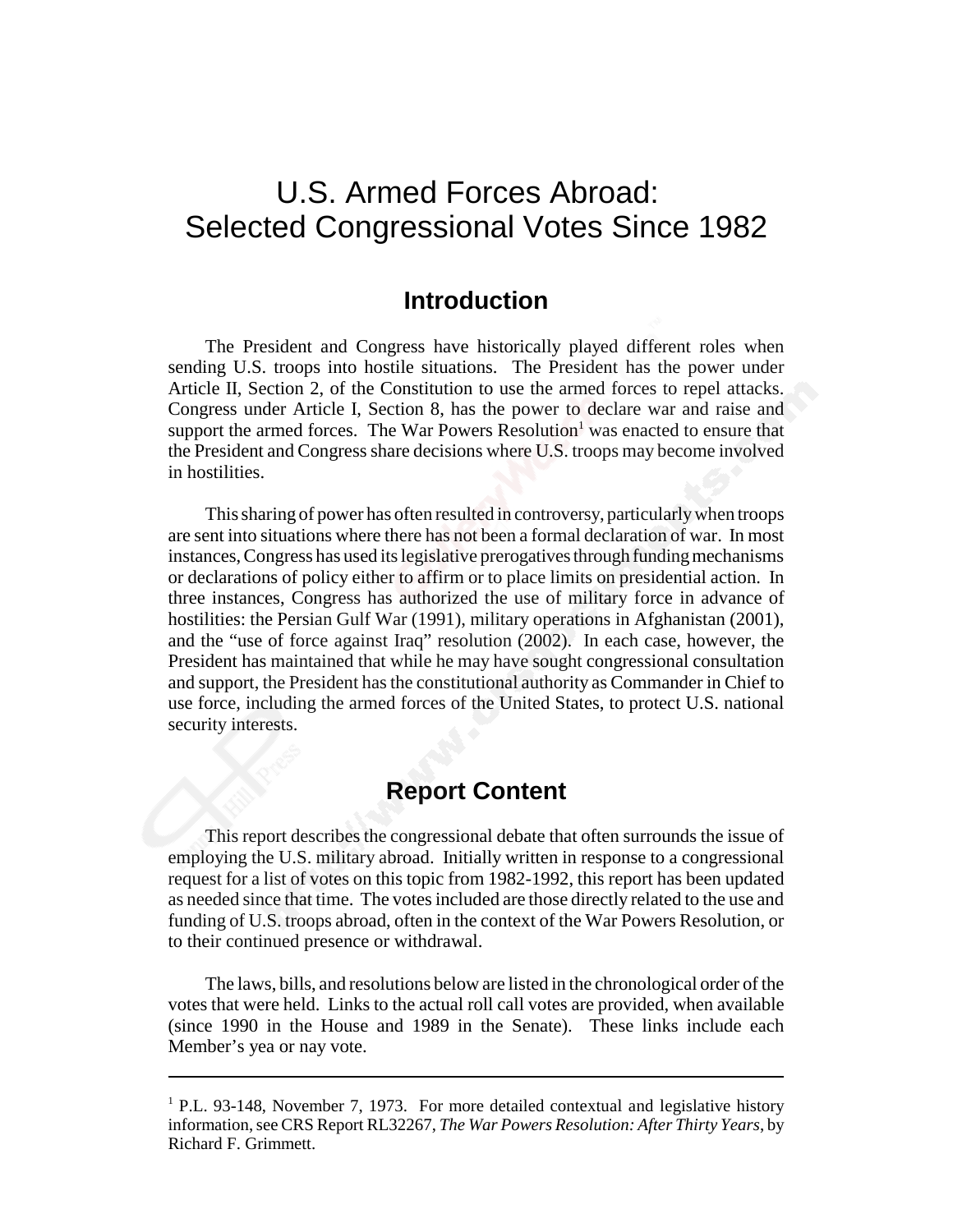In some cases, House or Senate votes are voice votes, and, thus, no roll call vote exists. Moreover, the ultimate disposition of amendments listed in the report (i.e., whether such amendments were incorporated into any final law) may not be selfevident. In other instances, only one chamber of Congress may have voted on a particular measure; for example, a House or Senate simple resolution is a nonlegislative measure that expresses nonbinding opinions on policies or issues and is effective only in the chamber in which it is proposed. It does not require concurrence by the other chamber or approval by the President.

#### **Lebanon (1982-1983)**

On September 29, 1982, President Reagan deployed 1,200 marines to serve as part of a multinational observer force to restore the sovereignty of the Lebanese government. By March 30, 1984, the mission had ended.

| <b>Congress</b>  | <b>Bill and Title</b>                                                         | <b>Description and Comments</b>                                                                                                                                                                                                                                                                                                                                                                      | <b>Votes</b>                                                                                                                 |
|------------------|-------------------------------------------------------------------------------|------------------------------------------------------------------------------------------------------------------------------------------------------------------------------------------------------------------------------------------------------------------------------------------------------------------------------------------------------------------------------------------------------|------------------------------------------------------------------------------------------------------------------------------|
| 98 <sup>th</sup> | S. 639<br>$(P.L. 98-43)$<br>Lebanon<br>Emergency<br>Assistance Act<br>of 1983 | Required the President to seek<br>statutory authority for<br>any<br>substantial expansion of U.S.<br>participation in the multinational<br>peacekeeping force in Lebanon.                                                                                                                                                                                                                            | Measure passed<br>Senate<br>May 20, 1983<br>(voice vote)<br>Measure passed<br>House<br>June 2, 1983<br>276-76<br>(vote #153) |
|                  | <b>H.J.Res. 364</b><br>Multinational<br>Force in<br>Lebanon<br>Resolution     | To provide statutory authority<br>under the War Powers Resolution<br>for continued U.S. participation in<br>the multinational peacekeeping<br>force in Lebanon for up to 18<br>months after enactment.                                                                                                                                                                                               | Measure passed<br>House<br>September 28, 1983<br>270-161<br>(vote #356)                                                      |
|                  | <b>H.Amdt.</b> 395 to<br><b>H.J.Res. 364</b>                                  | Long substitute amendment<br>requires the President to invoke<br>the War Powers Resolution by the<br>end of November, or at the end of<br>any month thereafter, unless<br>President certifies to Congress<br>that a cease-fire was in effect and<br>being observed by all parties, and<br>that significant progress was being<br>made in negotiations to broaden<br>the base of Lebanese government. | Rejected in House<br>September 28, 1983<br>158-272<br>(vote #360)                                                            |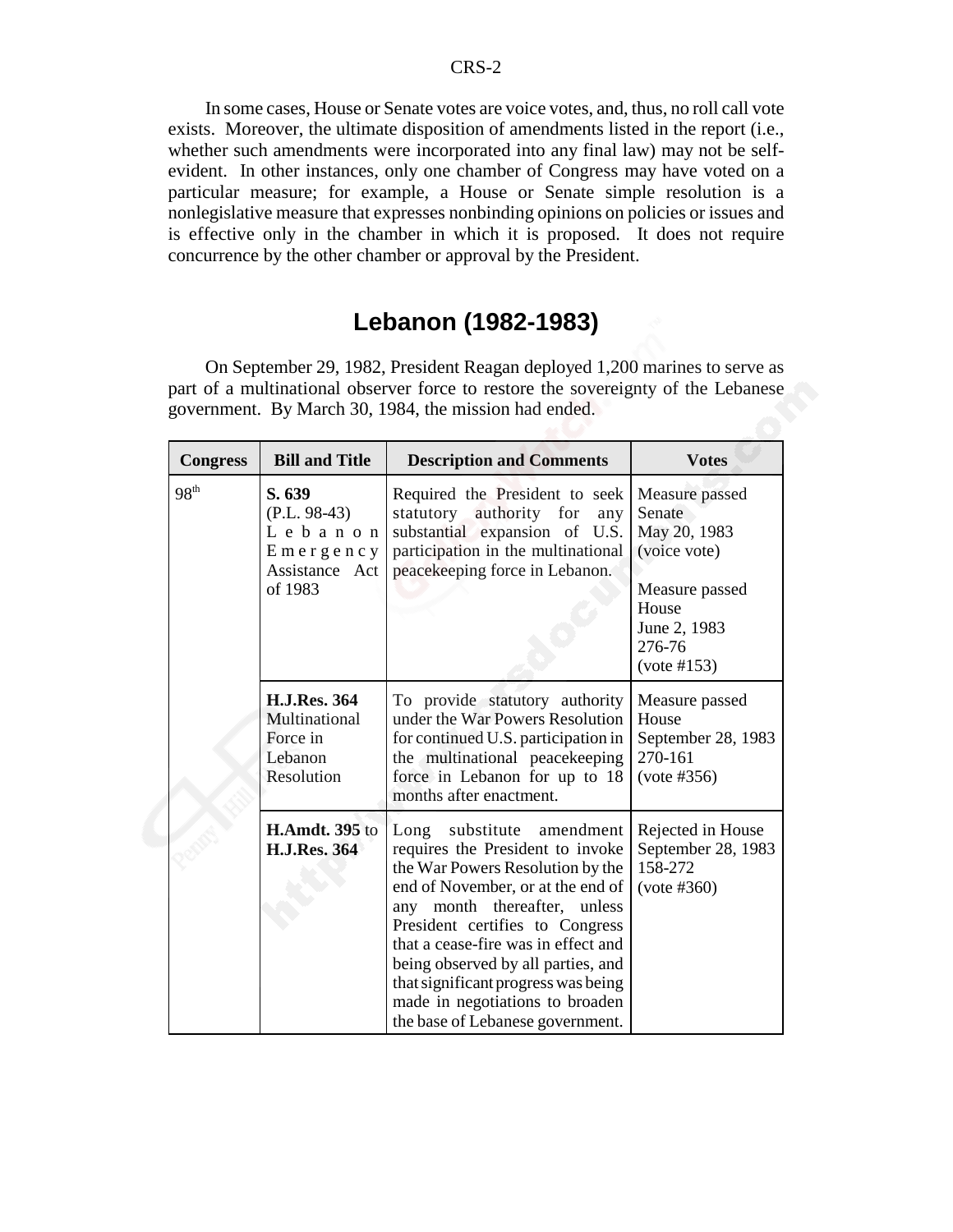|--|

| <b>Congress</b> | <b>Bill and Title</b>                                                                        | <b>Description and Comments</b>                                                                                                                                                                                                                                                                                                                                                                                        | <b>Votes</b>                                                                                                                                      |
|-----------------|----------------------------------------------------------------------------------------------|------------------------------------------------------------------------------------------------------------------------------------------------------------------------------------------------------------------------------------------------------------------------------------------------------------------------------------------------------------------------------------------------------------------------|---------------------------------------------------------------------------------------------------------------------------------------------------|
|                 | <b>S.J.Res. 159</b><br>$(P.L. 98-119)$<br>Multinational<br>Force in<br>Lebanon<br>Resolution | Authorizes the President<br>to<br>maintain U.S. Armed Forces in<br>Lebanon as part of a multinational<br>peacekeeping force for 18 months;<br>determines that the requirements<br>of Section $4(a)(1)$ of the War<br>Resolution<br>Powers<br>became<br>operational on August 29, 1983.                                                                                                                                 | Measure passed<br>House<br>September 29, 1983<br>253-156<br>(vote #370)<br>Measure passed<br>Senate<br>September 29, 1983<br>54-46<br>(vote #274) |
|                 | <b>S.Amdt. 2231</b><br>to S.J.Res. 159                                                       | Baker motion to kill the Byrd<br>amendment stating that U.S.<br>Marines in Lebanon became<br>engaged in hostilities on August<br>29, 1983, requiring the President<br>to submit report to Congress under<br>Section $4(a)(1)$ of the War Powers<br>Resolution concerning hostilities,<br>and extending for 60 days from<br>enactment of the resolution the<br>President's authority to keep U.S.<br>forces in Lebanon. | Agreed to in Senate<br>September 29, 1983<br>55-45<br>(vote #269)                                                                                 |
|                 | <b>S.Amdt. 2228</b><br>to S.J.Res. 159                                                       | Baker motion to kill the Pell<br>amendment to authorize the U.S.<br>Marines to remain in Lebanon for<br>an additional six months instead<br>of 18.                                                                                                                                                                                                                                                                     | Agreed to in Senate<br>September 29, 1983<br>62-38<br>(vote #270)                                                                                 |
|                 | <b>S.Amdt. 2239</b><br>to S.J.Res. 159                                                       | Baker motion to kill the Tsongas<br>amendment stating that a purpose<br>of the deployment of U.S. Marines<br>in Lebanon was to help the<br>Lebanese government "maintain a<br>secure area from which to restore<br>full control over its own territory."                                                                                                                                                               | Agreed to in Senate<br>September 29, 1983<br>56-42<br>(vote #271)                                                                                 |
|                 | <b>S.Amdt. 2240</b><br>to S.J.Res. 159                                                       | Baker motion to kill the Levin<br>amendment stating that "actual or<br>imminent hostilities involving<br>U.S. armed forces" began on<br>August 29, 1983.                                                                                                                                                                                                                                                               | Agreed to in Senate<br>September 29, 1983<br>54-45<br>(vote #272)                                                                                 |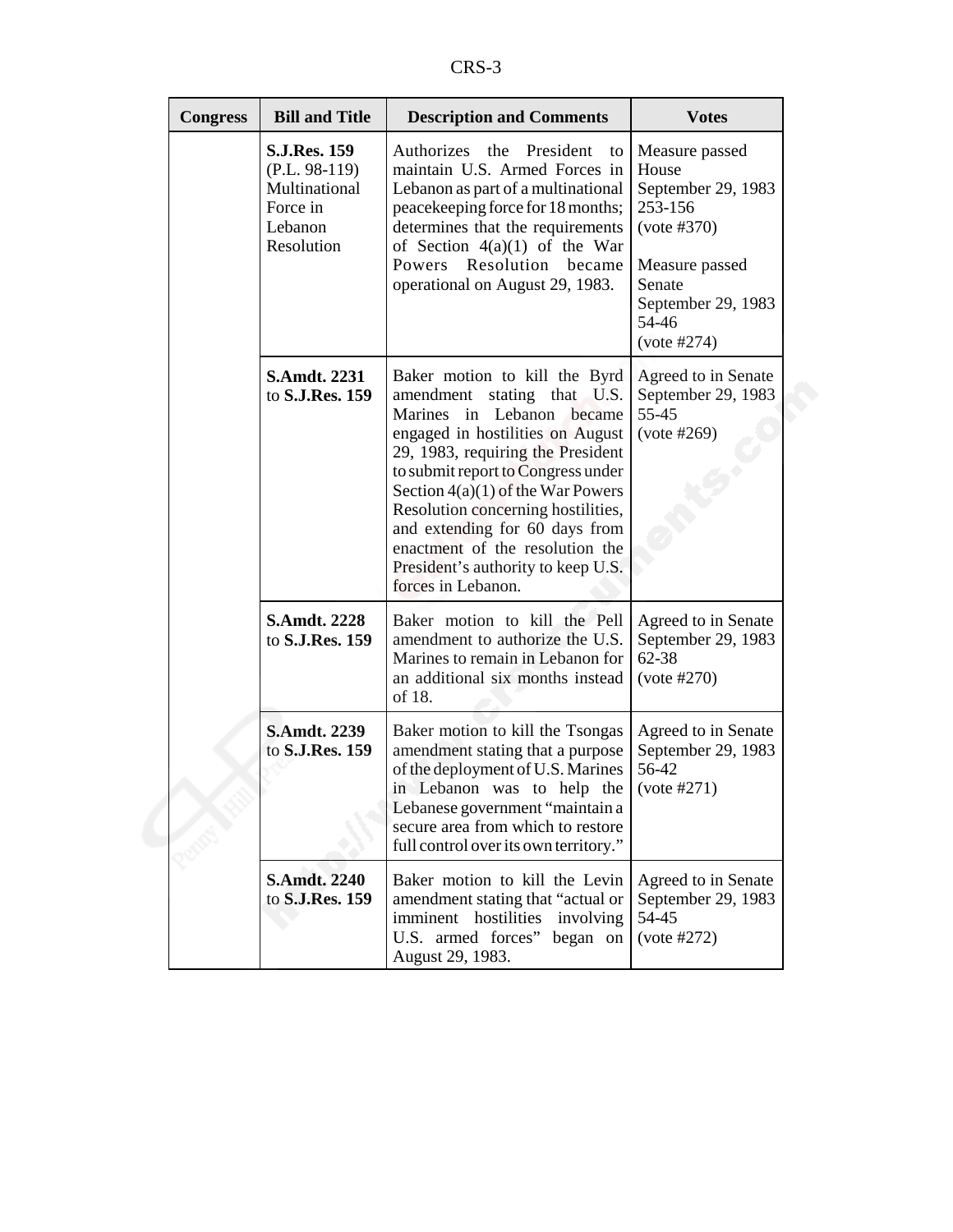| <b>Congress</b> | <b>Bill and Title</b>                                                                          | <b>Description and Comments</b>                                                                                                                                                                                                                                                                                                                                                                 | <b>Votes</b>                                                       |
|-----------------|------------------------------------------------------------------------------------------------|-------------------------------------------------------------------------------------------------------------------------------------------------------------------------------------------------------------------------------------------------------------------------------------------------------------------------------------------------------------------------------------------------|--------------------------------------------------------------------|
|                 | <b>S.Amdt. 2233</b><br>to S.J.Res. 159                                                         | Baker motion to kill Eagleton<br>amendment to allow the U.S. to<br>take such "defensive measures as<br>may be appropriate" to protect the<br>multinational peacekeeping force<br>in Lebanon rather than<br>"protective" measures; would<br>require the President to report to<br>Congress periodically on the<br>results of efforts to secure<br>removal of all foreign forces from<br>Lebanon. | Agreed to in Senate<br>September 29, 1983<br>66-34<br>(vote #273)  |
|                 | <b>H.Amdt. 494 to</b><br>H.R. 4185<br>Department of<br>Defense<br>Appropriations<br>for FY1984 | Long amendment to prohibit funds<br>for deployment of U.S. Armed<br>Forces participating in the<br>multinational peacekeeping force<br>in Lebanon after March 1, 1984.                                                                                                                                                                                                                          | Rejected in House<br>November 2, 1983<br>153-274<br>$(vote \#441)$ |

## **Grenada (1983)**

On October 25, 1983, President Reagan sent U.S. Marines and Army troops to Grenada in order to protect American lives and restore law and order at the request of the Organization of Eastern Caribbean States. All U.S. troops were removed from Grenada by December 15, 1983.

| <b>Congress</b>  | <b>Bill and Title</b>                                                                                                                       | <b>Description and Comments</b>                                                                                                                                                            | Votes                                                                   |
|------------------|---------------------------------------------------------------------------------------------------------------------------------------------|--------------------------------------------------------------------------------------------------------------------------------------------------------------------------------------------|-------------------------------------------------------------------------|
| 98 <sup>th</sup> | <b>S.Amdt. 2462</b><br>to H.J.Res. 308<br>$(P.L. 98-161)$<br>Joint resolution<br>increasing the<br>statutory limit<br>on the public<br>debt | Hart amendment to invoke the<br>War Powers Resolution with<br>respect to American military<br>involvement in Grenada.                                                                      | Agreed to in Senate<br>October 28, 1983<br>$64 - 20$<br>(vote #321)     |
|                  | <b>H.J.Res. 402</b>                                                                                                                         | Declared that the requirements of<br>Section $4(a)(1)$ of the War<br>Powers Resolution became<br>operative on October 25, 1983,<br>when U.S. armed forces were<br>introduced into Grenada. | Measure passed<br>House<br>November 1, 1983<br>403-23<br>$(vote \#437)$ |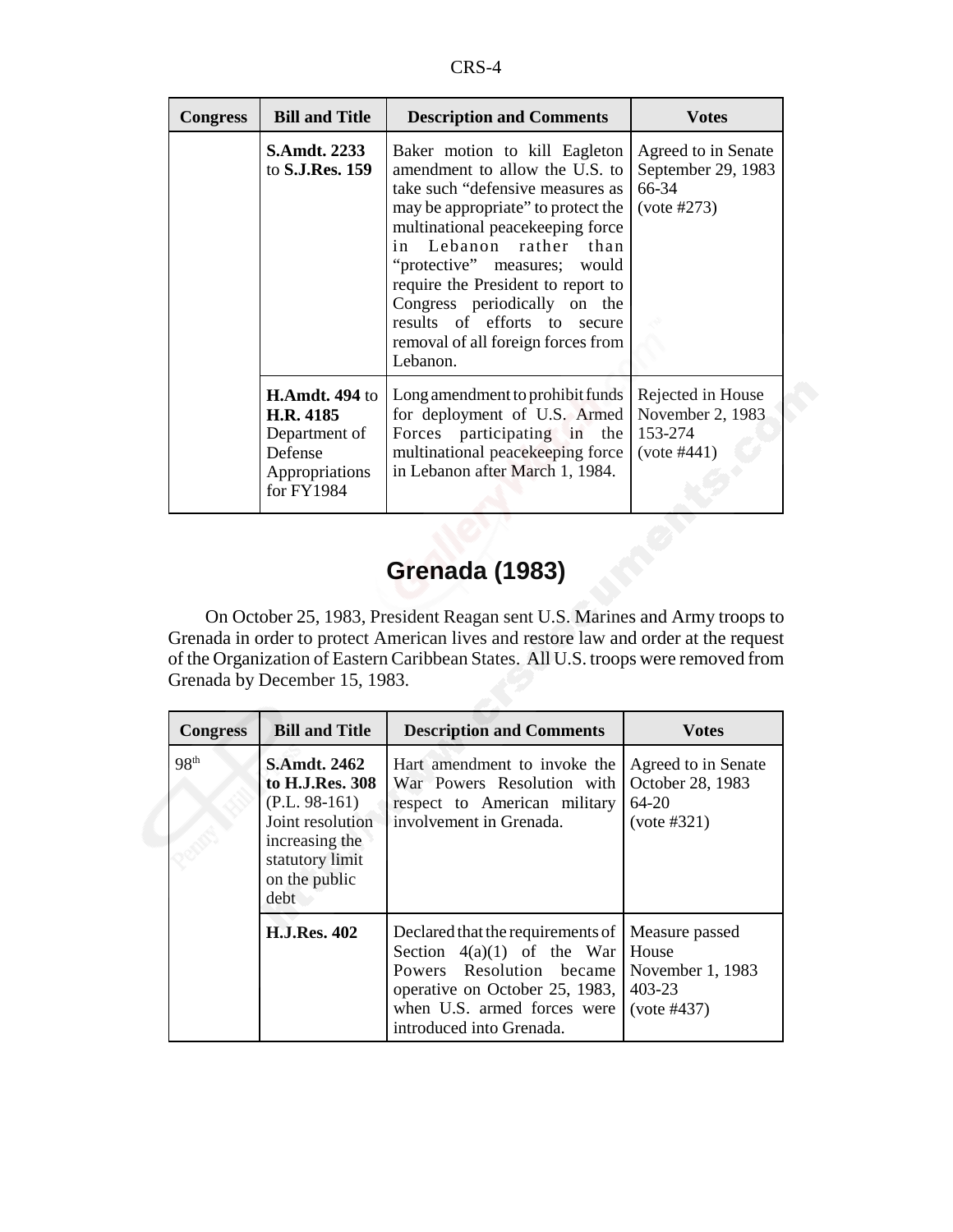#### CRS-5

#### **Panama (1989)**

On December 20, 1989, President George H.W. Bush deployed 14,000 U.S. military forces to Panama in order to protect American lives, restore Panamanian democracy, and apprehend General Manuel Noriega. Congress did not immediately react to the situation, as the  $101<sup>st</sup>$  Congress, first session had ended on November 22, 1989; the second session of the  $101<sup>st</sup>$  Congress did not begin until January 23, 1990. The 14,000 U.S. troops were removed from Panama by February 13, 1990.

| <b>Congress</b>   | <b>Bill and Title</b> | <b>Description and Comments</b>                                                                                                                                                                                                          | <b>Votes</b>                                                              |
|-------------------|-----------------------|------------------------------------------------------------------------------------------------------------------------------------------------------------------------------------------------------------------------------------------|---------------------------------------------------------------------------|
| 101 <sup>st</sup> | <b>H.Con.Res. 262</b> | Expresses sadness over the<br>loss of U.S. soldiers' lives as a<br>result of Operation Just Cause<br>and commends the President<br>for his efforts to provide for<br>early return of the<br>the<br>remaining U.S. troops from<br>Panama. | Measure agreed to<br>in House<br>February 7, 1990<br>389-26<br>(vote #12) |

## **Persian Gulf War (1990-1991)**

On August 2, 1990, Iraqi troops invaded Kuwait, seized its oil fields, ousted the Kuwaiti leadership, installed a new government in Kuwait City, and massed troops on the Saudi Arabian border. On August 9, President Bush reported that he had deployed U.S. troops to the region. Legislation in late 1990 ( $101<sup>st</sup>$  Congress, second session) focused on imposing sanctions against Iraq, in seeking the withdrawal of Iraqi forces from the area, and in supporting the President in carrying out the provisions of the relevant United Nations Security Council resolutions. On January 12, 1991  $(102<sup>nd</sup> Congress, first session)$ , the Congress authorized the "use of force" against Iraq in advance of the outbreak of hostilities with Iraq on January 16.

| <b>Congress</b>   | <b>Bill and Title</b>                                                                      | <b>Description and Comments</b>                                                                                                                                                                                                                            | <b>Votes</b>                                                              |
|-------------------|--------------------------------------------------------------------------------------------|------------------------------------------------------------------------------------------------------------------------------------------------------------------------------------------------------------------------------------------------------------|---------------------------------------------------------------------------|
| 101 <sup>st</sup> | <b>S.Res. 318</b><br>Resolution to<br>condemn Iraq's<br>invasion of<br>Kuwait              | Commends the President for his<br>initial actions with respect to Iraq.<br>Urges the President to seek<br>additional multilateral actions<br>involving air, sea, or land forces as<br>necessary to maintain or restore<br>international peace or security. | Measure agreed<br>to in Senate<br>August 2, 1990<br>$97-0$<br>(vote #211) |
|                   | <b>H.J.Res. 658</b><br><b>United States</b><br>Policy on Iraqi<br>Aggression<br>Resolution | Supports the deployment of U.S.<br>armed forces to the Persian Gulf<br>region and expresses appreciation to<br>such forces.                                                                                                                                | Measure passed<br>House<br>October 1, 1990<br>380-29<br>(vote #394)       |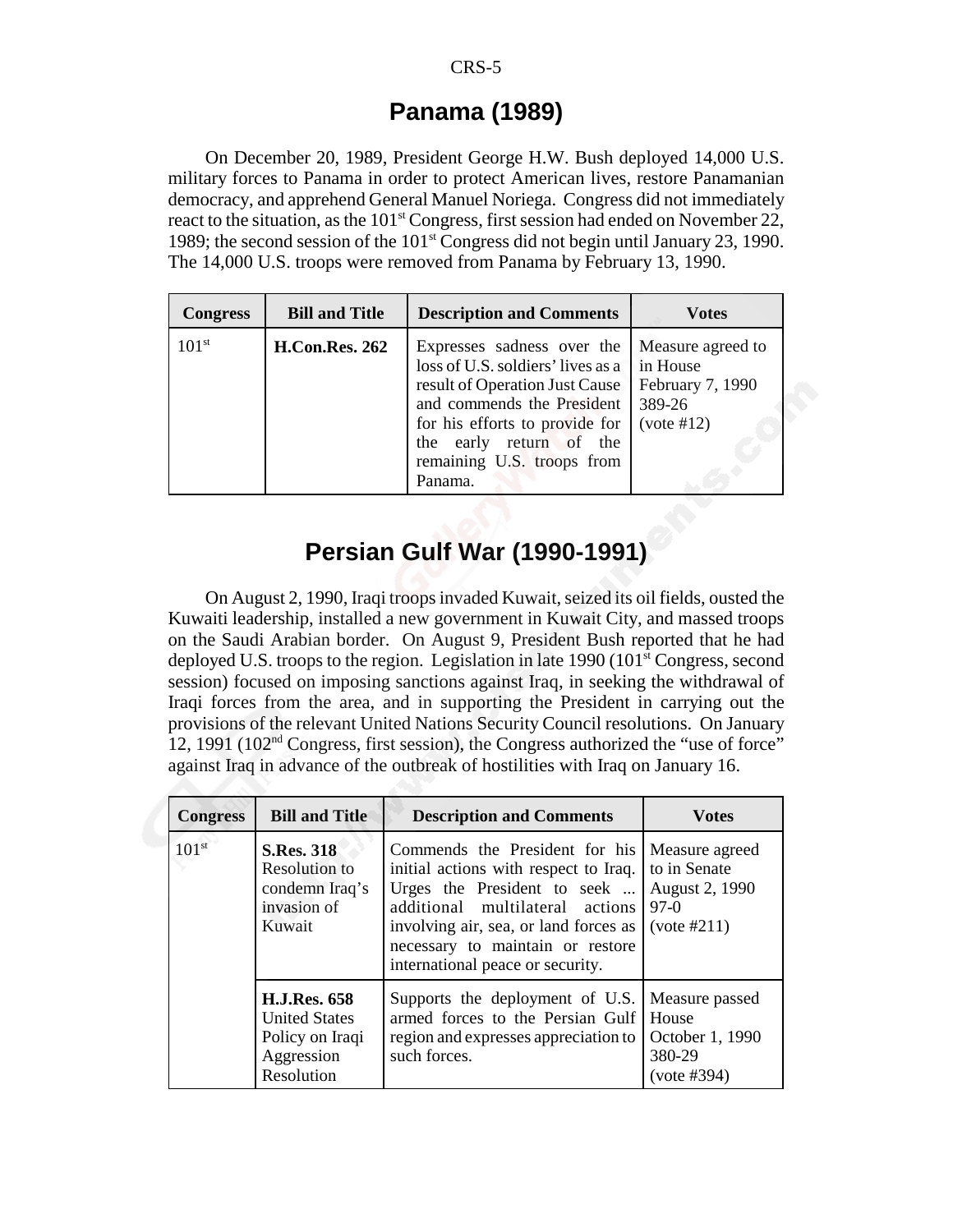| <b>Congress</b>   | <b>Bill and Title</b>                                                                                                             | <b>Description and Comments</b>                                                                                                                                                                                                                                                                                                                                                                                                                                                                                                                                                                                                         | <b>Votes</b>                                                               |
|-------------------|-----------------------------------------------------------------------------------------------------------------------------------|-----------------------------------------------------------------------------------------------------------------------------------------------------------------------------------------------------------------------------------------------------------------------------------------------------------------------------------------------------------------------------------------------------------------------------------------------------------------------------------------------------------------------------------------------------------------------------------------------------------------------------------------|----------------------------------------------------------------------------|
| 101 <sup>st</sup> | <b>S.Con.Res. 147</b>                                                                                                             | Supports continued action by the<br>President to deter Iraqi aggression<br>and to protect American lives and<br>interests in the region.                                                                                                                                                                                                                                                                                                                                                                                                                                                                                                | Measure agreed<br>to in Senate<br>October 2, 1990<br>$96-3$<br>(vote #258) |
| 102 <sup>nd</sup> | <b>H.J.Res. 77</b><br>$(P.L. 102-1)$<br>Authorization<br>for Use of<br><b>Military Force</b><br><b>Against Iraq</b><br>Resolution | Joint resolution to authorize the use<br>of United States armed forces<br>pursuant to United Nations Security<br>Council Resolution 678.                                                                                                                                                                                                                                                                                                                                                                                                                                                                                                | Measure passed<br>House<br>January 12, 1991<br>250-183<br>(vote #9)        |
|                   | H.Con.Res. 32                                                                                                                     | Finds that the Constitution vests all<br>declare war in<br>power to<br>the<br>Declares that<br>Congress.<br>any<br>offensive action against Iraq must be<br>explicitly approved in advance by<br>the Congress.                                                                                                                                                                                                                                                                                                                                                                                                                          | Measure agreed<br>to in House<br>January 12, 1991<br>302-131<br>(vote #7)  |
|                   | H.Con.Res. 33                                                                                                                     | Authorizes the continued use of<br>American military force to enforce<br>the United<br><b>Nations</b><br>economic<br>embargo against Iraq, to defend<br>Saudi Arabia from direct Iraqi<br>attack, and to protect American<br>forces in the region. Declares that<br>(1) the Constitution requires the<br>President to obtain authorization<br>from the Congress before initiating<br>new offensive military action or<br>waging war against Iraq or Iraqi<br>forces and (2) the Congress does not<br>rule out the enactment at a later time<br>of a declaration of war or other<br>congressional authorization for the<br>use of force. | Measure rejected<br>in House<br>January 12, 1991<br>183-250<br>(vote #8)   |
|                   | <b>S.J.Res. 1</b>                                                                                                                 | Authorizes the use of American<br>military force to enforce the United<br>Nations economic embargo against<br>Iraq, defend Saudi Arabia from<br>direct Iraqi attack, and protect<br>American forces in the region.<br>Declares that (1) the Constitution<br>vests all power to declare war in the<br>Congress and (2) the Congress will<br>expeditiously consider<br>any<br>presidential request for a declaration<br>of war or for authority to use<br>military force against Iraq.                                                                                                                                                    | Measure rejected<br>by Senate<br>January 12, 1991<br>46-53<br>(vote #1)    |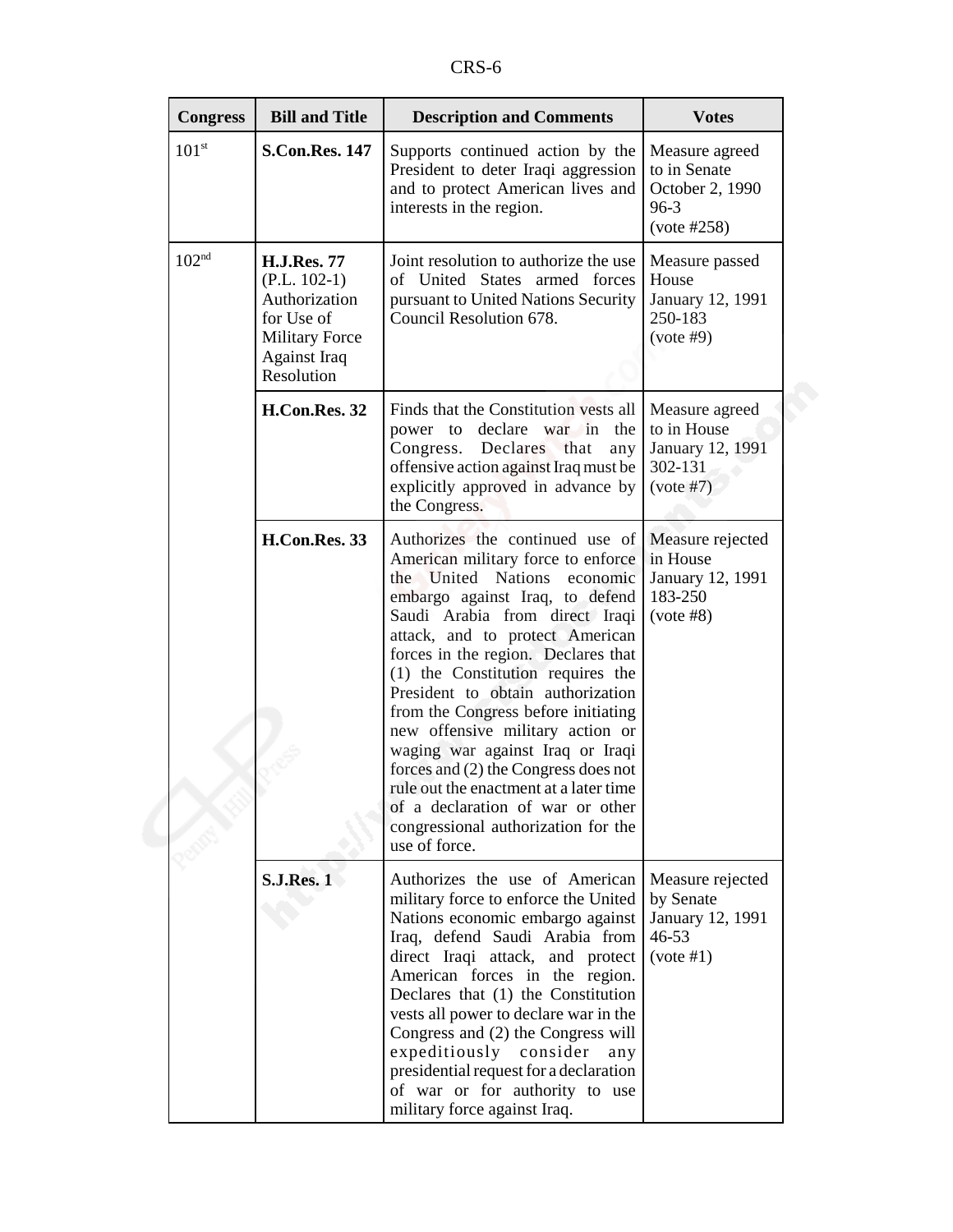| <b>Congress</b> | <b>Bill and Title</b>                                                                                          | <b>Description and Comments</b>                                                                                                                             | Votes                                     |
|-----------------|----------------------------------------------------------------------------------------------------------------|-------------------------------------------------------------------------------------------------------------------------------------------------------------|-------------------------------------------|
|                 | <b>S.J.Res. 2</b><br>Authorization<br>for Use of<br><b>Military Force</b><br><b>Against Iraq</b><br>Resolution | Authorizes the President to use U.S.   Measure passed<br>armed forces against Iraq pursuant Senate<br>to United Nations Security Council<br>Resolution 678. | January 12, 1991<br>$52 - 4$<br>(vote #2) |

## **Somalia (1992-1995)**

On December 10, 1992, President Bush reported that he had deployed U.S. troops into Somalia on December 8, in response to United Nations Security Council Resolution 794, which authorized the Secretary General to "use all necessary means to establish as soon as possible a secure environment for humanitarian relief operations in Somalia" and to provide military forces for accomplishing this. U.S. troops were deployed to assist United Nations Forces in Somalia (UNOSOM) throughout 1993 and 1994, ending on March 3, 1995.

| <b>Congress</b>   | <b>Bill and Title</b>               | <b>Description and Comments</b>                                                                                                                                                                                                                                                                                                                                                                                                                                                                                                                                          | <b>Votes</b>                                                                                                                      |
|-------------------|-------------------------------------|--------------------------------------------------------------------------------------------------------------------------------------------------------------------------------------------------------------------------------------------------------------------------------------------------------------------------------------------------------------------------------------------------------------------------------------------------------------------------------------------------------------------------------------------------------------------------|-----------------------------------------------------------------------------------------------------------------------------------|
| 103 <sup>rd</sup> | <b>S.J.Res. 45</b>                  | Joint resolution authorizing the<br>use of United States Armed<br>Forces in Somalia pursuant to<br><b>United Nations Security Council</b><br>Resolution 794 providing for a<br>secure environment to deliver<br>relief supplies into Somalia. The<br>House<br>reported<br>version<br>authorized U.S. troops under the<br>War Powers Resolution, but<br>terminated such authorization at<br>the earlier of $(1)$ end of one year<br>from date of enactment of the act<br>unless extended by Congress; or<br>(2) expiration of the United<br>Nations-led force in Somalia. | Measure passed<br>Senate<br>February 4, 1993<br>(voice vote)<br>Measure passed<br>House<br>May 25, 1993<br>243-179<br>(vote #183) |
|                   | H.Amdt. 66 to<br><b>S.LRes. 45</b>  | Gilman substitute amendment to<br>reduce from one year to six<br>months authorization for U.S.<br>participation and to delete the<br>section of the bill complying<br>with the War Powers Resolution.                                                                                                                                                                                                                                                                                                                                                                    | Rejected in House<br>May 25, 1993<br>179-248<br>(vote #179)                                                                       |
|                   | H.Amdt. 67 to<br><b>S.J.Res. 45</b> | Roth amendment to end the U.S.<br>troop authorization and financial<br>aid in Somalia on June 30, 1993.                                                                                                                                                                                                                                                                                                                                                                                                                                                                  | Rejected in House<br>May 25, 1993<br>127-299<br>(vote #180)                                                                       |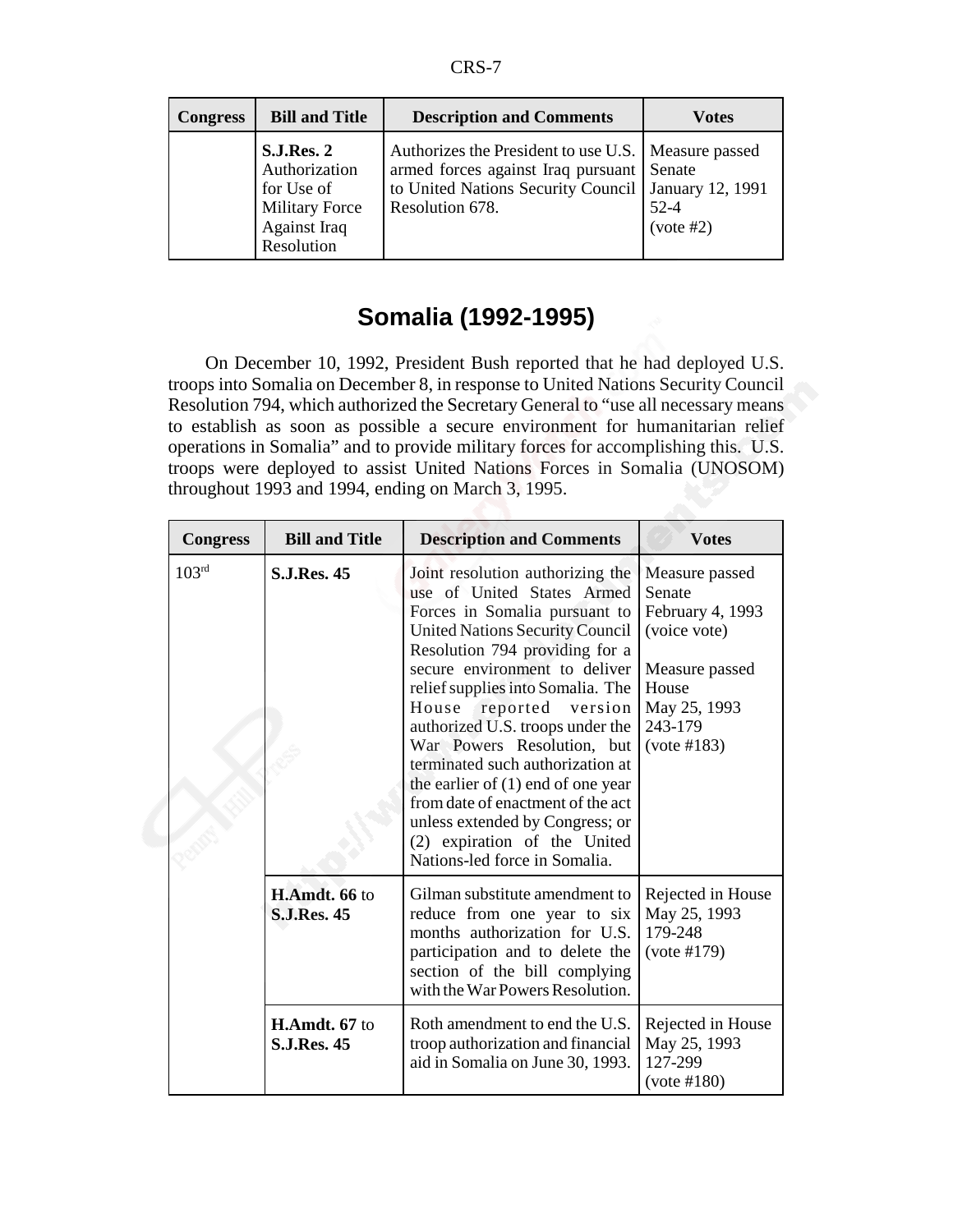| ٠ |  |
|---|--|
|---|--|

| <b>Congress</b> | <b>Bill and Title</b>                                                                                                    | <b>Description and Comments</b>                                                                                                                                                                                                                                                                                                                                                                                                                                                                    | <b>Votes</b>                                                                                                                              |
|-----------------|--------------------------------------------------------------------------------------------------------------------------|----------------------------------------------------------------------------------------------------------------------------------------------------------------------------------------------------------------------------------------------------------------------------------------------------------------------------------------------------------------------------------------------------------------------------------------------------------------------------------------------------|-------------------------------------------------------------------------------------------------------------------------------------------|
|                 | H.Amdt. 68 to<br><b>S.J.Res. 45</b>                                                                                      | Solomon<br>amendment<br>to<br>commend U.S. Armed Forces for<br>establishing<br>a<br>secure<br>environment for humanitarian<br>relief in Somalia.                                                                                                                                                                                                                                                                                                                                                   | Agreed to in<br>House<br>May 25, 1993<br>$425 - 0$<br>(vote #181)                                                                         |
|                 | H.Amdt. 68 to<br><b>S.J.Res. 45</b>                                                                                      | Separate vote at request of<br>Walker on amendment adopted<br>by Solomon in Committee of the<br>Whole to commend U.S. forces<br>for establishing a secure<br>environment for humanitarian<br>relief in Somalia.                                                                                                                                                                                                                                                                                    | Agreed to in<br>House<br>May 25, 1993<br>419-0<br>(vote #182)                                                                             |
|                 | <b>S.Amdt. 790 to</b><br>S.1298<br><b>National Defense</b><br>Authorization<br><b>Act for Fiscal</b><br><b>Year 1994</b> | Byrd amendment to the Byrd<br>amendment expressing sense of<br>Senate that the President should<br>outline goals, objectives, and<br>duration of deployment of U.S.<br>troops in Somalia and report to<br>Congress by October 15, 1993;<br>President should ask for and<br>receive<br>congressional<br>authorization for continued<br>deployment in Somalia by<br>November<br>15,<br>1993; U.S.<br>participation would terminate if<br>Congress failed to authorize such<br>continued involvement. | Agreed to in<br>Senate<br>September 9, 1993<br>$90 - 7$<br>(vote #252)                                                                    |
|                 | H.R. 2401<br>$(P.L. 103-160)$<br><b>National Defense</b><br>Authorization<br>Act for FY1994                              |                                                                                                                                                                                                                                                                                                                                                                                                                                                                                                    | Measure passed<br>House<br>September 29,<br>1993<br>268-162<br>(vote #474)<br>Measure passed<br>Senate<br>October 6, 1993<br>(voice vote) |
|                 | <b>H.Amdt. 319 to</b><br>H.R. 2401                                                                                       | Gephardt amendment requiring<br>the President to report to<br>Congress by October 15, 1993,<br>goals, objectives,<br>on<br>and<br>duration of U.S. Armed Forces<br>in Somalia and expressing sense<br>of Congress that the President<br>should seek congressional<br>authorization by November 15,<br>1993, for continued deployment<br>in Somalia.                                                                                                                                                | Agreed to in<br>House<br>September 28,<br>1993<br>406-26<br>(vote #463)                                                                   |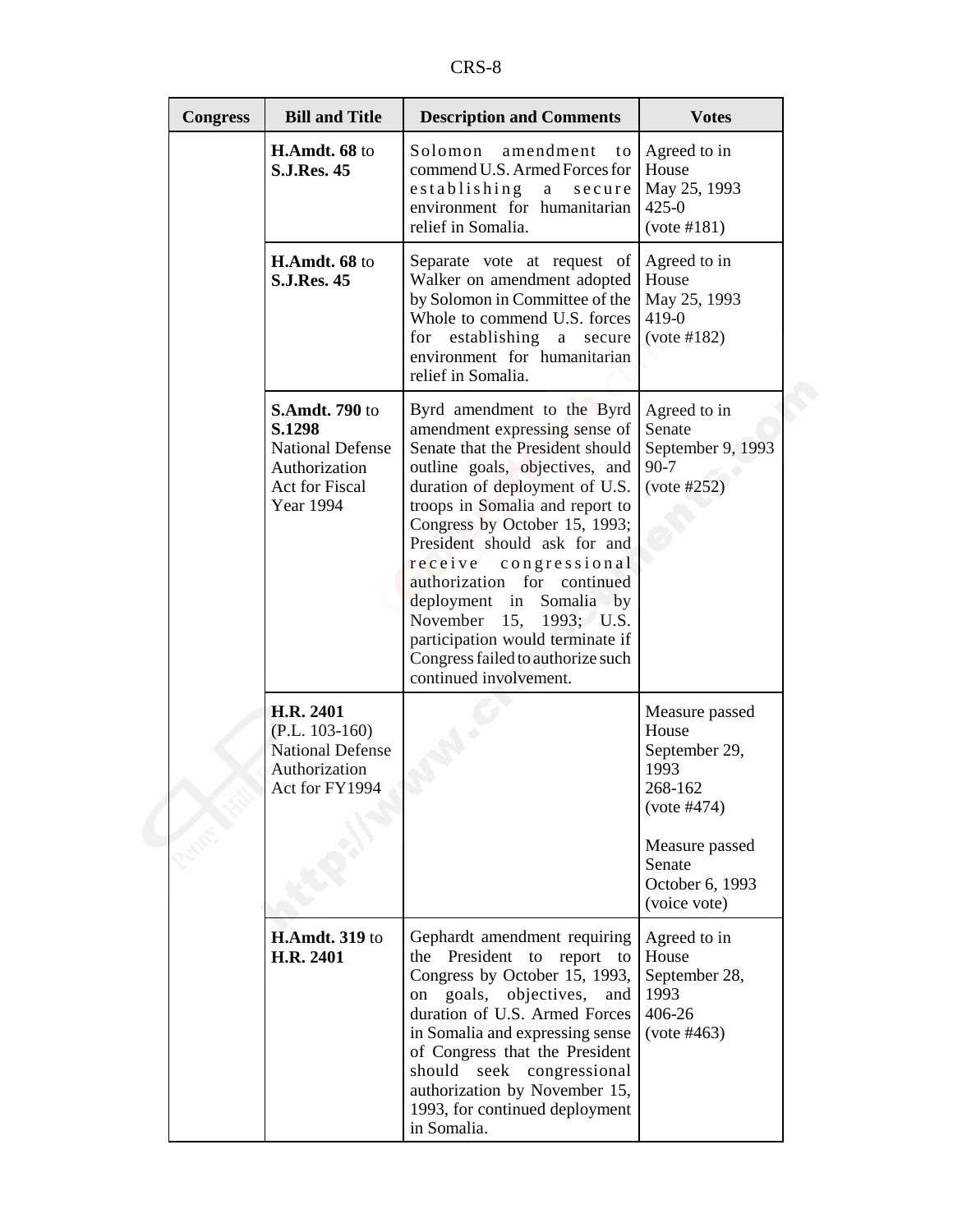| <b>Congress</b> | <b>Bill and Title</b>                                                                     | <b>Description and Comments</b>                                                                                                                                                                                                                                                                                                                     | <b>Votes</b>                                                            |
|-----------------|-------------------------------------------------------------------------------------------|-----------------------------------------------------------------------------------------------------------------------------------------------------------------------------------------------------------------------------------------------------------------------------------------------------------------------------------------------------|-------------------------------------------------------------------------|
|                 | <b>H.Amdt. 319 to</b><br>H.R. 2401                                                        | Separate vote at request of<br>Walker on Gephardt amendment<br>adopted in the Committee of the<br>Whole (described above).                                                                                                                                                                                                                          | Agreed to in<br>House<br>September 29,<br>1993<br>405-23<br>(vote #472) |
|                 |                                                                                           | Spence motion to recommit bill<br>to House Armed Services with<br>instructions to report back with<br>amendment<br>requiring<br>the<br>President to certify that it is vital<br>and necessary to protect U.S.<br>national interests before placing<br>U.S. troops under control of a<br>foreign national on behalf of the<br><b>United Nations.</b> | Rejected in House<br>September 29,<br>1993<br>192-238<br>(vote #473)    |
|                 | H.R. 3116<br>$(P.L. 103-139)$<br>Department of<br>Defense<br>Appropriations<br>for FY1994 |                                                                                                                                                                                                                                                                                                                                                     | Measure passed<br>Senate<br>October 21, 1993<br>(voice vote)            |
|                 |                                                                                           | motion<br>Thurmond<br>kill<br>to<br>McCain amendment (S.Amdt.<br>1043) to prohibit funding of U.S.<br>military operations in Somalia<br>except for withdrawal of all U.S.<br>troops.                                                                                                                                                                | Agreed to in<br>Senate<br>October 15, 1993<br>61-38<br>(vote #313)      |
|                 | <b>S.Amdt. 1042 to</b><br>H.R.3116                                                        | Byrd amendment to prohibit<br>funding<br>of<br>U.S.<br>military<br>operations in Somalia<br>after<br>March 31, 1994, except for<br>limited purposes if the President<br>requests and Congress authorizes<br>an extension; requires U.S.<br>forces to be under command of<br>U.S. commanders.                                                        | Agreed to in<br>Senate<br>October 15, 1993<br>76-23<br>(vote #314)      |
|                 | <b>H.Con.Res. 170</b>                                                                     | Concurrent resolution directing<br>the President pursuant to Section<br>of the War Powers<br>5(c)<br>Resolution to remove United<br>Armed Forces from<br><b>States</b><br>Somalia by January 31, 1994.                                                                                                                                              | Measure agreed to<br>in House<br>November 9, 1993<br>(voice vote)       |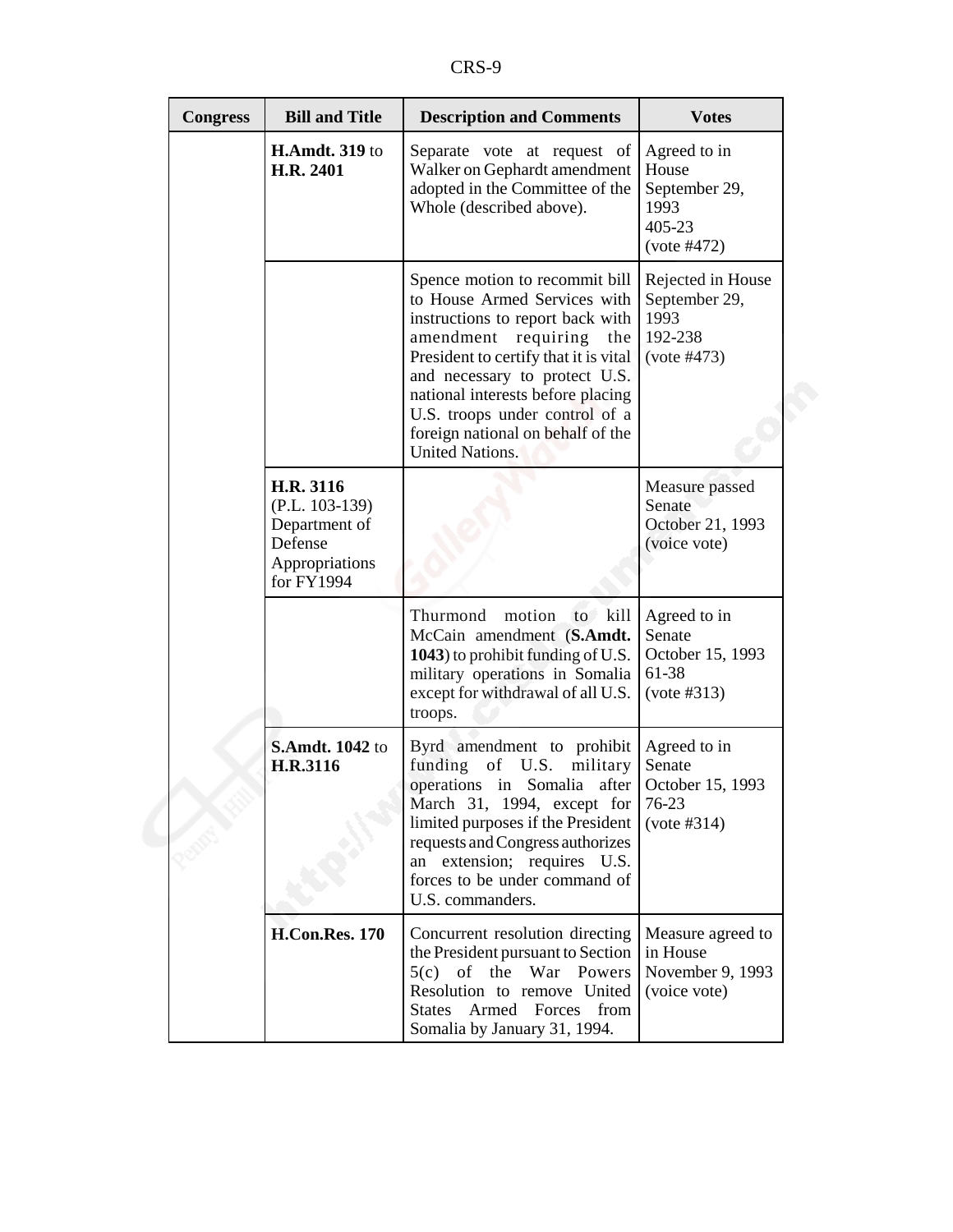CRS-10

| <b>Congress</b> | <b>Bill and Title</b>                                                                          | <b>Description and Comments</b>                                                                                                                                 | <b>Votes</b>                                                                                                                                    |
|-----------------|------------------------------------------------------------------------------------------------|-----------------------------------------------------------------------------------------------------------------------------------------------------------------|-------------------------------------------------------------------------------------------------------------------------------------------------|
|                 | <b>H.Amdt.</b> 384 to<br><b>H.Con.Res. 170</b>                                                 | Gilman amendment to change<br>deadline for removal of U.S.<br>troops in Somalia from March<br>31, 1994, to January 31, 1994.                                    | Agreed to in<br>House<br>224-203<br>November 9, 1993<br>(vote #555)                                                                             |
|                 | <b>H.Amdt.</b> 385 to<br><b>H.Con.Res. 170</b>                                                 | Hamilton substitute amendment<br>to change deadline for removal<br>of U.S. troops back to March 31,<br>1994, from January 31, 1994;<br>substituted by Gilman.   | Agreed to in<br>House<br>226-201<br>November 9, 1993<br>(vote #556)                                                                             |
|                 | H.R. 3759<br>$(P.L. 103-211)$<br>Emergency<br>Supplemental<br>Appropriations<br>Act for FY1994 |                                                                                                                                                                 | Measure passed<br>House<br>February 3, 1994<br>337-74<br>(vote #13)<br>Measure passed<br>Senate<br>February 10, 1994<br>$85 - 10$<br>(vote #45) |
|                 | <b>H.Amdt. 424 to</b><br>H.R. 3759                                                             | Frank amendment to delete \$1.2<br>billion for peacekeeping and<br>humanitarian<br>assistance in<br>Somalia, Bosnia, Iraq, and Haiti.                           | Rejected in House<br>February 3, 1994<br>158-260<br>(vote #8)                                                                                   |
|                 | <b>S.Amdt. 1453 to</b><br>H.R. 3759                                                            | Feingold<br>amendment<br>to<br>\$1.2<br>eliminate<br>billion<br>for <sub>l</sub><br>peacekeeping operations<br>in<br>Somalia, Bosnia, Iraq, and Haiti.          | Rejected in Senate<br>February 10, 1994<br>19-76<br>(vote #40)                                                                                  |
|                 | H.R. 4650<br>$(P.L. 103-335)$<br>Department of<br>Defense<br>Appropriations<br>for FY1995      |                                                                                                                                                                 | Measure passed<br>Senate<br>August 11, 1994<br>86-14<br>(vote #282)                                                                             |
|                 | <b>S.Amdt. 2538 to</b><br>H.R. 4650                                                            | Kempthorne<br>amendment<br>prohibiting<br>funds<br>from<br>supporting the<br>continued<br>presence of U.S. troops<br>in<br>Somalia after September 30,<br>1994. | Agreed to in<br>Senate<br>August 10, 1994<br>54-44<br>(vote #278)                                                                               |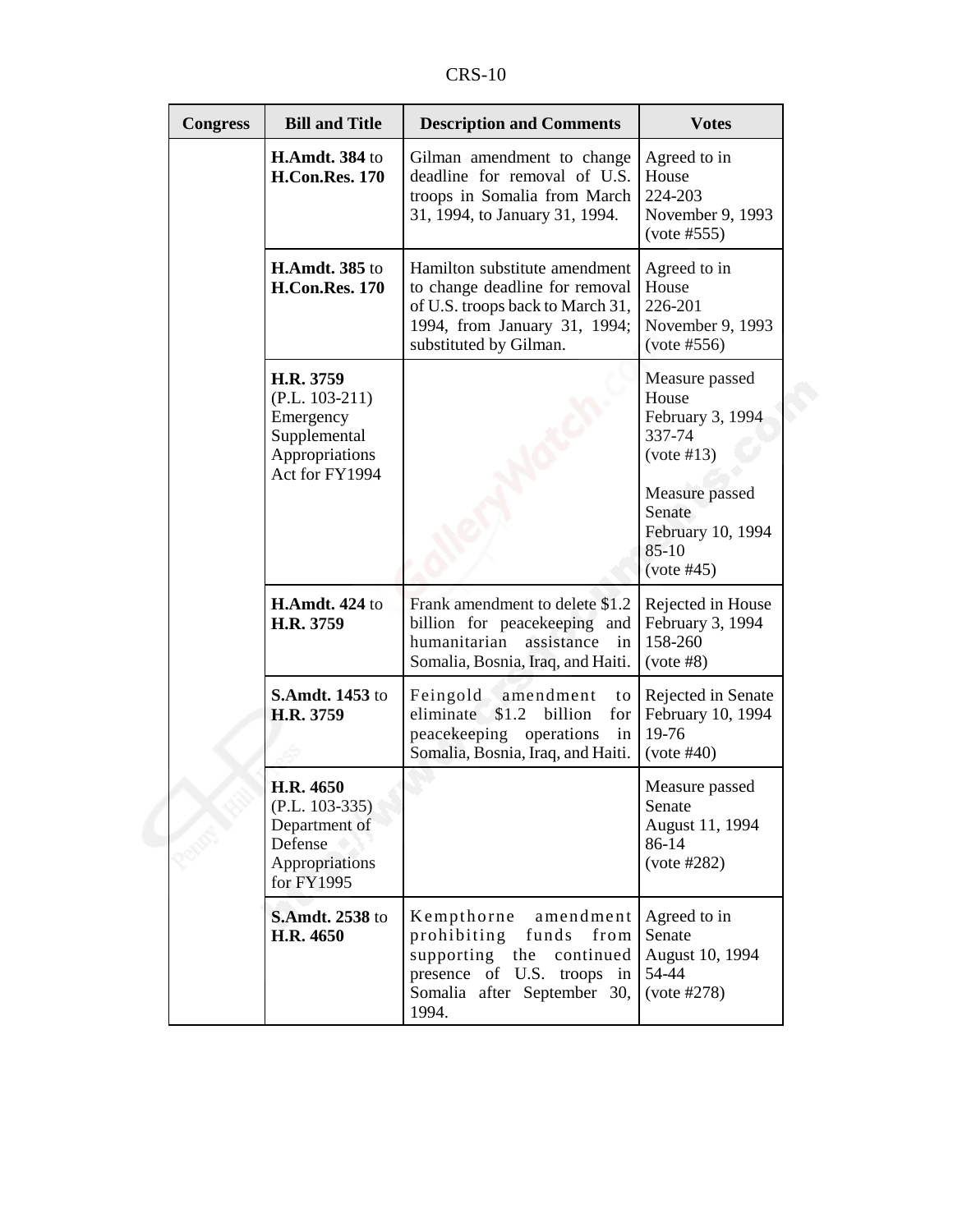#### CRS-11

#### **Haiti (1993-1996)**

On October 20, 1993, President Clinton reported that U.S. ships had begun enforcing a United Nations embargo against Haiti. On September 19, 1994, President Clinton had deployed 1,500 troops to Haiti to restore democracy; that level was ultimately increased to over 20,000. By March 21, 1995, U.S. troops were reduced to under 5,300 and incorporated into the United Nations Multinational Force in Haiti. By September 21, 1995, they were reduced to under 2,500 personnel. U.S. troops ended their deployment to Haiti by April 17, 1996.

| <b>Congress</b>   | <b>Bill and Title</b>                                                                          | <b>Description and Comments</b>                                                                                                                                                                                                                                                                            | <b>Votes</b>                                                                                                                                  |
|-------------------|------------------------------------------------------------------------------------------------|------------------------------------------------------------------------------------------------------------------------------------------------------------------------------------------------------------------------------------------------------------------------------------------------------------|-----------------------------------------------------------------------------------------------------------------------------------------------|
| 103 <sup>rd</sup> | H.R. 3116<br>$(P.L. 103-139)$<br>Department of<br>Defense<br>Appropriations<br>for FY1994      |                                                                                                                                                                                                                                                                                                            | Measure passed<br>Senate<br>October 21, 1993<br>(voice vote)                                                                                  |
|                   | <b>S.Amdt. 1072 to</b><br>H.R. 3116                                                            | Helms amendment to prohibit<br>funding any U.S.<br>military<br>operations in Haiti<br>unless<br>Congress explicitly authorizes<br>such action or the President<br>certifies to Congress that U.S.<br>citizens are in danger.                                                                               | Rejected in Senate<br>October 21, 1993<br>19-81<br>(vote #321)                                                                                |
|                   | <b>S.Amdt. 1074 to</b><br>H.R. 3116                                                            | Mitchell amendment expressing<br>sense of Congress that Congress<br>should<br>authorize<br>all<br>U.S.<br>military operations in Haiti<br>unless U.S.<br>citizens<br>in<br>are<br>imminent need of protection and<br>evacuation or that deployment is<br>vital<br>national<br>security<br>to<br>interests. | Agreed to in Senate<br>October 21, 1993<br>98-2<br>(vote #322)                                                                                |
|                   | H.R. 3759<br>$(P.L. 103-211)$<br>Emergency<br>Supplemental<br>Appropriations<br>Act for FY1994 |                                                                                                                                                                                                                                                                                                            | Measure passed<br>House<br>February 3, 1994<br>337-74<br>(vote #13)<br>Measure passed<br>Senate<br>February 10, 1994<br>$85-10$<br>(vote #45) |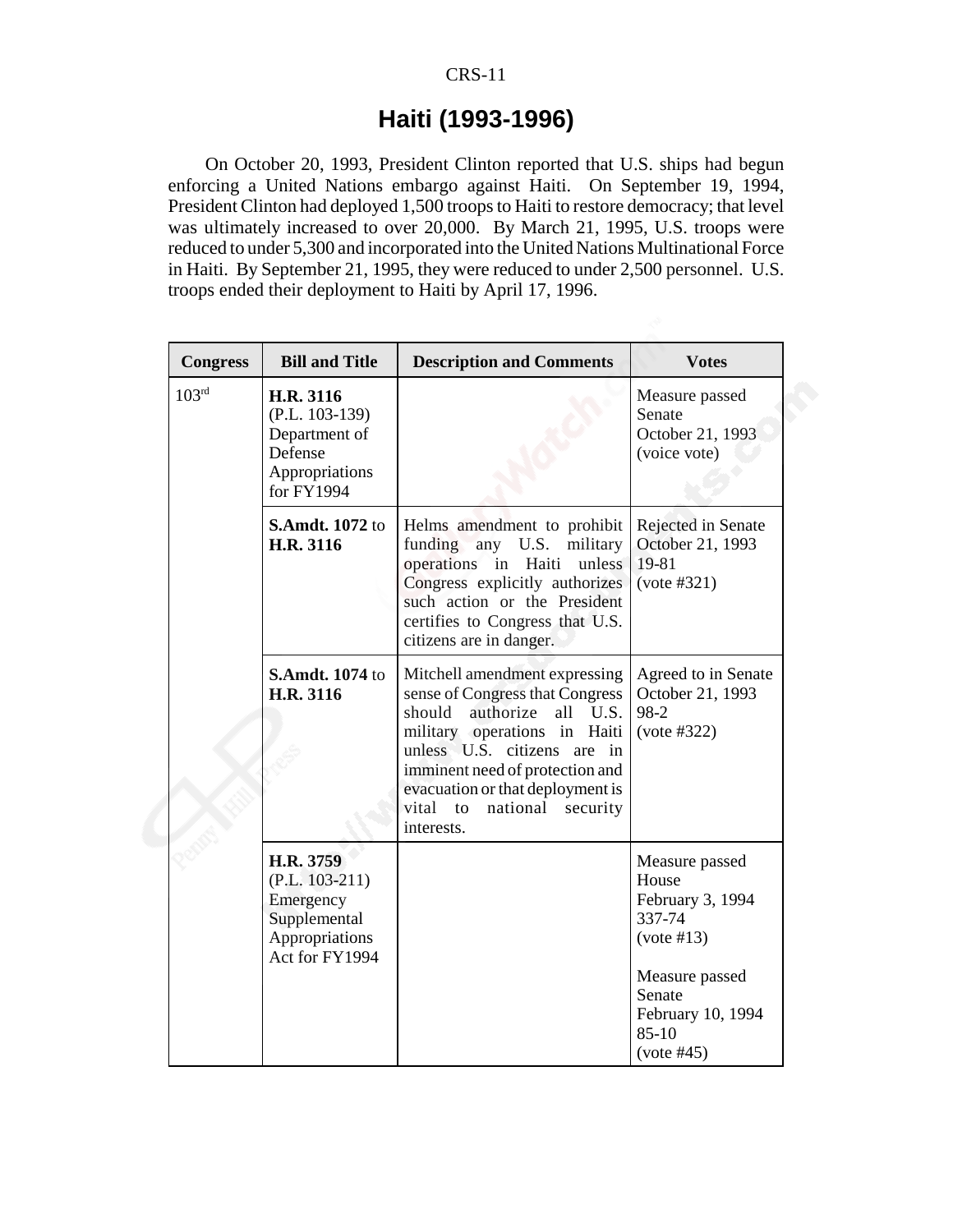CRS-12

| <b>Congress</b> | <b>Bill and Title</b>                                                   | <b>Description and Comments</b>                                                                                                                                                                                                                                                                                                                                                                                                                                         | <b>Votes</b>                                                      |
|-----------------|-------------------------------------------------------------------------|-------------------------------------------------------------------------------------------------------------------------------------------------------------------------------------------------------------------------------------------------------------------------------------------------------------------------------------------------------------------------------------------------------------------------------------------------------------------------|-------------------------------------------------------------------|
|                 | <b>H.Amdt. 424 to</b><br>H.R. 3759                                      | Frank amendment deleting \$1.2<br>billion for peacekeeping and<br>humanitarian assistance in Haiti,<br>Bosnia, Somalia, and Iraq.                                                                                                                                                                                                                                                                                                                                       | Rejected in House<br>February 3, 1994<br>158-260<br>(vote #8)     |
|                 | <b>S.Amdt. 1453 to</b><br>H.R. 3759                                     | Feingold<br>amendment<br>eliminating \$1.2 billion for<br>peacekeeping operations<br>in<br>Haiti, Bosnia, Somalia, and Iraq.                                                                                                                                                                                                                                                                                                                                            | Rejected in Senate<br>February 10, 1994<br>19-76<br>(vote #40)    |
|                 | H.R. 4301<br><b>National Defense</b><br>Authorization<br>Act for FY1995 |                                                                                                                                                                                                                                                                                                                                                                                                                                                                         | Measure passed<br>House<br>June 9, 1994<br>260-158<br>(vote #226) |
|                 | <b>H.Amdt.</b> 575 to<br>H.R. 4301                                      | Substitute amendment to the<br>Goss amendment (see below)<br>sought to express the sense of<br>Congress that the U.S. should<br>not attack Haiti except in a case<br>of a clear and present danger.                                                                                                                                                                                                                                                                     | Rejected in House<br>May 24, 1994<br>191-236<br>(vote #196)       |
|                 | <b>H.Amdt. 574</b> to<br>H.R. 4301                                      | amendment expressing<br>Goss<br>sense of Congress that the<br>United<br><b>States</b><br>with the<br>Organization of American States<br>(OAS) and the United Nations<br>should establish a safe haven for<br>Haitian refugees on Ile de la<br>Gonava; establish legitimate<br>Haitian administration to<br>govern; the President should not<br>undertake any military action<br>against Haiti unless it presents a<br>clear and present danger to the<br>United States. | Agreed to in House<br>May 24, 1994<br>223-201<br>(vote #197)      |
|                 | <b>H.Amdt.</b> 574 to<br><b>H.R. 4301</b>                               | Separate vote at request of<br>Dellums on the<br>amendment<br>offered by Goss, previously<br>voted on at roll call vote #197<br>above.                                                                                                                                                                                                                                                                                                                                  | Rejected in House<br>June 9, 1994<br>195-226<br>(vote #224)       |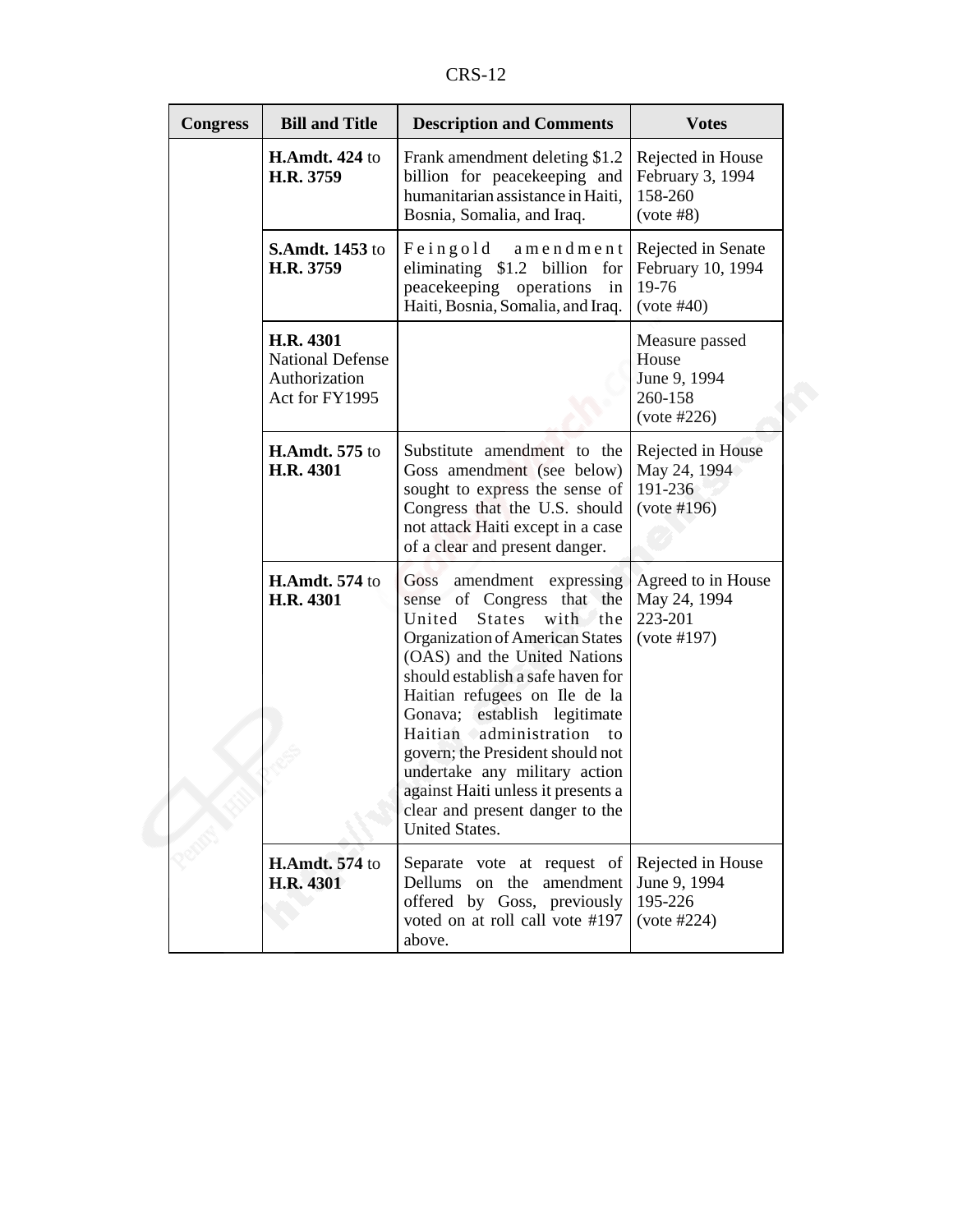CRS-13

| <b>Congress</b> | <b>Bill and Title</b>                                                                                                                         | <b>Description and Comments</b>                                                                                                                                                                                                                                                                                      | <b>Votes</b>                                                      |
|-----------------|-----------------------------------------------------------------------------------------------------------------------------------------------|----------------------------------------------------------------------------------------------------------------------------------------------------------------------------------------------------------------------------------------------------------------------------------------------------------------------|-------------------------------------------------------------------|
|                 | H.R. 4426<br>$(P.L. 103-306)$<br>Foreign<br>Operations,<br>Export<br>Financing, and<br>Related<br>Programs<br>Appropriations<br>for FY1995    |                                                                                                                                                                                                                                                                                                                      | Measure passed<br>Senate<br>July 15, 1994<br>84-9<br>(vote #203)  |
|                 | <b>S.Amdt. 2117 to</b><br>H.R. 4426                                                                                                           | Gregg amendment to prohibit<br>military action in Haiti unless<br>the operations are authorized in<br>advance<br>by<br>Congress<br>or<br>necessary to protect U.S.<br>citizens for national security<br>interests.                                                                                                   | Rejected in Senate<br>June 29, 1994<br>$34 - 65$<br>(vote #172)   |
|                 | <b>S.Amdt. 2118 to</b><br>H.R. 4426                                                                                                           | Mitchell amendment expressing<br>sense of Congress that Congress<br>should authorize all U.S.<br>military operations in Haiti<br>unless U.S. citizens are in<br>immediate need of protection or<br>deployment is vital to U.S.<br>national security.                                                                 | Agreed to in Senate<br>June 29, 1994<br>$93 - 4$<br>(vote #173)   |
|                 | H.R. 4624<br>$(P.L. 103-327)$<br>Department of<br><b>Veterans Affairs</b><br>Appropriations<br>for FY1995                                     |                                                                                                                                                                                                                                                                                                                      | Measure passed<br>Senate<br>August 4, 1994<br>86-9<br>(vote #262) |
|                 | <b>S.Amdt. 2445 to</b><br>H.R. 4624                                                                                                           | amendment expressing<br>Dole<br>sense of Senate that United<br><b>Nations</b><br>Security Council<br>Resolution<br>940<br>did<br>not<br>constitute<br>authorization<br>for<br>deployment of U.S. forces in<br>Haiti under the Constitution or<br>the War Powers Resolution.                                          | Agreed to in Senate<br>August 3, 1994<br>$100 - 0$<br>(vote #254) |
|                 | H.R. 4606<br>$\{P.L. 103-333\}$<br>Departments of<br>Labor, Health<br>and Human<br>Services, and<br>Education<br>Appropriations<br>for FY1995 | McCain motion to kill Specter<br>amendment (S.Amdt.)<br>2460)<br>barring the President<br>from<br>deploying U.S. troops to restore<br>legitimately elected Haitian<br>government unless authorized by<br>Congress,<br>unless<br>vital<br>to<br>national security interests, or to<br>protect lives of U.S. citizens. | Agreed to in Senate<br>August 5, 1994<br>63-31<br>(vote #263)     |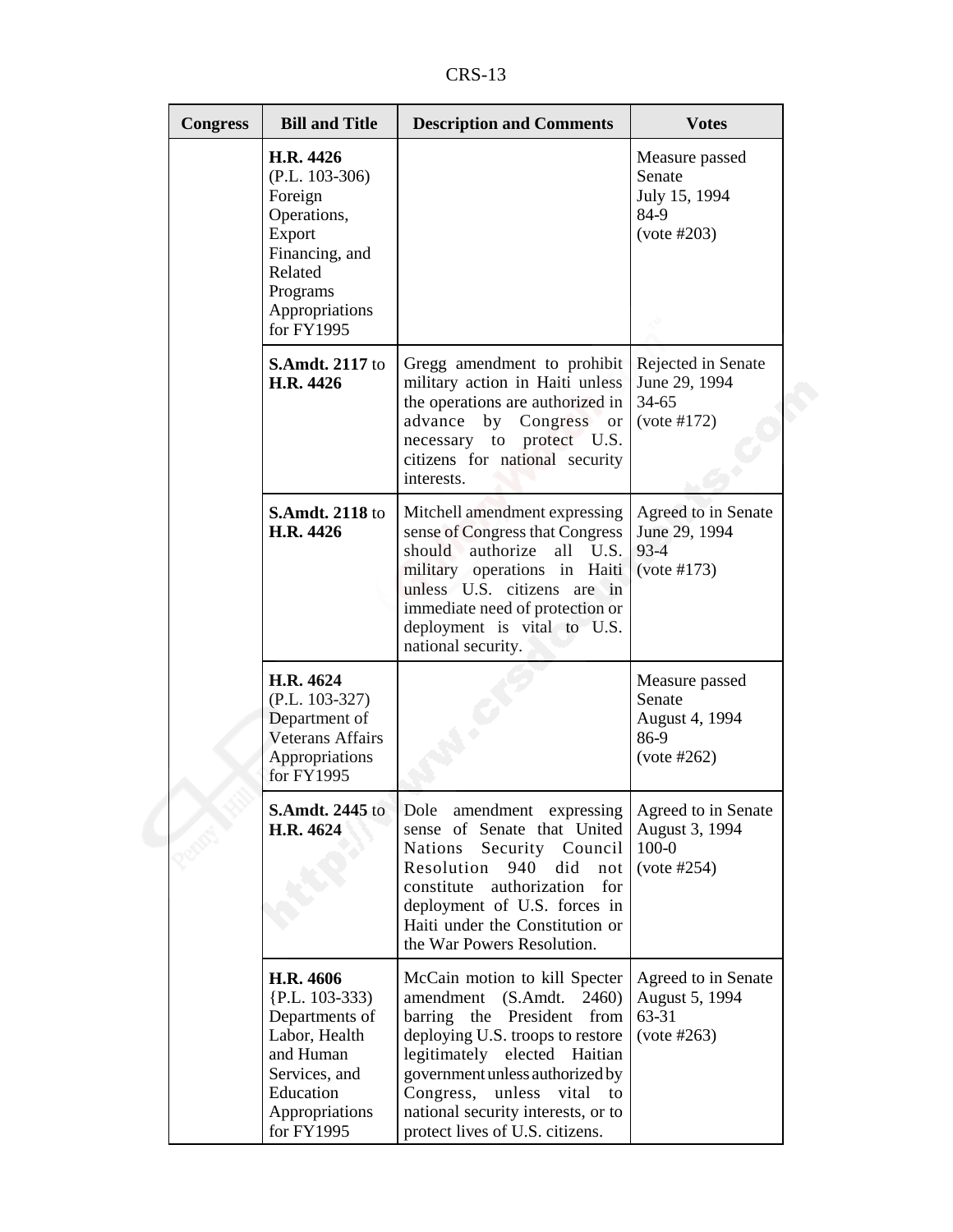CRS-14

| <b>Congress</b> | <b>Bill and Title</b>                                                                                                  | <b>Description and Comments</b>                                                                                                                                                                                                                                                                                                                                                                        | <b>Votes</b>                                                                                                                         |
|-----------------|------------------------------------------------------------------------------------------------------------------------|--------------------------------------------------------------------------------------------------------------------------------------------------------------------------------------------------------------------------------------------------------------------------------------------------------------------------------------------------------------------------------------------------------|--------------------------------------------------------------------------------------------------------------------------------------|
|                 | <b>H.Con.Res. 290</b>                                                                                                  | Concurrent<br>resolution<br>commending the President and<br>the special delegation to Haiti;<br>supporting U.S. Armed Forces<br>in Haiti; supporting an orderly<br>withdrawal of U.S. forces as<br>soon as possible.                                                                                                                                                                                   | Measure agreed to<br>in House<br>September 19, 1994<br>353-45<br>(vote #424)                                                         |
|                 | <b>S.Res. 259</b>                                                                                                      | Resolution expressing sense of<br>the Senate supporting U.S.<br>forces in Haiti; commending the<br>special delegation led by former<br>President Carter; supporting<br>lifting of economic sanctions on<br>Haiti; supporting prompt and<br>orderly withdrawal of all U.S.<br>forces.                                                                                                                   | Measure agreed to<br>in Senate<br>September 21, 1994<br>$94 - 5$<br>(vote #301)                                                      |
|                 | <b>S.J.Res. 229</b><br>$(P.L. 103-423)$<br>Joint resolution<br>regarding United<br>States policy<br>toward Haiti       | Joint resolution expressing sense<br>of Congress for a prompt and<br>orderly withdrawal of all U.S.<br>forces from Haiti as soon as<br>possible; requires President to<br>submit reports to Congress on<br>the scope and duration of U.S.<br>mission in Haiti.                                                                                                                                         | Measure passed<br>Senate<br>October 6, 1994<br>$91 - 8$<br>(vote #323)<br>Measure passed<br>House<br>October 7, 1994<br>(voice vote) |
|                 | <b>H.J.Res. 416</b><br>Limited<br>Authorization for<br>the United<br><b>States-led Force</b><br>in Haiti<br>Resolution | Joint resolution expressing sense<br>of Congress that all U.S. troops<br>should be promptly and orderly<br>withdrawn from Haiti as soon as<br>possible; President should have<br>sought congressional approval<br>before deployment of troops;<br>requires the President to submit<br>statement of national security<br>objectives of Operation Uphold<br>Democracy within seven days of<br>enactment. | Measure passed<br>House<br>October 7, 1994<br>236-182<br>(vote #500)                                                                 |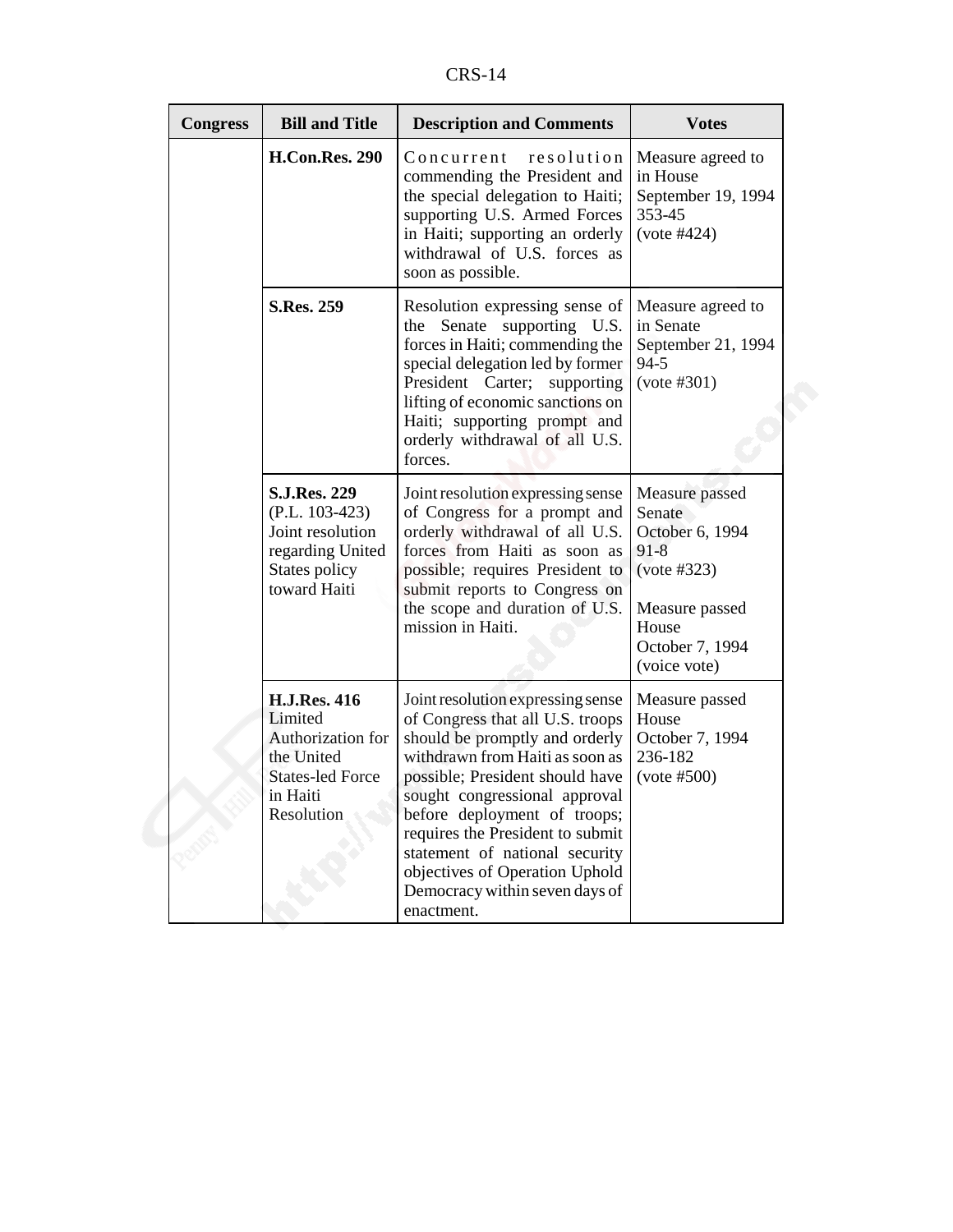CRS-15

| <b>Congress</b> | <b>Bill and Title</b>                        | <b>Description and Comments</b>                                                                                                                                                                                                                                                                                                                                                                                                      | <b>Votes</b>                                                    |
|-----------------|----------------------------------------------|--------------------------------------------------------------------------------------------------------------------------------------------------------------------------------------------------------------------------------------------------------------------------------------------------------------------------------------------------------------------------------------------------------------------------------------|-----------------------------------------------------------------|
|                 | H.Amdt. 922 to<br><b>H.J.Res. 416</b>        | Gilman amendment expressing<br>sense of Congress that President<br>should not have ordered U.S.<br>troops to occupy Haiti and<br>should immediately begin the<br>"safe and orderly withdrawal" of<br>all U.S. forces; provides for<br>consideration of joint resolution<br>to be introduced January 3,<br>1995, which if enacted, would<br>prohibit continued use of U.S.<br>troops in Haiti within 30 days.                         | Rejected in House<br>October 6, 1994<br>205-225<br>(vote #497)  |
|                 | <b>H.Amdt.</b> 923 to<br><b>H.J.Res. 416</b> | Dellums amendment expressing<br>sense of Congress that all U.S.<br>troops should be promptly and<br>orderly withdrawn from Haiti;<br>President should have sought<br>congressional approval before<br>deploying troops;<br>requires<br>President to submit to Congress<br>within seven days of enactment<br>a statement on national security<br>objectives of Operation Uphold<br>Democracy and other reports on<br>situation there. | Agreed to in House<br>October 6, 1994<br>258-167<br>(vote #498) |
|                 | <b>H.Amdt. 924 to</b><br><b>H.J.Res. 416</b> | Toricelli amendment authorizing<br>the presence of U.S. troops in<br>Haiti until March 1, 1995,<br>unless President determines and<br>certifies to Congress<br>that<br>continued presence is essential<br>to protect U.S. citizens or vital<br>to national security interests.                                                                                                                                                       | Rejected in House<br>October 7, 1994<br>27-398<br>(vote #499)   |

## **Bosnia (1992-1998)**

The civil war in the former Yugoslav Republic of Bosnia-Herzegovina resulted in U.S. military participation in various efforts over several years to halt the fighting. The United States participated in both United Nations and NATO actions without explicit congressional authorization. Beginning in 1992, the United Nations Security Council adopted Resolution 770, which called on all nations to take "all measures necessary" to facilitate the delivery of humanitarian assistance to Sarajevo. On August 11, 1992, the Senate passed S.Res. 330, which urged the President to work for such a resolution and pledged funds for participation, but also said that no U.S. military personnel should be introduced into hostilities without clearly defined objectives.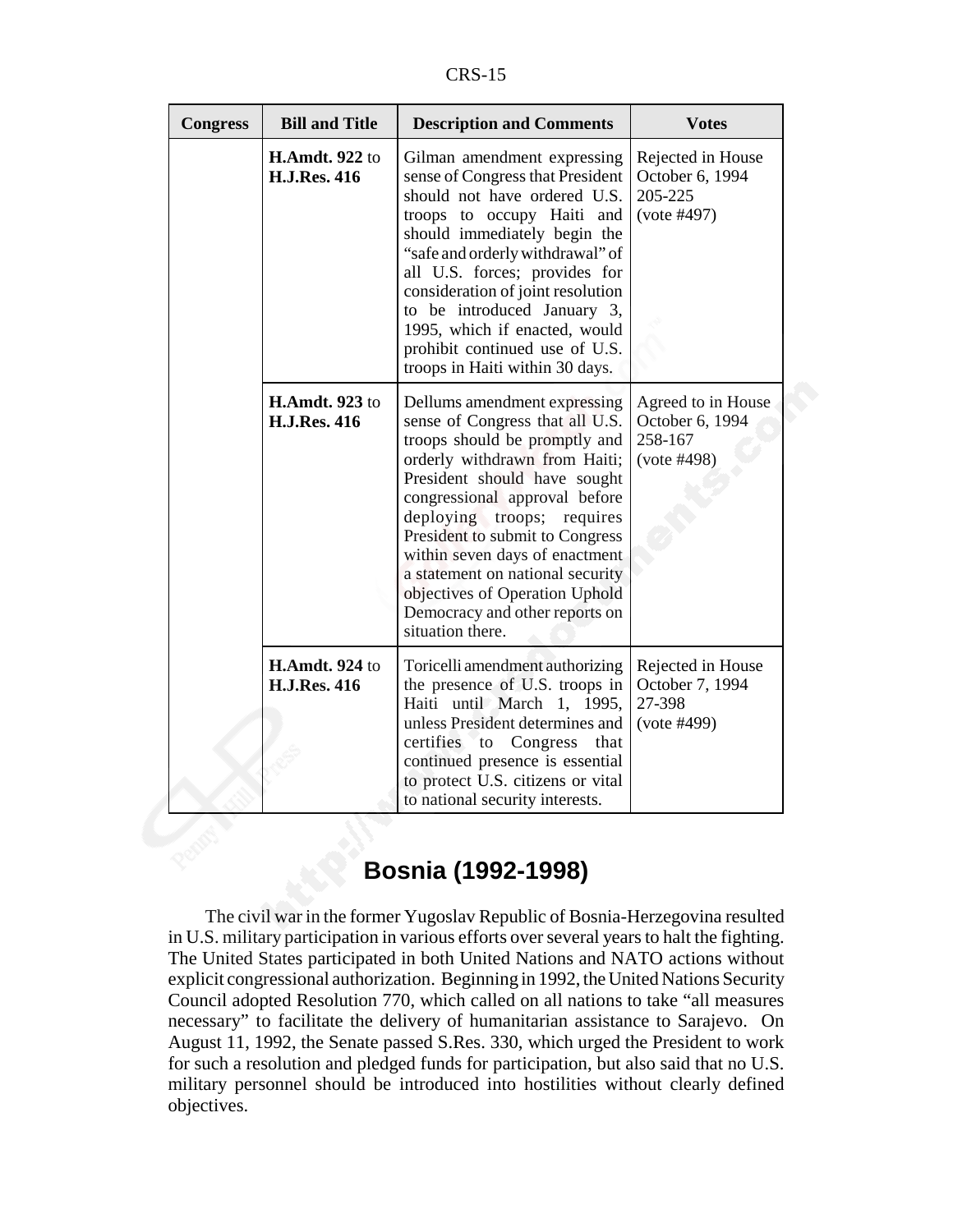#### CRS-16

On the same day, the House passed H.Res. 554, which urged the Security Council to authorize measures, including the use of force, to ensure humanitarian relief. As the conflict in Bosnia continued and escalated over the next several years, U.S. troops were sent to participate in NATO and United Nations peacekeeping missions. Consequently, leaders in Congress began calling for greater congressional involvement in decisions.

 In 1994, for example, the Senate passed S. 2042, which called for the United States to end unilaterally its arms embargo with Bosnia; the Senate also passed an amendment to S. 2042 which stated that no ground combat troops should be deployed to Bosnia unless previously authorized by Congress. The House did not act on the measure. With the signing of the Dayton Peace Agreement for Bosnia on December 14, 1995, NATO took over the ground operation from UNPROFOR (United Nations Protection Force). Consequently, in late 1995, over 20,000 U.S. combat troops were sent to Bosnia as part of the NATO-led peacekeeping force. In December 1995, Congress considered and voted on a number of bills and resolutions, but the House and Senate could not come to consensus on any single measure. In 1996, President Clinton agreed to provide up to 8,500 ground troops to participate in the NATO-led follow-on force in Bosnia termed the Stabilization Force (SFOR).

Subsequent efforts by both the House and Senate to require the President to either limit funding for the Bosnia operations or to bring the troops home did not succeed. On March 18, 1998, for example, the House defeated by a vote of 193-225 H.Con.Res. 227, which would have directed the President to remove U.S. Armed Forces from the Republic of Bosnia- Herzegovina, pursuant to Section 5(c) of the War Powers Resolution.

| <b>Congress</b>   | <b>Bill and Title</b>                       | <b>Description and Comments</b>                                                                                                                                                                                                                                                                                                                         | <b>Votes</b>                                                              |
|-------------------|---------------------------------------------|---------------------------------------------------------------------------------------------------------------------------------------------------------------------------------------------------------------------------------------------------------------------------------------------------------------------------------------------------------|---------------------------------------------------------------------------|
| 102 <sup>nd</sup> | <b>S.Res. 330</b>                           | Expresses the sense of the<br>Senate that the President should<br>call upon the United Nations to<br>authorize all means, including<br>multinational military action, to<br>ensure the flow of humanitarian<br>relief in Bosnia-Herzegovina<br>and to gain access for the U.N.<br>and International Red Cross<br>personnel to refugee and war<br>camps. | Measure agreed to<br>in Senate<br>August 11, 1992<br>74-22<br>(vote #186) |
|                   | <b>S.Amdt. 2925</b> to<br><b>S.Res. 330</b> | Warner amendment to express<br>the Senate's support for the six<br>measures that President Bush<br>said on August 6 that the<br>Administration was taking to<br>help resolve the Balkan Crisis.                                                                                                                                                         | Agreed to in Senate<br>August 10, 1992<br>$90 - 5$<br>(vote #184)         |

On July 22, 2002, President Bush reported to Congress that U.S. Armed Forces contributions to SFOR in Bosnia-Herzegovina were approximately 2,400 personnel.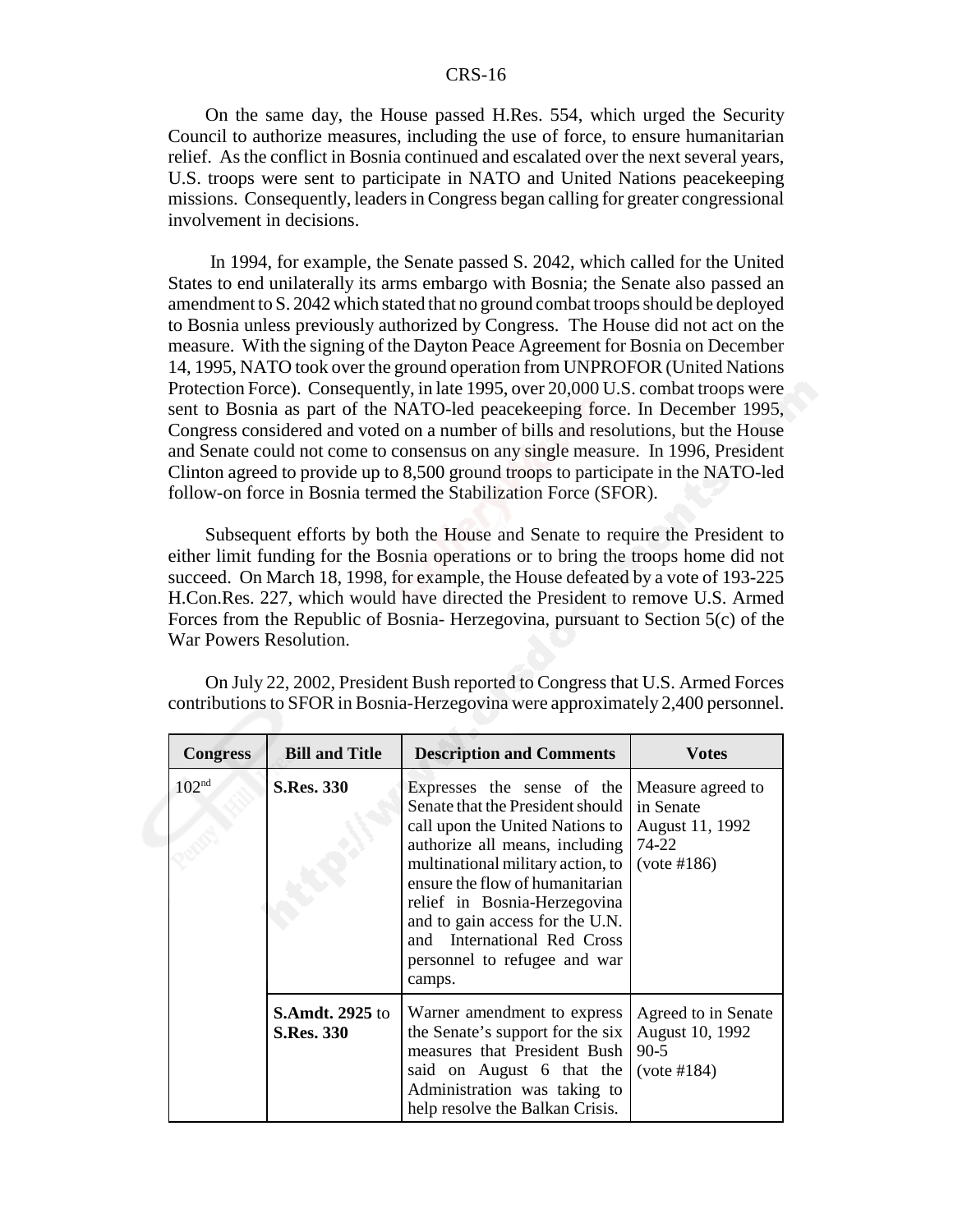CRS-17

| <b>Congress</b>   | <b>Bill and Title</b>                                                                    | <b>Description and Comments</b>                                                                                                                                                                                                                                                                                                                                                                                                                                                                     | <b>Votes</b>                                                                                                                                                 |
|-------------------|------------------------------------------------------------------------------------------|-----------------------------------------------------------------------------------------------------------------------------------------------------------------------------------------------------------------------------------------------------------------------------------------------------------------------------------------------------------------------------------------------------------------------------------------------------------------------------------------------------|--------------------------------------------------------------------------------------------------------------------------------------------------------------|
|                   | <b>S.Amdt. 2929 to</b><br><b>S.Res. 330</b>                                              | Stevens amendment to express<br>the sense of the Senate that the<br>United States will provide<br>necessary funds for U.S.<br>participation in humanitarian<br>and multilateral military action<br>in Bosnia-Herzegovina as<br>mandated<br>by the United<br>Nations.                                                                                                                                                                                                                                | Agreed to in Senate<br>August 11, 1992<br>$82 - 13$<br>(vote #185)                                                                                           |
| 103 <sup>rd</sup> | H.R. 3116<br>$(P.L. 103-139)$<br>Department of<br>Defense<br>Appropriations<br>Act, 1994 | Making appropriations for the<br>Department of Defense for the<br>fiscal year ending September<br>30, 1994.                                                                                                                                                                                                                                                                                                                                                                                         | Measure passed<br>House<br>September 30, 1993<br>325-102<br>(vote #480)<br>Senate agreed to<br>conference report<br>November 10, 1993<br>88-9<br>(vote #368) |
|                   | <b>S.Amdt. 1073</b> to<br>H.R. 3116                                                      | Mitchell amendment to express<br>the sense of Congress that none<br>of the funds in the bill should<br>be used to deploy U.S. troops in<br>Bosnia-Herzegovina unless<br>authorized by Congress, except<br>humanitarian<br>missions<br>for<br>started before October 20, 1993.                                                                                                                                                                                                                       | Agreed to in Senate<br>October 20, 1993<br>99-1<br>(vote #320)                                                                                               |
|                   | S. 2042                                                                                  | A bill to remove the United<br>States arms embargo of the<br>government<br>o f<br>Bosnia-Herzegovina.                                                                                                                                                                                                                                                                                                                                                                                               | Measure passed<br>Senate<br>May 12, 1994<br>(voice vote)                                                                                                     |
|                   | <b>S.Amdt. 1696 to</b><br>S. 2042                                                        | Mitchell amendment to direct<br>President<br>seek the<br>to<br>the<br>immediate agreement of NATO<br>allies to terminate the arms<br>embargo<br>against<br>Bosnia-Herzegovina, direct the<br>President to seek a U.N.<br>Security Council resolution to<br>terminate the arms embargo and<br>authorize U.S. air power to<br>implement NATO exclusion<br>zones and to protect U.N.<br>forces, but prohibit the<br>deployment of U.S. ground<br>combat forces without<br>congressional authorization. | Agreed to in Senate<br>May 10, 1994<br>50-49<br>(vote #110)                                                                                                  |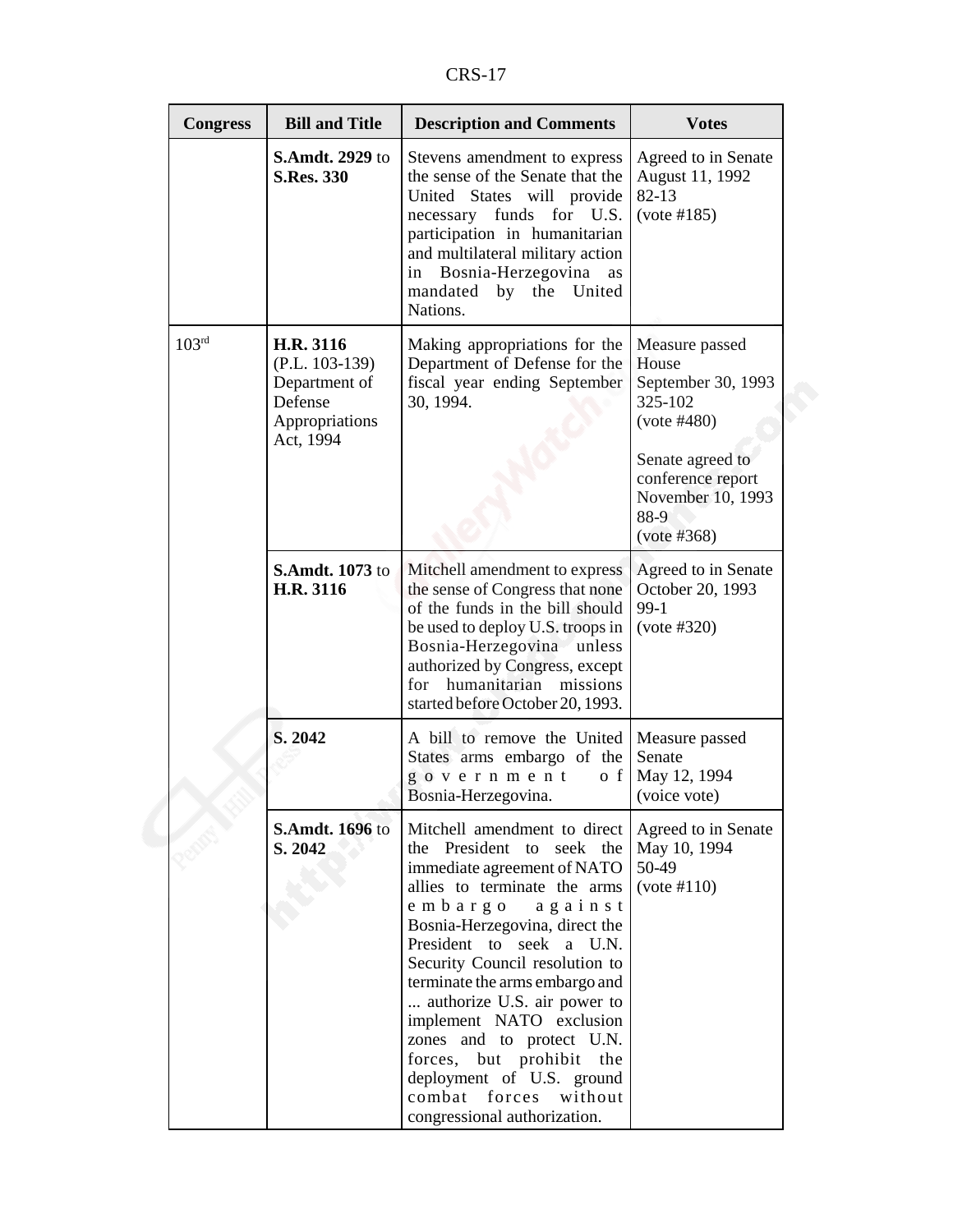CRS-18

| <b>Congress</b>   | <b>Bill and Title</b>                                                                                                                          | <b>Description and Comments</b>                                                                                                                                                                                                                                                                                                                                                                                                                                                            | <b>Votes</b>                                                                                                                                                                                                                                                                                                                                                                                                              |
|-------------------|------------------------------------------------------------------------------------------------------------------------------------------------|--------------------------------------------------------------------------------------------------------------------------------------------------------------------------------------------------------------------------------------------------------------------------------------------------------------------------------------------------------------------------------------------------------------------------------------------------------------------------------------------|---------------------------------------------------------------------------------------------------------------------------------------------------------------------------------------------------------------------------------------------------------------------------------------------------------------------------------------------------------------------------------------------------------------------------|
| 103 <sup>rd</sup> | S.Amdt. 1695 to<br>S. 2042                                                                                                                     | Dole amendment to require the<br>President to terminate the U.S.<br>embargo<br>o f<br>arms<br>Bosnia-Herzegovina<br>upon<br>receipt of a request from that<br>government for assistance in its<br>right of self-defense and to<br>prohibit interference with the<br>transfer of conventional arms<br>by the executive branch. The<br>amendment also states that<br>nothing in the amendment shall<br>be interpreted<br>a s<br>an<br>authorization for<br>the<br>deployment of U.S. forces. | Agreed to in Senate<br>May 12, 1994<br>50-49<br>(vote #111)                                                                                                                                                                                                                                                                                                                                                               |
| $104^{th}$        | H.R. 2076<br>Departments of<br>Commerce,<br>Justice, and<br>State, the<br>Judiciary, and<br>Related<br>Agencies<br>Appropriations<br>Act, 1996 | Making appropriations for the<br>Departments of Commerce,<br>Justice, and State, the Judiciary,<br>and related agencies for the<br>fiscal year ending September<br>30, 1996, and for other<br>purposes.                                                                                                                                                                                                                                                                                    | Measure passed<br>House<br>July 26, 1995<br>272-151<br>(vote #585)<br>Measure passed<br>Senate<br>September 29, 1995<br>(voice vote)<br>House adopted<br>conference report<br>December 6, 1995<br>256-166<br>(vote #841)<br>Senate adopted<br>conference report<br>December 7, 1995<br>50-48<br>(vote #591)<br>Vetoed by President<br>December 19, 1995<br>House failed to<br>override veto<br>January 3, 1996<br>240-159 |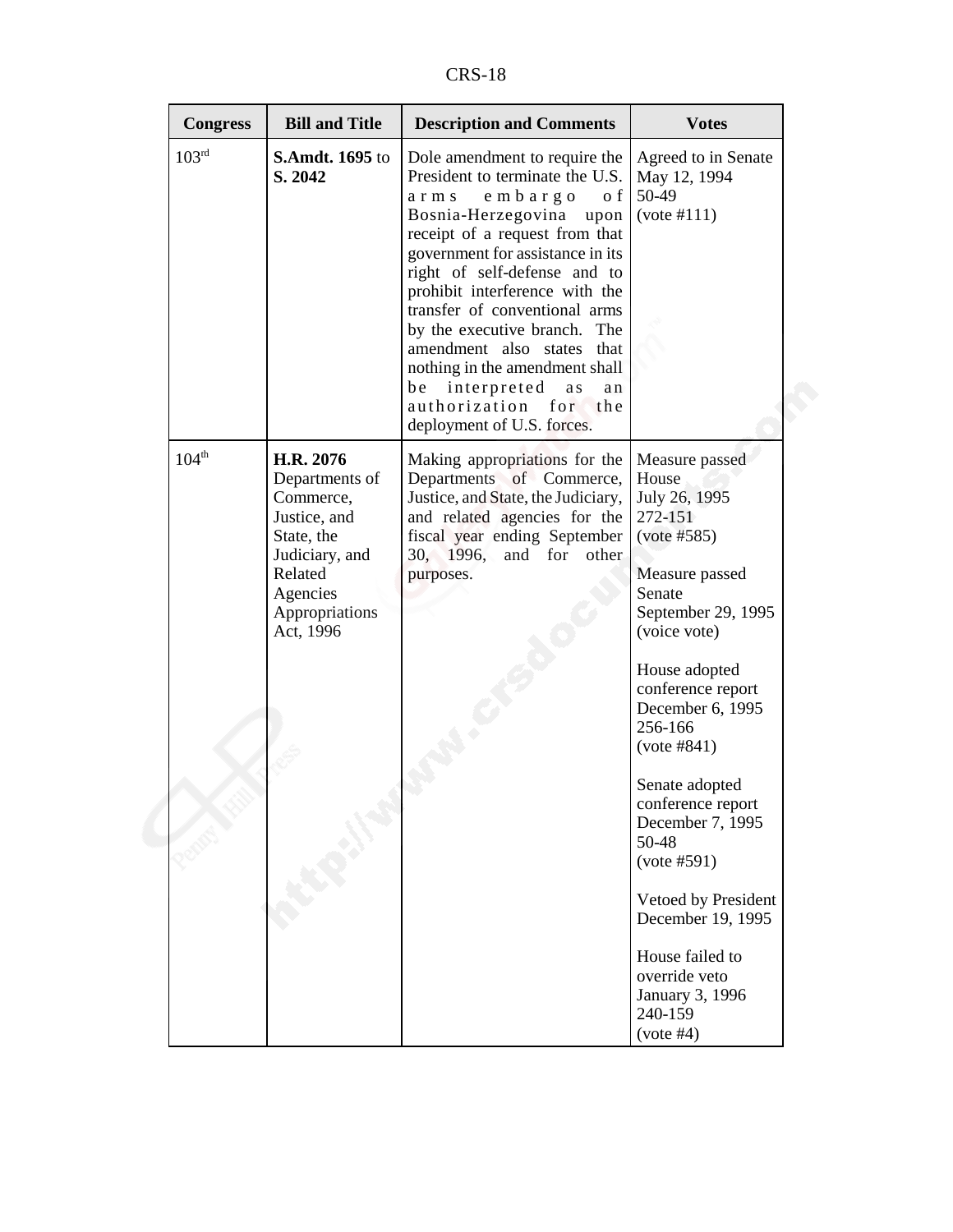CRS-19

| <b>Congress</b>   | <b>Bill and Title</b>               | <b>Description and Comments</b>                                                                                                                                                                                                                                                                                                                                                                                                                                                         | <b>Votes</b>                                                                                                                                         |
|-------------------|-------------------------------------|-----------------------------------------------------------------------------------------------------------------------------------------------------------------------------------------------------------------------------------------------------------------------------------------------------------------------------------------------------------------------------------------------------------------------------------------------------------------------------------------|------------------------------------------------------------------------------------------------------------------------------------------------------|
| 104 <sup>th</sup> | <b>S.Amdt. 2842 to</b><br>H.R. 2076 | Gregg amendment to express<br>the sense of the Senate that U.S.<br>troops should not be deployed<br>to Bosnia-Herzegovina unless<br>Congress<br>approves<br>the<br>deployment or the temporary<br>deployment as necessary to<br>evacuate U.N. peacekeeping<br>forces from imminent danger, to<br>undertake air rescue operations,<br>or to provide humanitarian<br>supplies.                                                                                                            | Agreed to in Senate<br>September 29, 1995<br>$94 - 2$<br>(vote #479)                                                                                 |
|                   | <b>H.Res. 247</b>                   | Expresses the sense of the<br>House of Representatives to the<br>deployment of the United States<br>armed forces on the ground in<br>the territory of the Republic of<br>Bosnia-Herzegovina to enforce<br>a peace agreement.<br>Gilman<br>motion to suspend the rules and<br>adopt the resolution  that a<br>successful outcome for the<br>Bosnia peace talks should not<br>assume the deployment of U.S.<br>troops, and that any deployment<br>should be authorized<br>by<br>Congress. | Measure agreed to<br>in House<br>October 30, 1995<br>315-103<br>(vote #745)                                                                          |
|                   | H.R. 2606                           | To prohibit the use of funds<br>appropriated to the Department<br>of Defense from being used for<br>the deployment on the ground<br>of U.S. Armed Forces in the<br>Republic of<br>Bosnia-Herzegovina as part of<br>any peacekeeping operations, or<br>as part of any implementation<br>force, unless funds for such<br>deployment are specifically<br>appropriated by law.                                                                                                              | Measure passed<br>House<br>November 17, 1995<br>243-171<br>(vote #814)<br>Measure rejected in<br>Senate<br>December 13, 1995<br>22-77<br>(vote #601) |
|                   | H.R. 2770                           | To prohibit federal funds from<br>being used for the deployment<br>on the ground of U.S. Armed<br>Forces in the Republic of<br>Bosnia-Herzegovina as part of<br>any peacekeeping operations, or<br>as part of any implementation<br>force.                                                                                                                                                                                                                                              | Measure rejected in<br>House<br>December 13, 1995<br>210-218<br>(vote #856)                                                                          |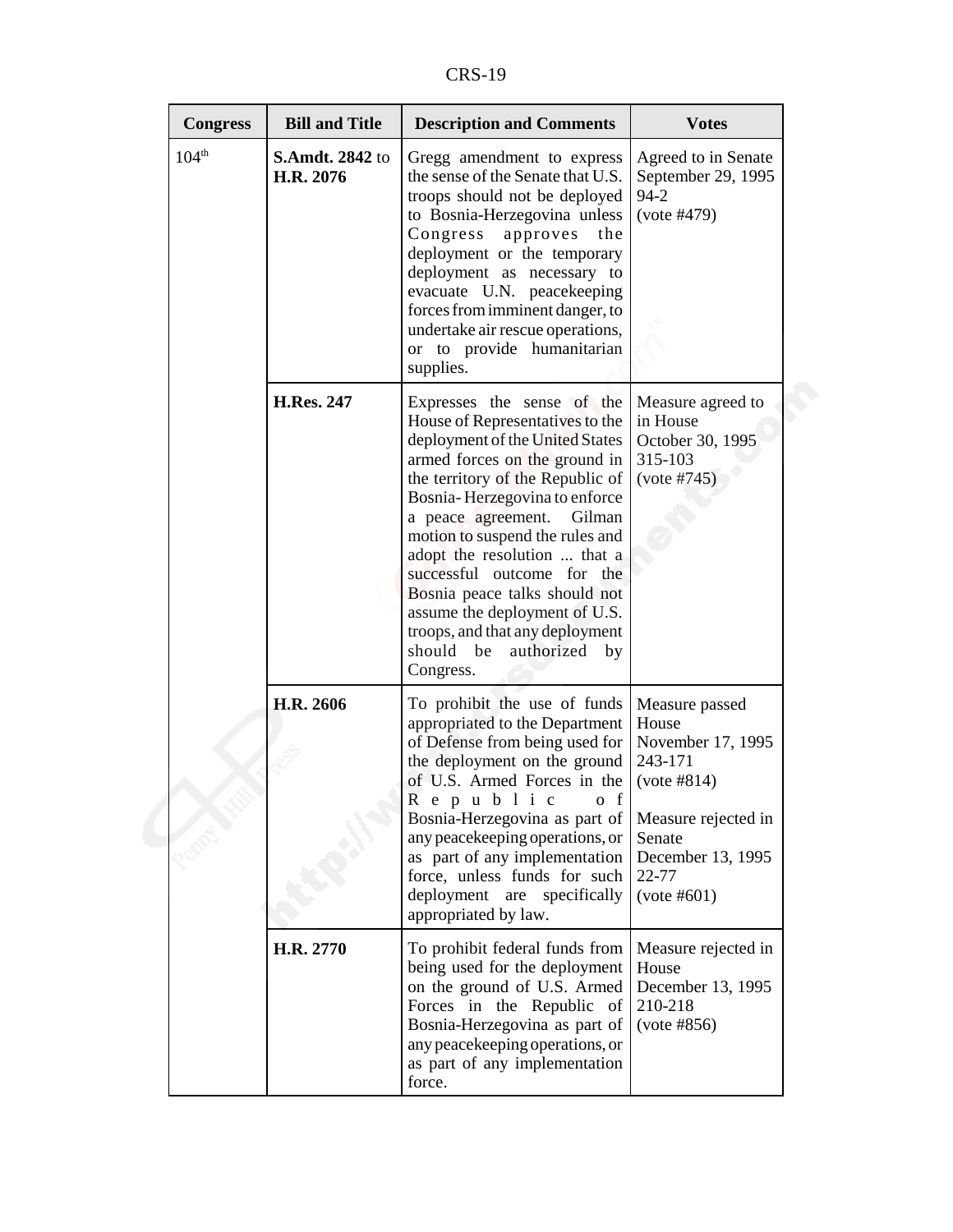CRS-20

| <b>Bill and Title</b><br><b>Congress</b> | <b>Description and Comments</b>                                                                                                                                                                                                                                                                                                                                                                                                                                                                                                         | <b>Votes</b>                                                                   |
|------------------------------------------|-----------------------------------------------------------------------------------------------------------------------------------------------------------------------------------------------------------------------------------------------------------------------------------------------------------------------------------------------------------------------------------------------------------------------------------------------------------------------------------------------------------------------------------------|--------------------------------------------------------------------------------|
| 104 <sup>th</sup><br><b>H.Res. 302</b>   | Relating to the deployment of<br>the U.S. Armed Forces in and<br>around the territory of the<br>Republic<br>$o \t f$<br>Bosnia-Herzegovina to enforce<br>the peace agreement between<br>the parties to the conflict.<br>Declares that the House has<br>serious concerns and opposes<br>the President's policy to deploy<br>U.S. ground troops to Bosnia<br>and that the U.S. government<br>should be impartial<br>and<br>evenhanded with all parties in<br>the Bosnian conflict as<br>necessary to ensure the safety<br>of U.S. troops. | Measure agreed to<br>in House<br>December 13, 1995<br>287-141<br>(vote #857)   |
| S.Con.Res 35                             | concurrent resolution<br>A<br>expressing the opposition of the<br>Congress to President Clinton's<br>planned deployment of United<br>States ground forces to Bosnia<br>while also expressing<br>congressional support for the<br>U.S. troops ordered by the<br>President to help implement the<br>Bosnia peace agreement.                                                                                                                                                                                                               | Measure rejected in<br>Senate<br>December 13, 1995<br>$47 - 52$<br>(vote #602) |
| <b>H.Res. 306</b>                        | Expressing the sense of the<br>House of Representatives that<br>while some Members of<br>Congress have questions and<br>concerns about the deployment<br>of U.S. Armed Forces to<br>the<br>House<br>$B$ o s $n$ i $a$ ,<br>unequivocally supports the men<br>and women of the U.S. Armed<br>Forces who are serving there.                                                                                                                                                                                                               | Measure rejected in<br>House<br>December 14, 1995<br>190-237<br>(vote #858)    |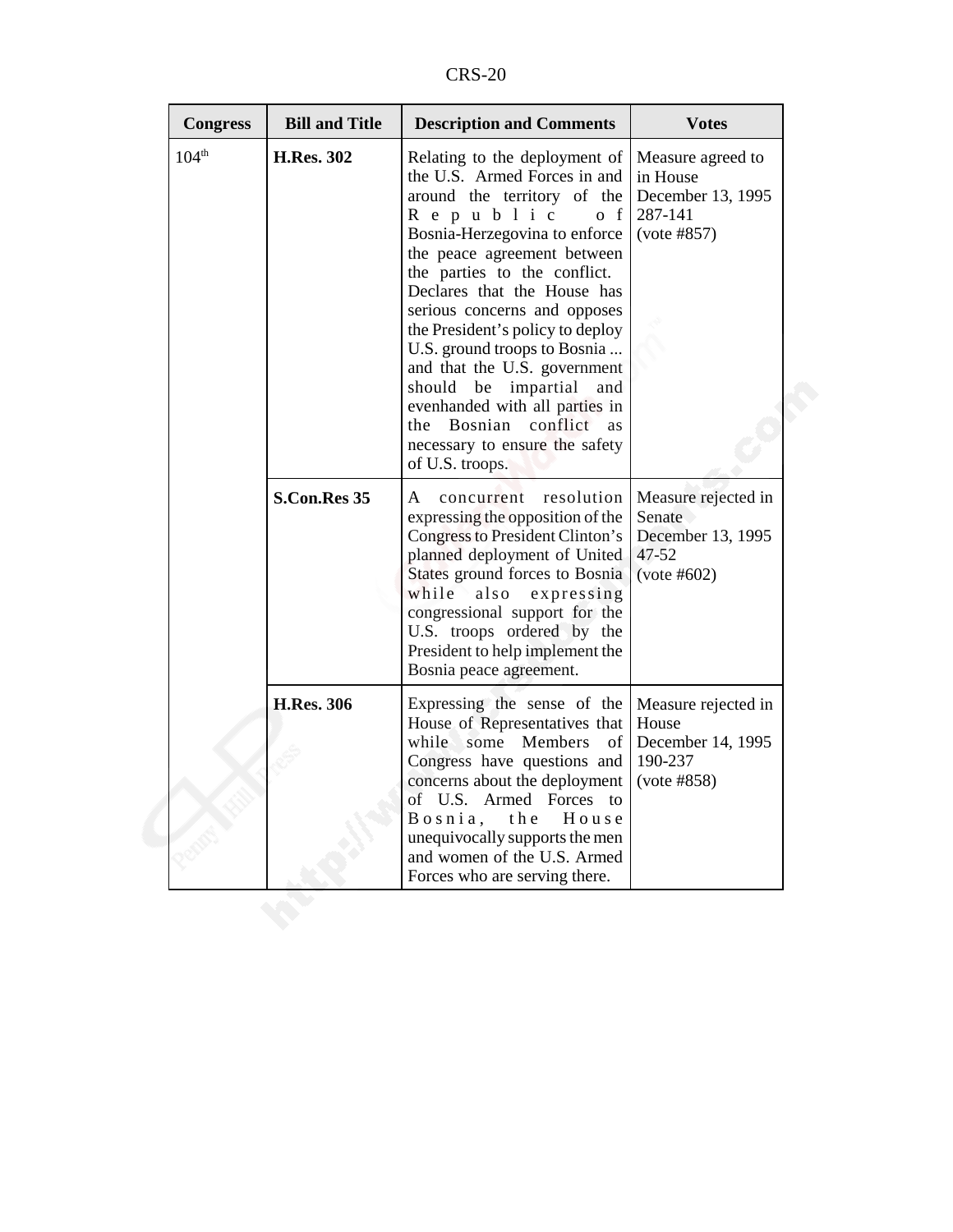CRS-21

| <b>Congress</b>   | <b>Bill and Title</b>                                                                                                 | <b>Description and Comments</b>                                                                                                                                                                                                                                                                                                                                                                                                                                                                                                                                                   | <b>Votes</b>                                                                                                                                                            |
|-------------------|-----------------------------------------------------------------------------------------------------------------------|-----------------------------------------------------------------------------------------------------------------------------------------------------------------------------------------------------------------------------------------------------------------------------------------------------------------------------------------------------------------------------------------------------------------------------------------------------------------------------------------------------------------------------------------------------------------------------------|-------------------------------------------------------------------------------------------------------------------------------------------------------------------------|
| 104 <sup>th</sup> | <b>S.J.Res. 44</b>                                                                                                    | A joint resolution expressing<br>support for U.S. troops in<br>Bosnia,<br>expressing<br>but<br>reservations<br>about<br>the<br>deployment of such troops. The<br>measure would also limit the<br>deployment to "approximately"<br>one year and require the<br>President to limit the use of<br>U.S. troops in Bosnia to the<br>enforcement of the military<br>provisions of the peace<br>agreement and provide an exit<br>strategy from Bosnia that would<br>include an international effort<br>to achieve a military balance in<br>Bosnia by arming the federation<br>of Bosnia. | Measure passed<br>Senate<br>December 14, 1995<br>69-30<br>(vote #603)                                                                                                   |
| $105^{\text{th}}$ | <b>H.R. 1119</b><br>$(P.L. 105-85)$<br><b>National Defense</b><br>Authorization<br>Act for Fiscal<br><b>Year 1998</b> | authorize<br>A n<br>act to<br>appropriations for FY1998 for<br>military activities of the<br>Department of Defense  and<br>for other purposes.                                                                                                                                                                                                                                                                                                                                                                                                                                    | Measure passed<br>House,<br>June 25, 1997<br>304-120<br>(vote #236)<br>Measure passed<br>Senate<br>July 11, 1997<br>(unanimous<br>consent)                              |
|                   |                                                                                                                       |                                                                                                                                                                                                                                                                                                                                                                                                                                                                                                                                                                                   | House adopted<br>conference report<br>October 28, 1997<br>286-123<br>(vote #534)<br>Senate adopted<br>conference report<br>November 6, 1997<br>$90 - 10$<br>(vote #296) |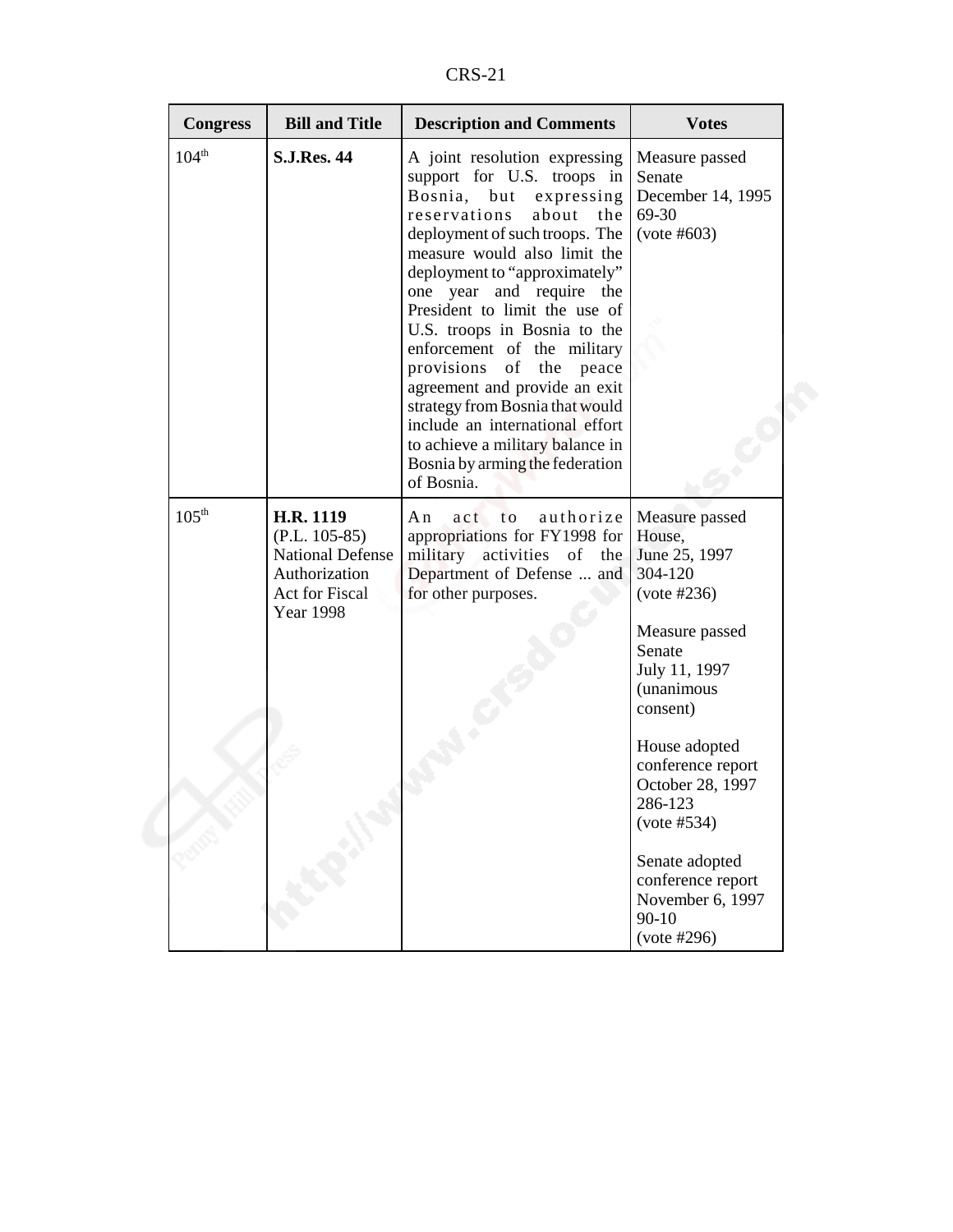CRS-22

| <b>Congress</b>   | <b>Bill and Title</b>                                                             | <b>Description and Comments</b>                                                                                                                                                                                                                                                                                                                                                                                                                                                                             | <b>Votes</b>                                                         |
|-------------------|-----------------------------------------------------------------------------------|-------------------------------------------------------------------------------------------------------------------------------------------------------------------------------------------------------------------------------------------------------------------------------------------------------------------------------------------------------------------------------------------------------------------------------------------------------------------------------------------------------------|----------------------------------------------------------------------|
| 105 <sup>th</sup> | <b>H.Amdt. 204 to</b><br>H.R. 1119                                                | Hilleary substitute amendment<br>to the Buyer amendment to<br>prohibit the obligation of funds<br>for ground deployment of U.S.<br>Bosnia<br>troops<br>in<br>after<br>December 31, 1997, unless the<br>President submits a report to<br>Congress<br>requesting<br>an<br>extension of funding.<br>The<br>amendment<br>Hilleary<br>would<br>require the extension to be<br>approved by a joint resolution<br>of Congress and would permit<br>deployment for an additional<br>180 days or until June 30, 1998. | Rejected in House<br>June 24, 1997<br>196-231<br>(vote #233)         |
|                   | <b>H.Amdt. 203 to</b><br>H.R. 1119                                                | Buyer amendment to prohibit<br>funding for U.S. ground troops<br>in Bosnia after June 30, 1998.                                                                                                                                                                                                                                                                                                                                                                                                             | Agreed to in House<br>June 24, 1997<br>278-148<br>$(vote \#234)$     |
|                   | S. 936<br><b>National Defense</b><br>Authorization<br>Act for Fiscal<br>Year 1998 | Expresses the sense of Congress<br>that U.S. troops should pull out<br>of Bosnia by June 30, 1998.                                                                                                                                                                                                                                                                                                                                                                                                          | Measure passed<br>Senate<br>July 11, 1997<br>$94 - 4$<br>(vote #173) |
| Penny Arts        | <b>PERSITES</b>                                                                   |                                                                                                                                                                                                                                                                                                                                                                                                                                                                                                             |                                                                      |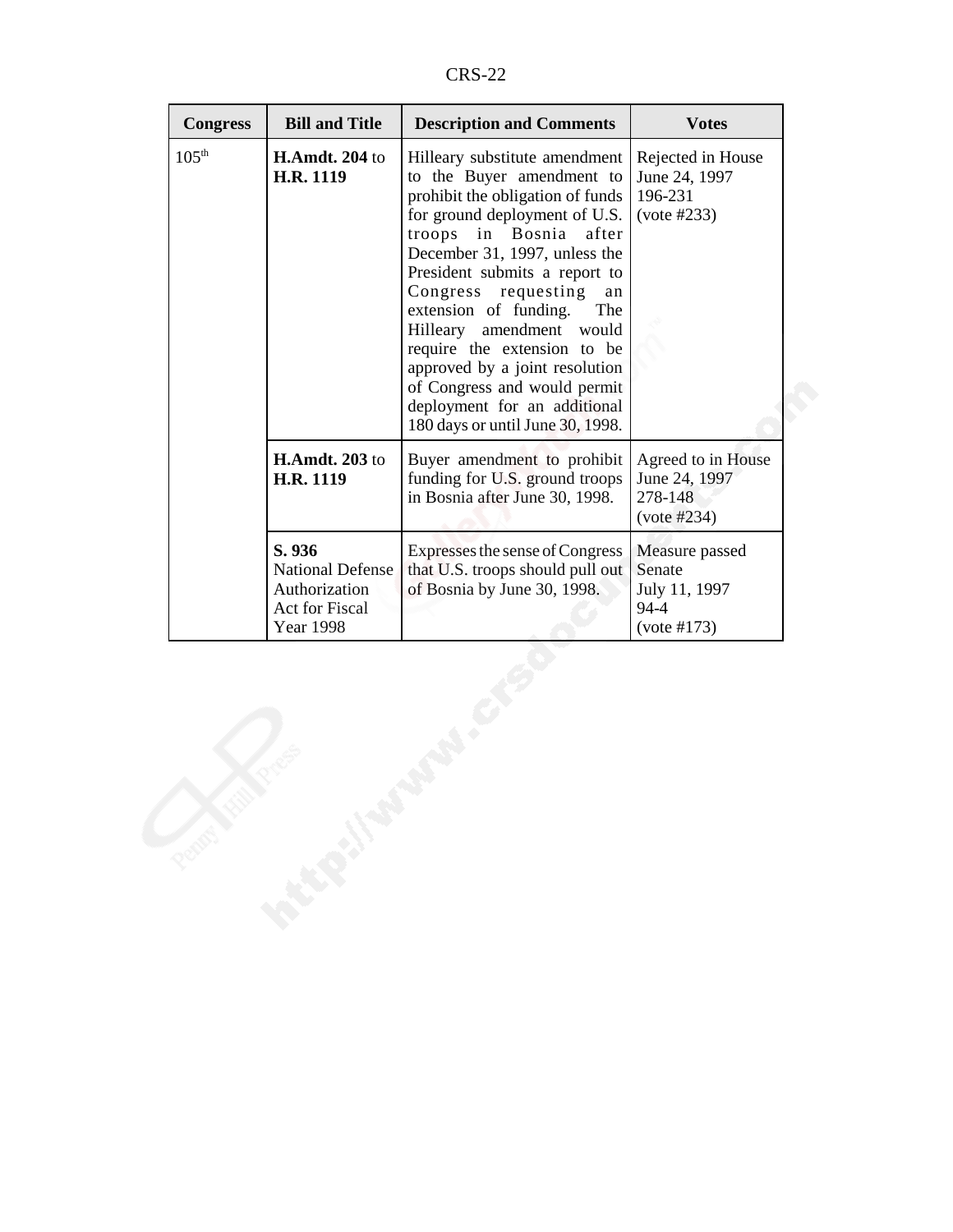CRS-23

| <b>Congress</b>   | <b>Bill and Title</b>                                                                                                                                        | <b>Description and Comments</b>                                                                                                                                                                                                                                                                                              | <b>Votes</b>                                                                                                                                                                                                                                                                        |
|-------------------|--------------------------------------------------------------------------------------------------------------------------------------------------------------|------------------------------------------------------------------------------------------------------------------------------------------------------------------------------------------------------------------------------------------------------------------------------------------------------------------------------|-------------------------------------------------------------------------------------------------------------------------------------------------------------------------------------------------------------------------------------------------------------------------------------|
| 105 <sup>th</sup> | H.R. 2266<br>$(P.L. 105-56)$<br>Department of<br>Defense<br>Appropriations<br>Act, 1998                                                                      | Making appropriations for the<br>Department of Defense for the<br>fiscal year ending September<br>30,<br>1998,<br>and<br>for<br>other<br>purposes. The bill/conference<br>report would cut off funding for<br>U.S. troops in Bosnia after June<br>30, 1998, but would permit the<br>President to request further<br>funding. | Measure passed<br>House<br>July 29, 1997<br>322-105<br>(vote #338)<br>Measure passed<br>Senate<br>July 29, 1997<br><i>(unanimous</i><br>consent)                                                                                                                                    |
|                   |                                                                                                                                                              |                                                                                                                                                                                                                                                                                                                              | House agreed to<br>conference report<br>September 25, 1997<br>56-65<br>(vote #442)<br>Senate agreed to<br>conference report<br>September 25, 1997<br>$93 - 5$<br>(vote #258)<br>Became P.L. 105-<br>56<br>October 8, 1997<br>Line item veto by<br>the President<br>October 21, 1997 |
|                   | H.Con.Res 227<br>Bosnia and<br>Herzegovina<br>U.S. Troop<br>Removal bill                                                                                     | Directed the President, pursuant<br>to Section $5(c)$ of the War<br>Powers Resolution, to remove<br>U.S. Armed Forces from the<br>R e p u b l i c<br>o f<br>Bosnia-Herzegovina.                                                                                                                                              | Measure rejected in<br>House<br>March 18, 1998<br>193-225<br>(vote #58)                                                                                                                                                                                                             |
|                   | <b>S.Amdt. 2316 to</b><br><b>Treaty 105-36</b><br>Protocols to the<br>NATO Treaty of<br>1949 on<br>Accession of<br>Poland,<br>Hungary, and<br>Czech Republic | Craig<br>amendment<br>add<br>to<br>language to the resolution of<br>ratification that would require<br>Congress and the President to<br>enact legislation specifically<br>authorizing the<br>continued<br>deployment of U.S. troops in<br>Bosnia before the United States<br>ratifies the NATO expansion<br>treaty.          | Rejected in Senate<br>April 30, 1998<br>20-80<br>(vote #110)                                                                                                                                                                                                                        |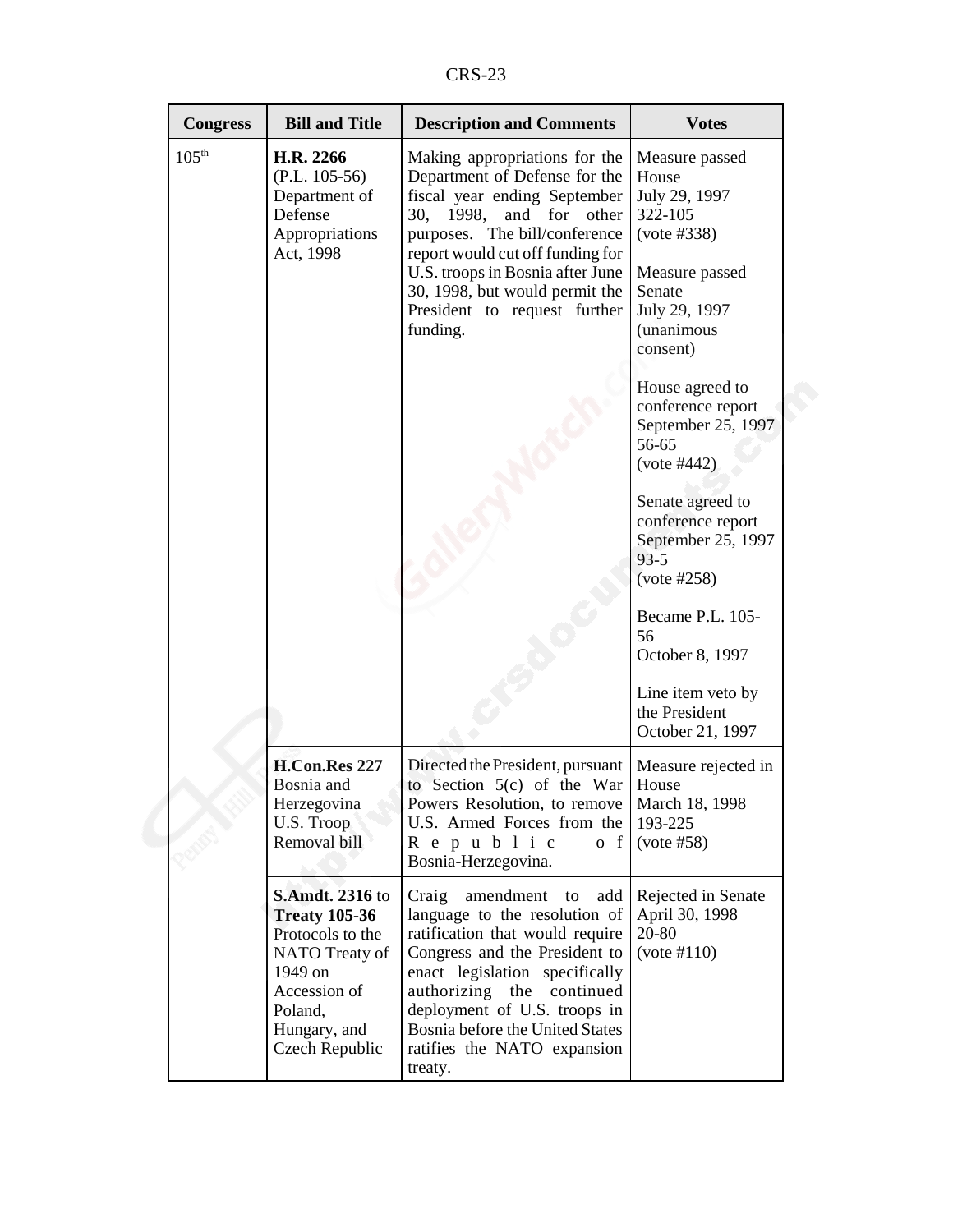| n<br>ı<br>יי<br>×. |
|--------------------|
|--------------------|

| <b>Congress</b>   | <b>Bill and Title</b>                                                                                                                                        | <b>Description and Comments</b>                                                                                                                                                                                                                                                                                                                                                                                                                                             | <b>Votes</b>                                                     |
|-------------------|--------------------------------------------------------------------------------------------------------------------------------------------------------------|-----------------------------------------------------------------------------------------------------------------------------------------------------------------------------------------------------------------------------------------------------------------------------------------------------------------------------------------------------------------------------------------------------------------------------------------------------------------------------|------------------------------------------------------------------|
| 105 <sup>th</sup> | <b>S.Amdt. 2328 to</b><br><b>Treaty 105-36</b><br>Protocols to the<br>NATO Treaty of<br>1949 on<br>Accession of<br>Poland,<br>Hungary, and<br>Czech Republic | B. Smith amendment to add<br>language to the resolution of<br>ratification that would require<br>both houses of Congress to vote<br>legislation, prior to<br>on<br>ratification<br>of<br><b>NATO</b><br>expansion, that would authorize<br>continued<br>U.S.<br>troop<br>deployments to Bosnia.                                                                                                                                                                             | Rejected in Senate<br>April 30, 1998<br>16-83<br>(vote #116)     |
|                   | H.R. 3616<br>$(P.L. 105-261)$<br><b>Strom Thurmond</b><br><b>National Defense</b><br>Authorization<br><b>Act for Fiscal</b><br><b>Year 1999</b>              | Frank motion to recommit the<br>bill to the National Security<br>Committee with instructions to<br>report it back<br>with<br>an<br>amendment<br>that<br>funds<br>no<br>appropriated for the Department<br>of Defense for FY1999 may be<br>used for the deployment of U.S.<br>Armed Forces in the Republic<br>of Bosnia-Herzegovina after<br>December 31, 1998, unless a<br>law has been enacted that<br>explicitly authorizes<br>the<br>deployment of such armed<br>forces. | Rejected in House<br>May 21, 1998<br>167-251<br>(vote #182)      |
|                   | S. 2057<br><b>National Defense</b><br>Authorization<br><b>Act for Fiscal</b><br><b>Year 1999</b>                                                             | An original bill to authorize<br>appropriations for FY1999 for<br>military activities of<br>the<br>Department of Defense  and<br>for other purposes.                                                                                                                                                                                                                                                                                                                        | Measure passed<br>Senate<br>June 25, 1998<br>88-4<br>(vote #181) |
|                   | <b>S.Amdt. 2975 to</b><br>S. 2057                                                                                                                            | Thurmond<br>amendment<br>to<br>express the sense of Congress   June 24, 1998<br>that U.S. ground forces should<br>in<br>remain<br>Bosnia<br>not<br>and that<br>indefinitely,<br>the<br>President should work with<br>NATO to withdraw U.S. forces<br>"within a reasonable period of<br>time."                                                                                                                                                                               | Agreed to in Senate<br>$90 - 5$<br>(vote #170)                   |
|                   | <b>S.Amdt. 2977</b> to<br>S. 2057                                                                                                                            | McCain motion to table (kill)<br>Smith<br>amendment that<br>the<br>would prohibit funding for U.S.<br>ground troop deployment in<br>Bosnia if both houses<br>of<br>Congress do not vote by March<br>31, 1999, on legislation that<br>authorize continued<br>would<br>deployment in Bosnia.                                                                                                                                                                                  | Agreed to in Senate<br>June 24, 1998<br>65-31<br>(vote #171)     |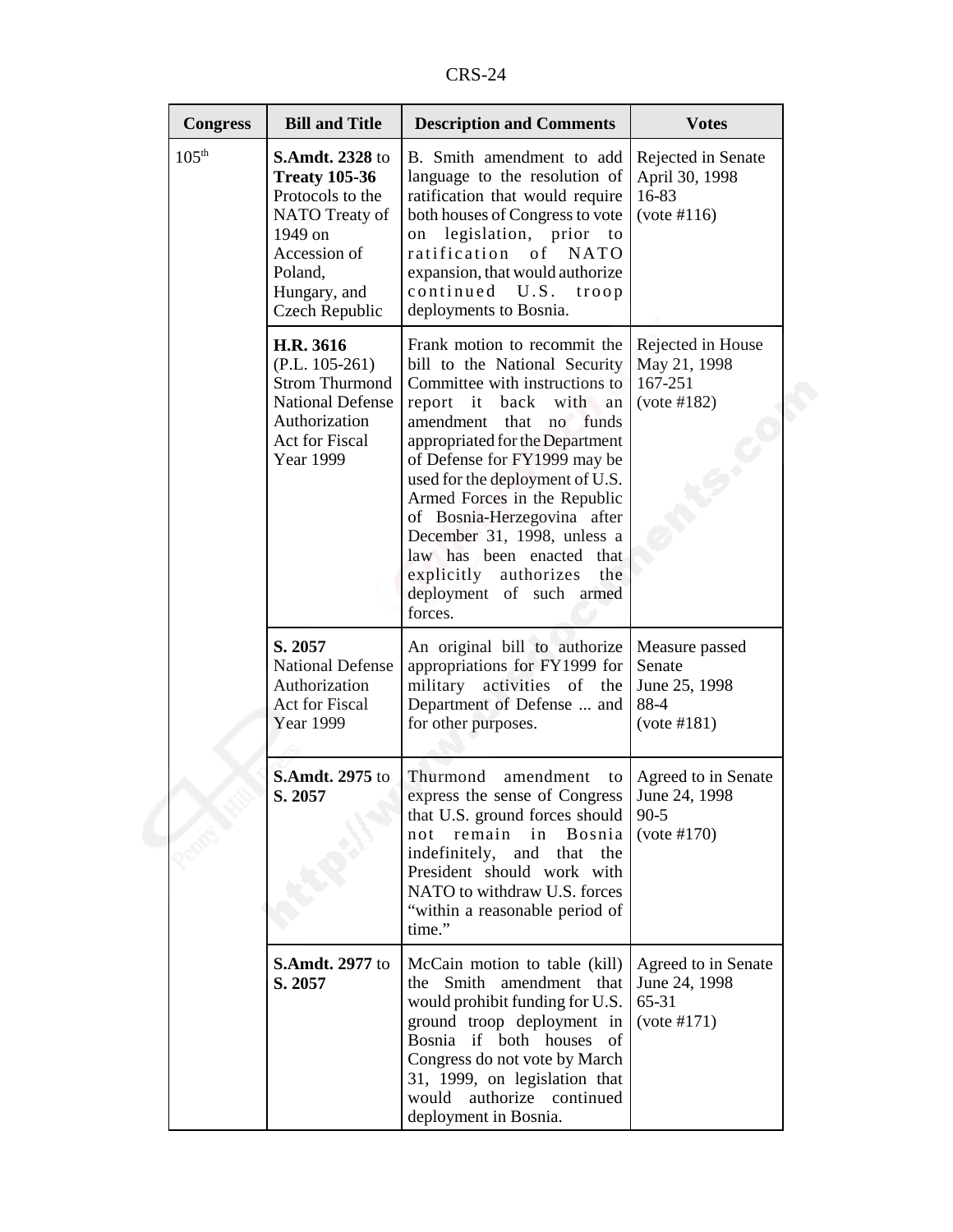| <b>Congress</b>   | <b>Bill and Title</b>                                              | <b>Description and Comments</b>                                                                                                                                                                                                  | <b>Votes</b>                                                                                  |
|-------------------|--------------------------------------------------------------------|----------------------------------------------------------------------------------------------------------------------------------------------------------------------------------------------------------------------------------|-----------------------------------------------------------------------------------------------|
| 105 <sup>th</sup> | S. 2132<br>Department of<br>Defense<br>Appropriations<br>Act, 1999 | original bill making<br>An<br>appropriations for the<br>Department of Defense for the<br>fiscal year ending September<br>30, 1999  and for other<br>purposes.                                                                    | Indefinitely<br>postponed in the<br>Senate<br>July 30, 1998<br><i>(unanimous)</i><br>consent) |
|                   |                                                                    | McCain motion to table (kill)<br>the Hutchison amendment<br>$(S. Amdt. 3413)$ that would<br>require the President to reduce<br>U.S. combat forces in Bosnia to<br>6,500 by February 2, 1999, and<br>by 5,000 by October 1, 1999. | Agreed to in Senate<br>July 30, 1998<br>68-31<br>$(vote \#249)$                               |

#### **Kosovo (1999)**

On March 24, 1999, President Clinton ordered U.S. military forces to begin air strikes against the Federal Republic of Yugoslavia (Serbia and Montenegro) in cooperation with the NATO-led operation. The strike was ordered in response to Yugoslavia's campaign of violence against ethnic Albanians in the province of Kosovo. On June 3, 1999, Yugoslavia agreed to a peace plan calling for withdrawal of Yugoslav forces from Kosovo to include an international peacekeeping force. On June 10, 1999, NATO air strikes were halted, and Yugoslav forces withdrew their military forces from Kosovo by June 20, 1999.

Congress, while not authorizing directly, and in advance, this military action, introduced and voted on several legislative measures related to deployment of U.S. military forces for combat or peacekeeping in the Balkan region. The House adopted H.Con.Res. 42 on March 11, 1999, which authorized the President to send troops as peacekeepers; the Senate passed a non-binding resolution (S.Con.Res. 21) on March 23, 1999, that expressed the sense of Congress that the President was authorized to conduct military air operations in cooperation with NATO allies against Yugoslavia. However, the House later defeated the Senate resolution, on April 28, 1999. Other House or Senate votes sent conflicting signals in addressing funding related to troop deployments in the region, declaration of war issues, and executive and congressional roles in sending U.S. military forces abroad.

For more detailed contextual and legislative history, see CRS Report RL33532, *War Powers Resolution: Presidential Compliance*, by Richard F. Grimmett, and CRS Report RL31053, *Kosovo and U.S. Policy*, by Steven Woehrel and Julie Kim. The following legislation is representative of what was introduced and voted on in the 106<sup>th</sup> Congress.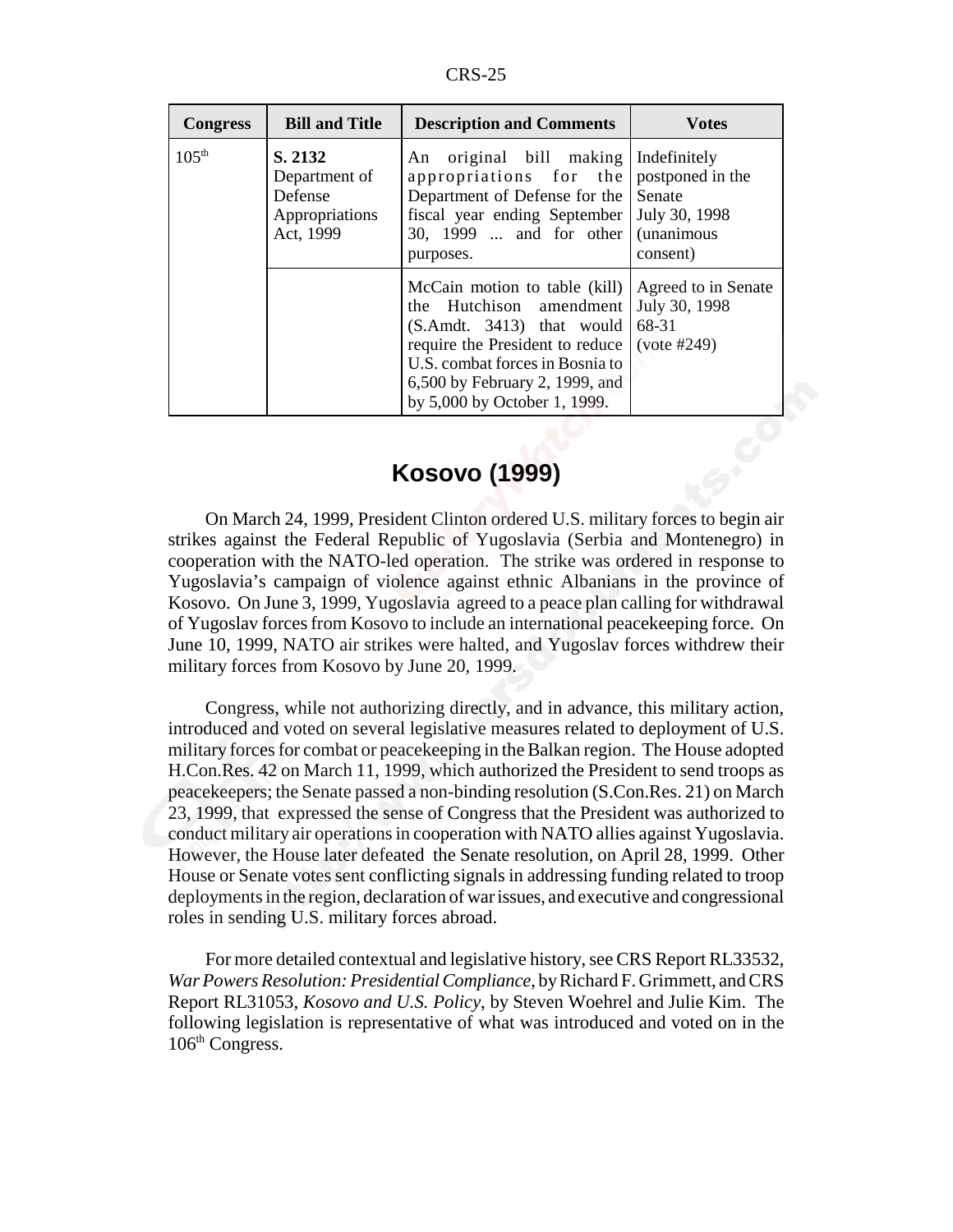CRS-26

| <b>Congress</b>   | <b>Bill and Title</b>                                                                              | <b>Description and Comments</b>                                                                                                                                                                                                                                                                                                                                                                                                                                                                                                                                                     | <b>Votes</b>                                                                                                                                |
|-------------------|----------------------------------------------------------------------------------------------------|-------------------------------------------------------------------------------------------------------------------------------------------------------------------------------------------------------------------------------------------------------------------------------------------------------------------------------------------------------------------------------------------------------------------------------------------------------------------------------------------------------------------------------------------------------------------------------------|---------------------------------------------------------------------------------------------------------------------------------------------|
| 106 <sup>th</sup> | <b>H.Res. 103</b>                                                                                  | Provides for consideration of<br>the concurrent resolution,<br>H.Con.Res. 42, regarding the<br>use of U.S. Armed Forces as<br>part of a NATO peacekeeping<br>operation implementing<br><sub>a</sub><br>Kosovo peace<br>agreement.<br>Motion to order the previous<br>question (thus ending debate<br>the possibility<br>and<br>of<br>amendment) on adoption of<br>H.Res. 103.                                                                                                                                                                                                       | Measure agreed to<br>in House<br>March 11, 1999<br>218-201<br>(vote #46)                                                                    |
|                   | H.Con.Res. 42<br>Peacekeeping<br>Operations in<br>Kosovo<br>Resolution                             | resolution<br>concurrent<br>A<br>authorizing the President to<br>deploy U.S. Armed Forces<br>personnel to Kosovo as part of<br>NATO peacekeeping<br>a<br>operation implementing a<br>Kosovo peace agreement,<br>subject to certain limitations                                                                                                                                                                                                                                                                                                                                      | Measure agreed to<br>in House<br>March 11, 1999<br>219-191<br>(vote #49)                                                                    |
|                   | H.Amdt. 25 to<br>H.Con.Res. 42                                                                     | Fowler amendment to limit the<br>deployment of U.S. Armed<br>Forces to Kosovo and to not<br>authorize the President to<br>deploy ground forces as part of<br>NATO peacekeeping<br>a.<br>operation.                                                                                                                                                                                                                                                                                                                                                                                  | Rejected in House<br>March 11, 1999<br>178-237<br>(vote #48)                                                                                |
|                   | S. 544<br>Emergency<br>Supplemental<br>Appropriations<br><b>Act for Fiscal</b><br><b>Year 1999</b> | original bill<br>making<br>An<br>supplemental<br>emergency<br>appropriations and rescissions<br>for recovery from natural<br>disasters, and foreign<br>assistance, for the fiscal year<br>ending September 30, 1999,<br>and for other purposes. March<br>23, 1999: Cloture motion (thus<br>limiting debate) on the Lott<br>amendment (S.Amdt. 124) to<br>Hutchison<br>amendment<br>the<br>(S.Amdt. 81) to prohibit the use<br>of funds for military operations<br>in Yugoslavia unless Congress<br>enacts specific authorizations in<br>law for the conduct of those<br>operations. | Cloture motion<br>rejected in Senate<br>March 23, 1999<br>55-44<br>(vote #55)<br>Measure passed<br>Senate<br>March 23, 1999<br>(voice vote) |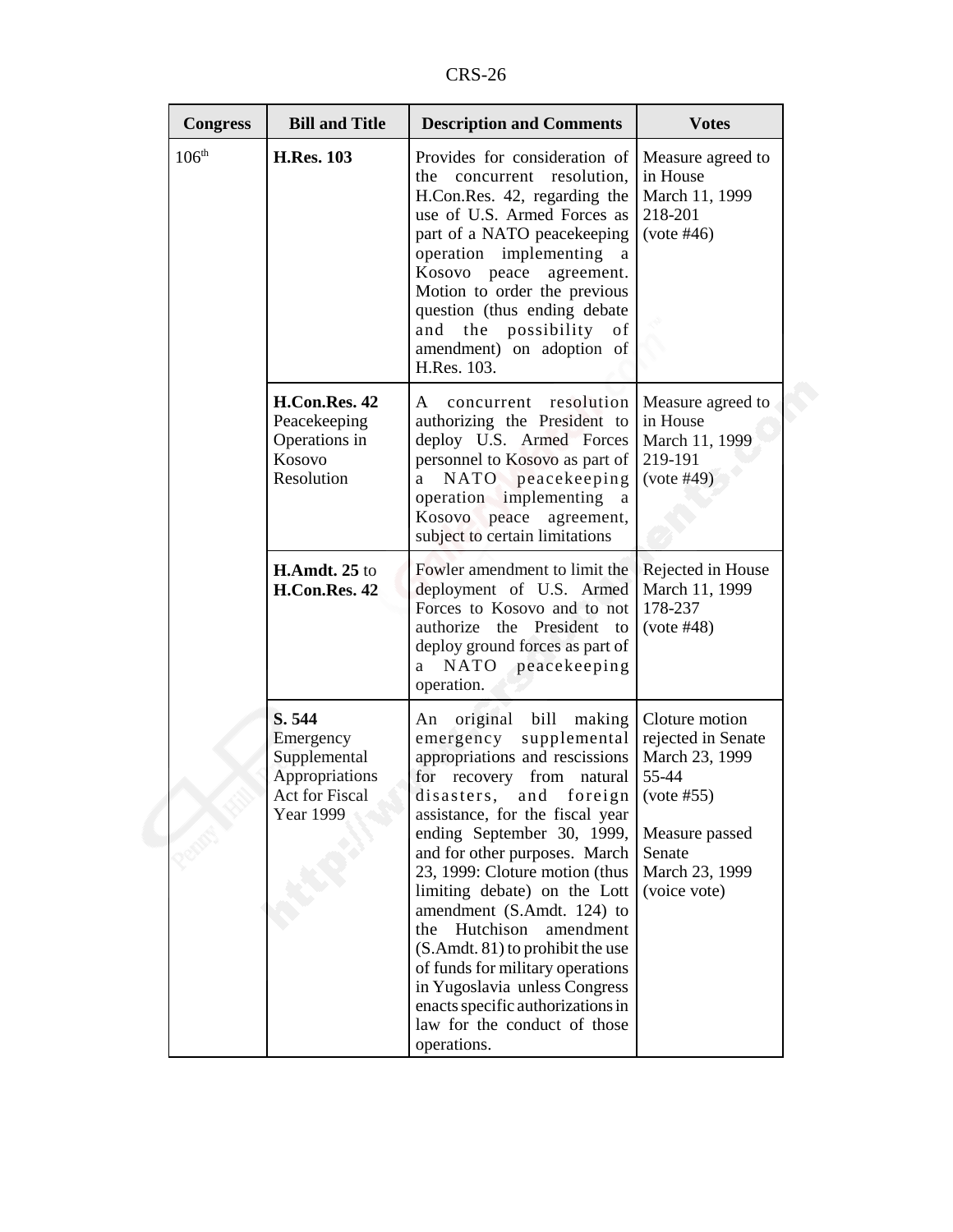CRS-27

| <b>Congress</b>   | <b>Bill and Title</b>                                                            | <b>Description and Comments</b>                                                                                                                                                                                                                                                                                                                  | <b>Votes</b>                                                                                                                                                                                                                                                                                                          |
|-------------------|----------------------------------------------------------------------------------|--------------------------------------------------------------------------------------------------------------------------------------------------------------------------------------------------------------------------------------------------------------------------------------------------------------------------------------------------|-----------------------------------------------------------------------------------------------------------------------------------------------------------------------------------------------------------------------------------------------------------------------------------------------------------------------|
| 106 <sup>th</sup> | <b>S.Con.Res 21</b>                                                              | resolution<br>A<br>concurrent<br>authorizing the President of the<br>United States to<br>conduct<br>military air operations<br>and<br>missile<br>strikes<br>against<br>Yugoslavia.                                                                                                                                                               | Measure agreed to<br>in Senate<br>March 23, 1999<br>58-41<br>(vote #57)<br>Measure rejected<br>in House<br>April 28, 1999<br>213-213<br>(vote #103)                                                                                                                                                                   |
|                   | <b>H.Res. 130</b>                                                                | Expresses the support of the<br>House of Representatives for<br>the members of the U.S. Armed<br>Forces who are engaged in<br>military operations<br>against<br>Yugoslavia.                                                                                                                                                                      | Measure agreed to<br>in House<br>March 24, 1999<br>$424 - 1$<br>(vote #71)                                                                                                                                                                                                                                            |
| Act               | H.R. 1141<br>$(P.L. 106-31)$<br>1999 Emergency<br>Supplemental<br>Appropriations | A bill making<br>emergency<br>supplemental appropriations for<br>the<br>fiscal<br>ending<br>year<br>September 30, 1999, and for<br>other purposes — provides \$15<br>billion for Central American<br>humanitarian relief, aid to<br>Jordan, U.S. farmer assistance,<br>and U.S.<br>military<br>and<br>humanitarian operations in the<br>Balkans. | Measure passed<br>House<br>March 24, 1999<br>220-211<br>(vote #70)<br>Measure passed<br>Senate, as<br>amended, in lieu of<br>S. 544<br>March 24, 1999<br>(voice vote)<br>House adopted<br>conference report<br>May 18, 1999<br>269-158<br>(vote #133)<br>Senate adopted<br>conference report<br>May 20, 1999<br>64-36 |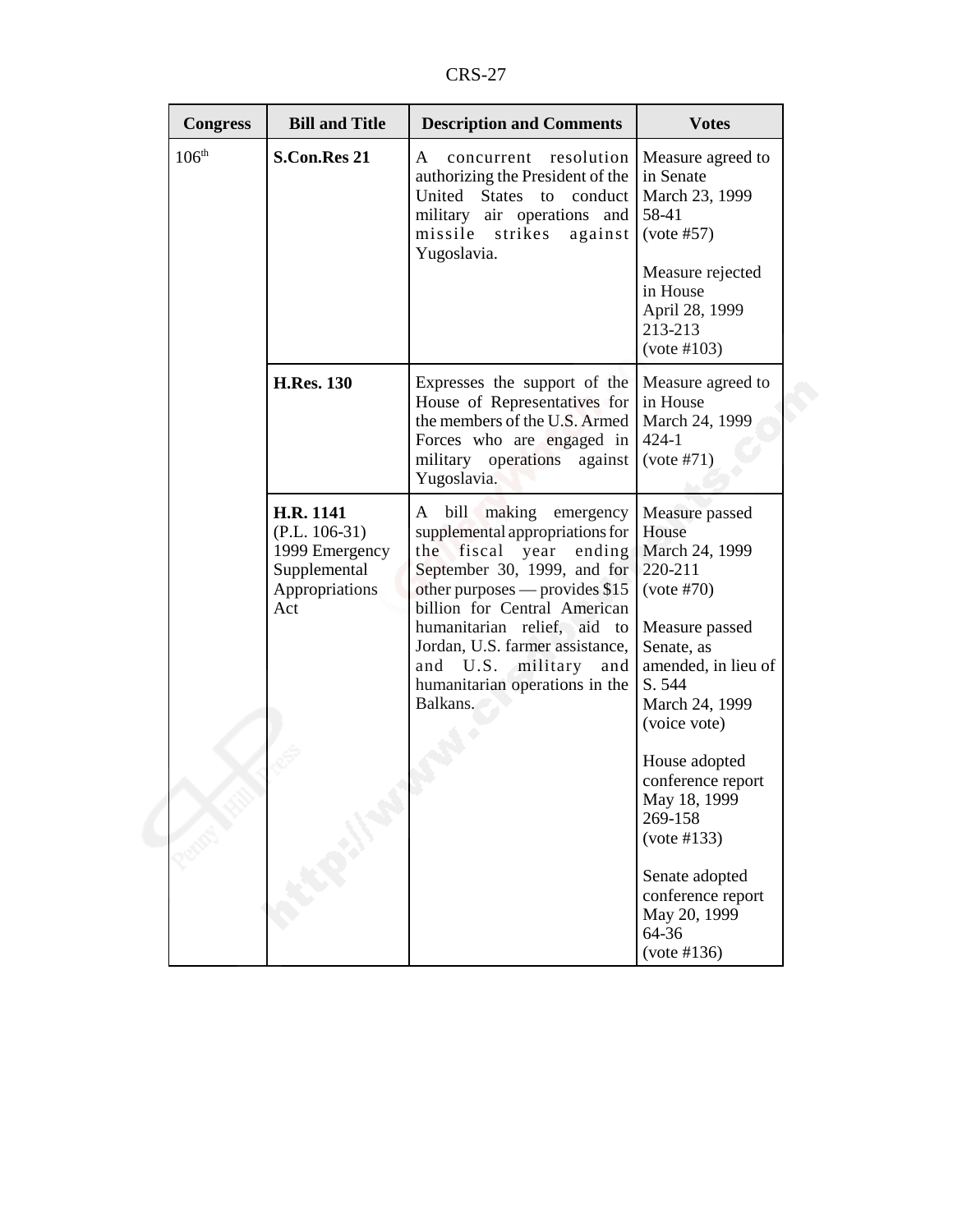CRS-28

| <b>Congress</b>   | <b>Bill and Title</b>                                                                                               | <b>Description and Comments</b>                                                                                                                                                                                                                                                                                                                                                                                                                                                                                                                                                                                                                                                                                                                                                                                                                                                                                                                                                                                                | <b>Votes</b>                                                             |
|-------------------|---------------------------------------------------------------------------------------------------------------------|--------------------------------------------------------------------------------------------------------------------------------------------------------------------------------------------------------------------------------------------------------------------------------------------------------------------------------------------------------------------------------------------------------------------------------------------------------------------------------------------------------------------------------------------------------------------------------------------------------------------------------------------------------------------------------------------------------------------------------------------------------------------------------------------------------------------------------------------------------------------------------------------------------------------------------------------------------------------------------------------------------------------------------|--------------------------------------------------------------------------|
| 106 <sup>th</sup> | <b>H.Res. 151</b>                                                                                                   | Provides for consideration of<br>the bill (H.R. 1569) to prohibit<br>the use of funds appropriated to<br>the Department of Defense<br>being used<br>from<br>for<br>the<br>deployment of ground elements<br>of the U.S. Armed Forces in<br>Yugoslavia<br>unless<br>that<br>deployment is<br>specifically<br>authorized<br>by law;<br>for<br>consideration of the concurrent<br>resolution (H.Con.Res.<br>82)<br>directing the President,<br>pursuant to Section $5(c)$ of the<br>War Powers Resolution, to<br>remove U.S. Armed Forces<br>from their positions in<br>connection with the present<br>operations against Yugoslavia;<br>for consideration of the joint<br>resolution (H.J.Res.<br>44)<br>declaring a<br>state of<br>war<br>between the United States and<br>the Government of Yugoslavia;<br>and for consideration of the<br>concurrent resolution<br>(S.Con.Res. 21) authorizing the<br>President of the United States<br>conduct military<br>to<br>air<br>operations and missile strikes<br>against Yugoslavia. | Measure agreed to<br>in House<br>April 28, 1999<br>213-210<br>(vote #99) |
|                   | H.R. 1569<br>Military<br>Operations in the<br><b>Federal Republic</b><br>of Yugoslavia<br>Limitation Act of<br>1999 | A bill to prohibit the use of<br>funds<br>appropriated to the<br>Department of Defense from<br>being used for the deployment<br>of ground elements of the U.S.<br>Armed Forces in Yugoslavia<br>deployment is<br>unless<br>that<br>specifically authorized by law.                                                                                                                                                                                                                                                                                                                                                                                                                                                                                                                                                                                                                                                                                                                                                             | Measure passed<br>House<br>April 28, 1999<br>249-180<br>(vote #100)      |
|                   | H.Con.Res. 82                                                                                                       | resolution<br>concurrent<br>A<br>directing the President,<br>pursuant to Section $5(c)$ of the<br>War Powers Resolution, to<br>remove U.S. Armed Forces<br>their<br>positions<br>from<br>in<br>connection with the present<br>operations against Yugoslavia.                                                                                                                                                                                                                                                                                                                                                                                                                                                                                                                                                                                                                                                                                                                                                                   | Measure rejected<br>in House<br>April 28, 1999<br>139-290<br>(vote #101) |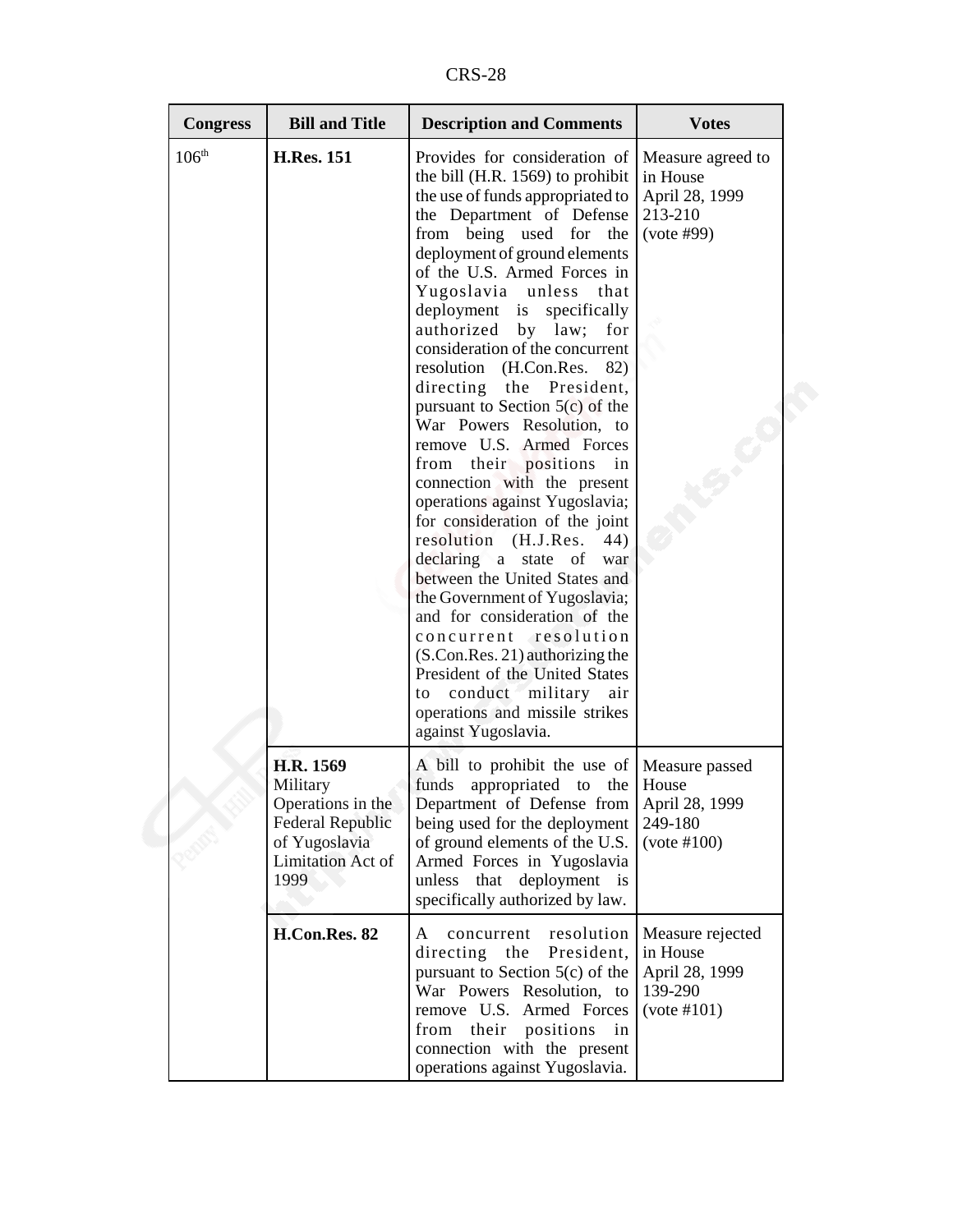CRS-29

| <b>Congress</b>   | <b>Bill and Title</b>                                                                         | <b>Description and Comments</b>                                                                                                                                                                                                                                                                                                                                                                                                                                                                               | <b>Votes</b>                                                                 |
|-------------------|-----------------------------------------------------------------------------------------------|---------------------------------------------------------------------------------------------------------------------------------------------------------------------------------------------------------------------------------------------------------------------------------------------------------------------------------------------------------------------------------------------------------------------------------------------------------------------------------------------------------------|------------------------------------------------------------------------------|
| 106 <sup>th</sup> | <b>H.J.Res 44</b>                                                                             | A joint resolution declaring a<br>state of war between the United<br>States and the government of<br>Yugoslavia                                                                                                                                                                                                                                                                                                                                                                                               | Measure rejected<br>in House<br>April 28, 1999<br>2-427<br>(vote #102)       |
|                   | <b>S.J.Res. 20</b>                                                                            | A joint resolution authorizing<br>the President to use<br>all<br>necessary force and other<br>means, in concert with the U.S.<br>allies, to accomplish U.S. and<br>NATO<br>objectives<br>i n<br>Yugoslavia.                                                                                                                                                                                                                                                                                                   | Motion to table<br>agreed to in Senate<br>May 4, 1999<br>78-22<br>(vote #98) |
|                   | <b>H.Res. 159</b>                                                                             | Provides for consideration of<br>the bill (H.R. 1664) making<br>emergency supplemental<br>appropriations for military<br>operations, refugee relief, and<br>humanitarian assistance relating<br>to the conflict in Kosovo  for<br>the fiscal<br>year<br>ending<br>September 30, 1999, and for<br>other purposes.                                                                                                                                                                                              | Measure agreed to<br>in House<br>May 6, 1999<br>253-171<br>(vote #116)       |
|                   | H.R. 1664<br>$(P.L. 106-51)$<br>Kosovo<br>Emergency<br>Supplemental<br>Appropriations<br>bill | A bill (as introduced) making<br>emergency<br>supplemental<br>appropriations for military<br>operations, refugee relief, and<br>humanitarian assistance relating<br>to the conflict in Kosovo  for<br>fiscal<br>the<br>year<br>ending<br>September 30, 1999, and for<br>other purposes — provided<br>\$13.1 billion relating to<br>Kosovo operations and other<br>purposes<br>(Kosovo-related<br>supplemental<br>funding<br>was<br>ultimately removed from this<br>legislation and included in H.R.<br>1141). | Measure passed<br>House as amended<br>May 6, 1999<br>311-105<br>(vote #120)  |
|                   | H.Amdt. 68 to<br>H.R. 1664                                                                    | Obey amendment to provide the<br>President's funding request for<br>military operations in Kosovo,<br>etc.                                                                                                                                                                                                                                                                                                                                                                                                    | Rejected in House<br>May 6, 1999<br>164-260<br>(vote #118)                   |
|                   | H.Amdt. 76 to<br>H.R. 1664                                                                    | Istook amendment to prohibit<br>funding for the implementation<br>any plan to invade<br>of<br>Yugoslavia with ground forces,<br>except in time of war.                                                                                                                                                                                                                                                                                                                                                        | Rejected in House<br>May 6, 1999<br>117-301<br>(vote #119)                   |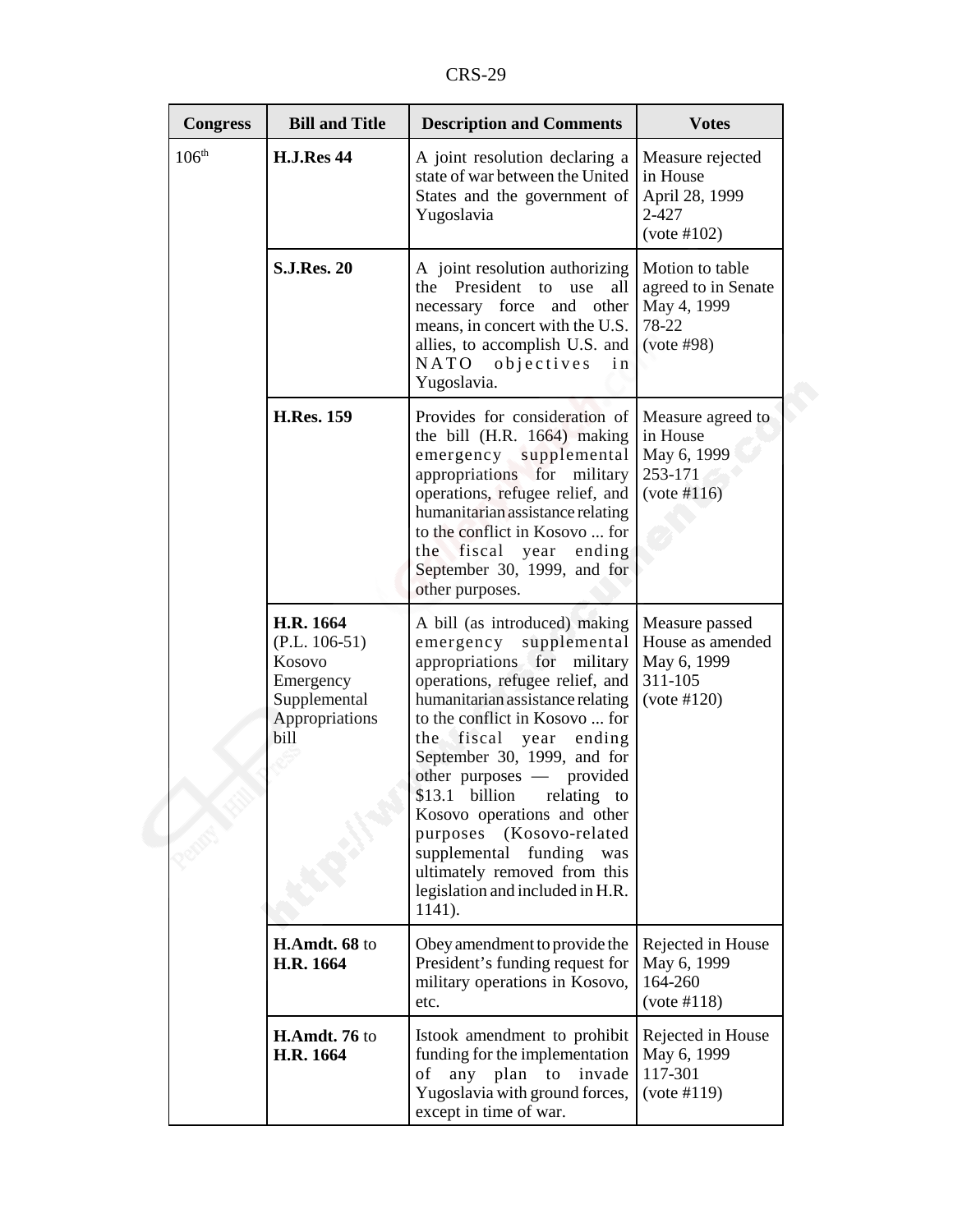CRS-30

| <b>Congress</b>   | <b>Bill and Title</b>                                                                                        | <b>Description and Comments</b>                                                                                                                                                                                                                              | <b>Votes</b>                                                                            |
|-------------------|--------------------------------------------------------------------------------------------------------------|--------------------------------------------------------------------------------------------------------------------------------------------------------------------------------------------------------------------------------------------------------------|-----------------------------------------------------------------------------------------|
| 106 <sup>th</sup> | S. 1059<br>$(P.L. 106-65)$<br><b>National Defense</b><br><b>Authorization Act</b><br>for Fiscal Year<br>2000 | An original bill to authorize<br>appropriations for FY2000 for<br>military activities of the<br>Department of Defense  and<br>for other purposes.                                                                                                            | Measure passed<br>Senate as amended<br>May 27, 1999<br>$92 - 3$<br>(vote #154)          |
|                   |                                                                                                              |                                                                                                                                                                                                                                                              | Measure passed<br>House, in lieu of<br>H.R. 1401<br>June 14, 1999<br>(voice vote)       |
|                   |                                                                                                              |                                                                                                                                                                                                                                                              | House adopted<br>conference report<br>September 15,<br>1999<br>375-45<br>$(vote \#424)$ |
|                   |                                                                                                              |                                                                                                                                                                                                                                                              | Senate adopted<br>conference report<br>September 22,<br>1999<br>(voice vote)            |
|                   | S.Amdt. 383 to S.<br>1059                                                                                    | Specter amendment to direct<br>the President, pursuant to the<br>U.S. Constitution and the War<br>Powers Resolution, to seek<br>approval from Congress prior<br>to the introduction of ground<br>troops from the U.S. Armed<br>Forces in connection with the | Motion to table<br>agreed to in Senate<br>May 25, 1999<br>52-48<br>(vote #145)          |
|                   |                                                                                                              | present operations<br>against<br>Yugoslavia or funding for that<br>operation<br>will<br>not<br>be<br>authorized.                                                                                                                                             |                                                                                         |
|                   | <b>S.Amdt. 406 to S.</b><br>1059                                                                             | Smith<br>amendment<br>B.<br>to<br>prohibit, effective October 1,<br>1999, the use of funds for<br>military<br>operations<br>in<br>Yugoslavia unless Congress<br>enacts specific authorization in<br>law for the conduct of those<br>operations.              | Motion to table<br>agreed to in Senate<br>May 26, 1999<br>$77 - 21$<br>(vote #151)      |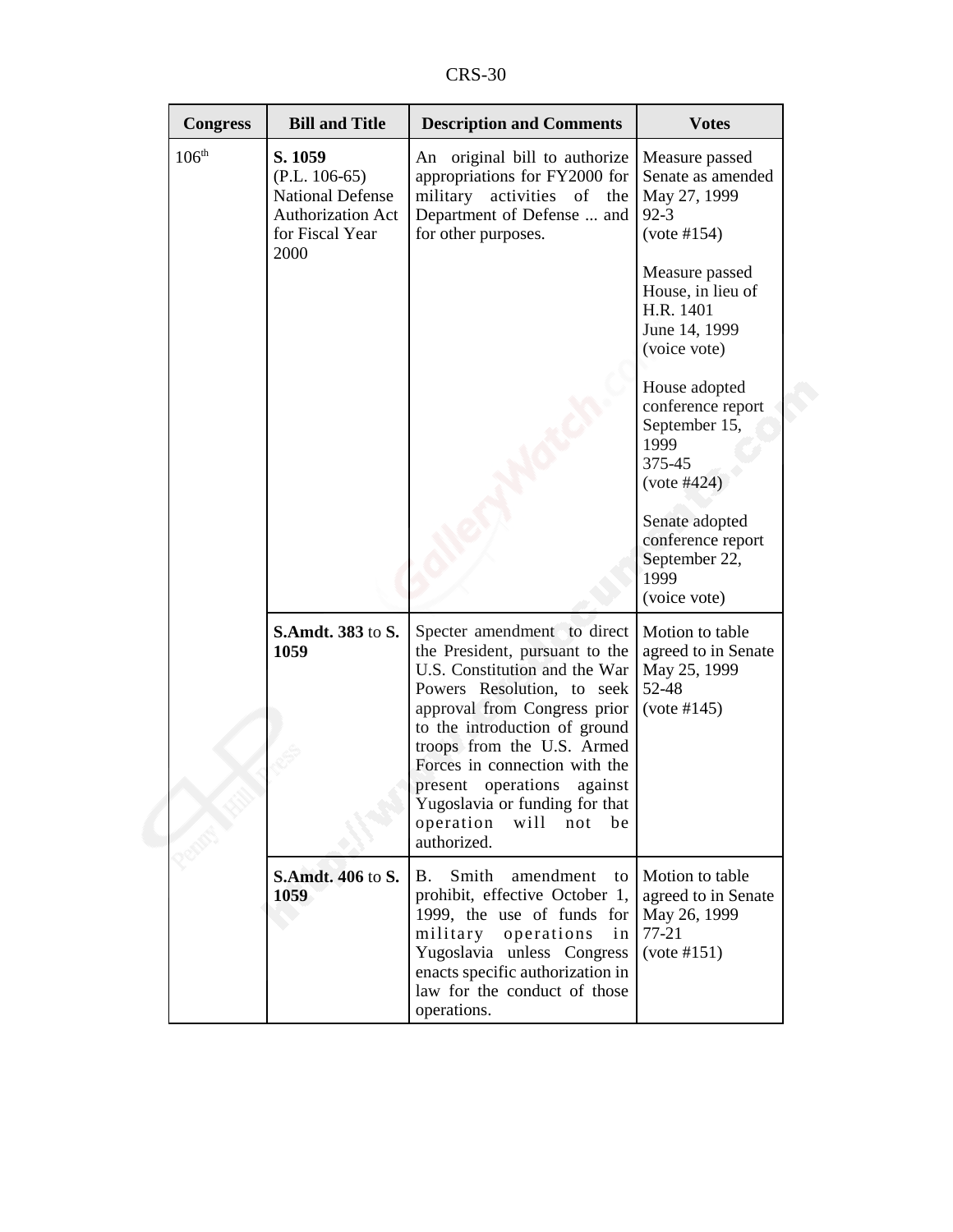| n.<br>ъ.<br>N. |
|----------------|
|----------------|

| <b>Congress</b>   | <b>Bill and Title</b>                                                                | <b>Description and Comments</b>                                                                                                                                                                                                                                                                                                                                                 | <b>Votes</b>                                                      |
|-------------------|--------------------------------------------------------------------------------------|---------------------------------------------------------------------------------------------------------------------------------------------------------------------------------------------------------------------------------------------------------------------------------------------------------------------------------------------------------------------------------|-------------------------------------------------------------------|
|                   | H.R. 1401<br><b>National Defense</b><br>Authorization Act<br>for Fiscal Year<br>2000 | $b$ ill<br>authorize<br>$\mathsf{A}$<br>t o<br>appropriations for fiscal years<br>2000 and 2001 for military<br>activities of the Department of<br>Defense  and for other<br>purposes.                                                                                                                                                                                          | Measure passed<br>House<br>June 10, 1999<br>365-58<br>(vote #191) |
| 106 <sup>th</sup> | <b>H.Amdt. 160 to</b><br>H.R. 1401                                                   | Souder amendment to prohibit Rejected in House<br>any FY2000 funding<br>for <sub>l</sub><br>military operations<br>in <sub>1</sub><br>Yugoslavia.                                                                                                                                                                                                                               | June 10, 1999<br>97-328<br>(vote #187)                            |
|                   | <b>H.Amdt. 161 to</b><br><b>H.R. 1401</b>                                            | Skelton amendment to delete<br>language which prohibits any<br>funding for combat<br><sub>or</sub><br>peacekeeping operations<br>in<br>Yugoslavia after September 30,<br>1999; retains language which<br>requires the President<br>to<br>request supplemental<br>appropriations in order<br>to<br>conduct combat<br>0 <sub>r</sub><br>peacekeeping operations in<br>Yugoslavia. | Agreed to in House<br>June 10, 1999<br>270-155<br>(vote #189)     |

#### **Terrorist Attack Against America (2001)**

On September 11, 2001, terrorists attacked the United States with a coordinated series of aircraft hijackings and suicide crashes into populated buildings. Two airplanes crashed into the twin towers of the World Trade Center in New York City, causing their complete destruction. Another airplane crashed into the Pentagon, and a fourth airplane crashed in southwestern Pennsylvania (near Shanksville) after passengers attempted to take control of the aircraft in order to prevent it from crashing into an important symbol of democracy and freedom, perhaps in the Washington, D.C. area. Over 3,000 people lost their lives in these terrorist attacks.

Consequently, on September 14, 2001, Congress passed a joint resolution, which "authorizes the President to use all necessary and appropriate force against those nations, organizations, or persons he determines planned, authorized, committed, or aided the terrorist attacks that occurred on September 11, 2001, or harbored such organizations or persons, in order to prevent any future acts of international terrorism against the United States by such nations, organizations, or persons." It further states that the act is intended to constitute specific statutory authorization within the meaning of the War Powers Resolution. President George W. Bush signed the joint resolution into law on September 18, 2001. On October 9, 2001, President Bush reported in a letter to Congress that U.S. Armed Forces had begun combat action in Afghanistan against the Al Qaeda terrorists and their Taliban supporters starting at 12:30 p.m. (EDT) on October 7, 2001.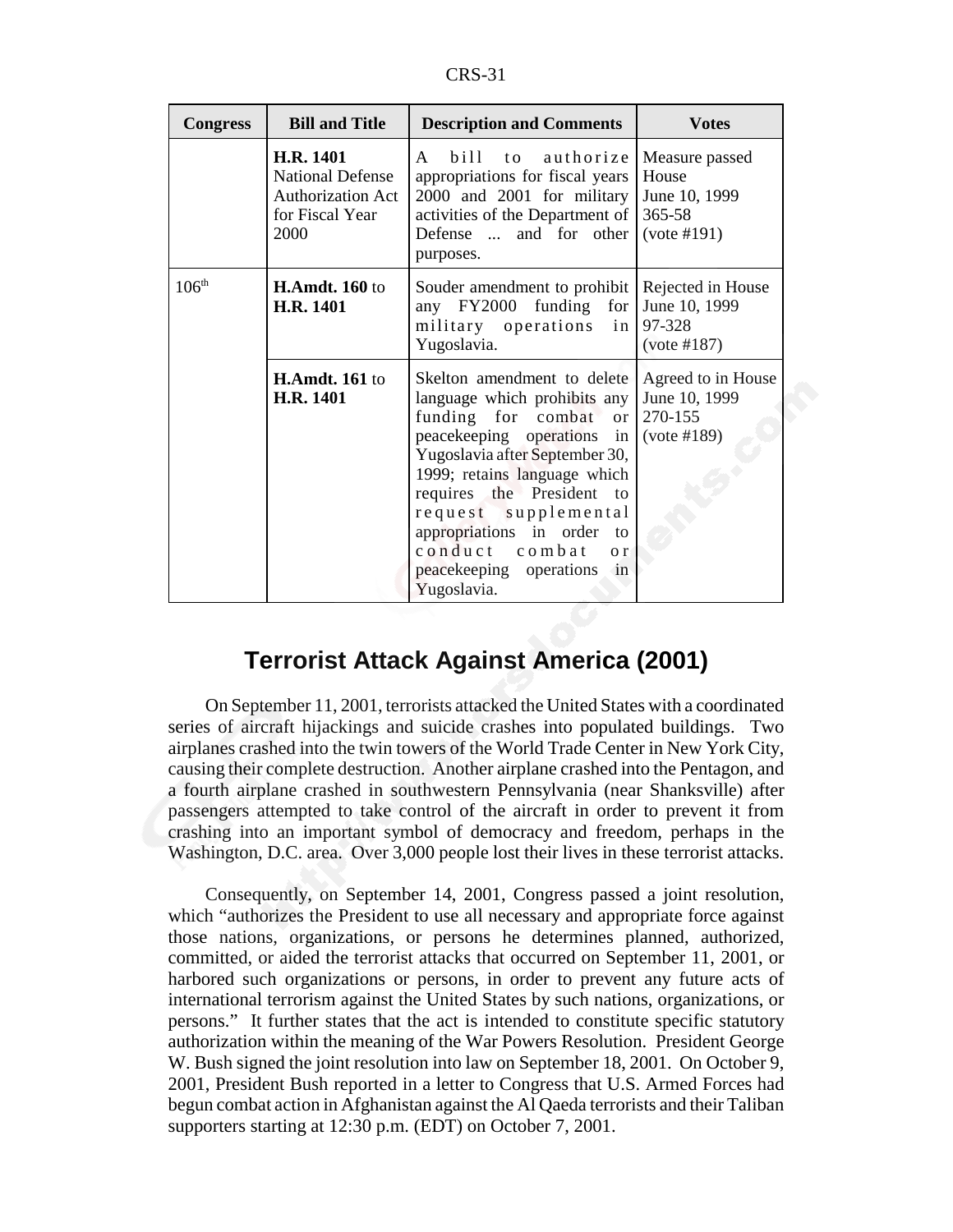| <b>Congress</b>   | <b>Bill and Title</b>                                                     | <b>Description and Comments</b>                                                                                                                                                              | <b>Votes</b>                                                               |
|-------------------|---------------------------------------------------------------------------|----------------------------------------------------------------------------------------------------------------------------------------------------------------------------------------------|----------------------------------------------------------------------------|
| 107 <sup>th</sup> | <b>H.J.Res 64</b><br>Authorization<br>for Use of<br><b>Military Force</b> | Joint resolution to authorize the<br>use of United States armed forces<br>against those responsible for the<br>recent (September 11, 2001)<br>attacks launched against the<br>United States. | Measure passed<br>House<br>September 14,<br>2001<br>$420-1$<br>(vote #342) |
|                   | <b>S.J.Res. 23</b><br>$(P.L. 107-40)^a$                                   | Joint resolution to authorize the<br>use of United States armed forces<br>against those responsible for the<br>recent (September 11, 2001)<br>attacks launched against the<br>United States. | Measure passed<br>Senate<br>September 14,<br>2001<br>$98-0$<br>(vote #281) |

a. For a legislative history of P.L. 107-40, see CRS Report RS22357, *Authorization For Use Of Military Force in Response to the 9/11 Attacks (P.L. 107-40): Legislative History*, by Richard F. Grimmett.

#### **Use of Force Against Iraq (2002-2003)**

On October 10, 2002, after several days of debate, the House passed H.J.Res. 114, which authorized the use of military force against Iraq. The Senate had considered its own measure, S.J.Res. 45, beginning on October 3, but indefinitely postponed it, and passed H.J.Res. 114 instead on October 11, 2002. As enacted into law, the joint resolution provides authorization for the use of military force against Iraq and expresses support for the President's efforts to

(1) strictly enforce through the United Nations Security Council all relevant Security Council resolutions regarding Iraq; and

(2) obtain prompt and decisive action by the Security Council to ensure that Iraq abandons its strategy of delay, evasion, and noncompliance and promptly and strictly complies with all relevant Security Council resolutions.

In addition, it authorizes the President to use the U.S. Armed Forces to (1) defend U.S. national security against the continuing threat posed by Iraq; and (2) enforce all relevant Security Council resolutions regarding Iraq. It directs the President, prior to or as soon as possible (but no later than 48 hours) after exercising such authority, to make available to the Speaker of the House of Representatives and the President pro tempore of the Senate his determination that

(1) reliance on further diplomatic or peaceful means alone will not achieve the above purposes; and

(2) acting pursuant to this joint resolution is consistent with the United States and other countries continuing to take necessary actions against international terrorists and terrorist organizations, including those who planned, authorized, committed, or aided the terrorist attacks of September 11, 2001.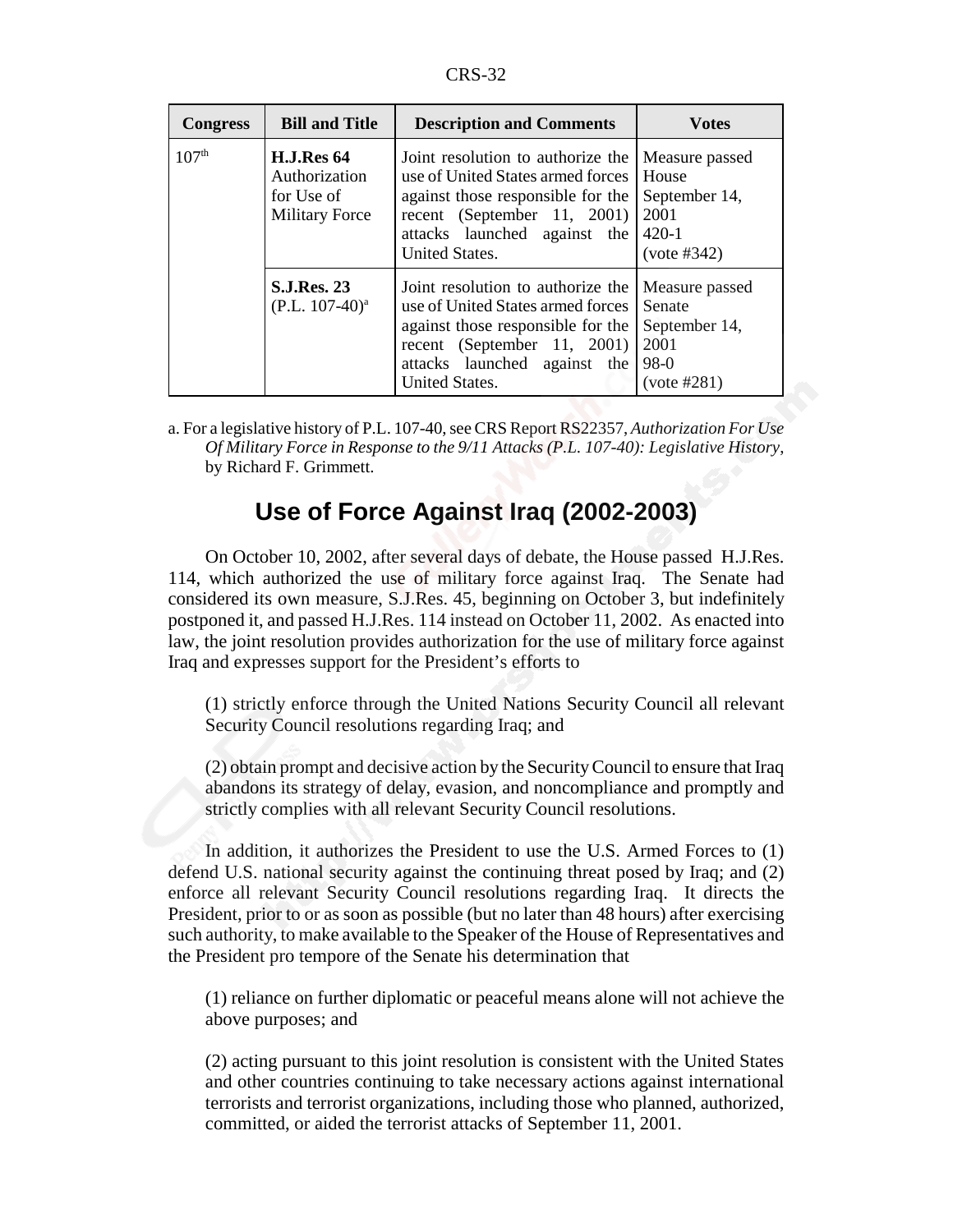It declares that this section is intended to constitute specific statutory authorization for use of the armed forces, consistent with the requirements of the War Powers Resolution. Finally, it requires the President to report to Congress at least every 60 days on matters relevant to this resolution.

The war with Iraq (Operation Iraqi Freedom) began on March 19, 2003, with an aerial attack against a location where Iraqi President Saddam Hussein was suspected to be meeting with top Iraqi officials. U.S. and British troops entered Iraq on March 20, 2003, and while the invasion encountered resistance, particularly in its early stages, U.S. forces had largely gained control of Baghdad by April 9, 2003. The northern cities of Kirkuk and Mosul fell shortly afterward, and on April 14, 2003, U.S. troops entered Tikrit, Saddam's birthplace and the last major population center outside coalition control. On April 15, 2003, President Bush declared that "the regime of Saddam Hussein is no more."

| <b>Congress</b>   | <b>Bill and Title</b>                        | <b>Description and Comments</b>                                                                                                                                                                                                                                                                                                                                                                                                                      | <b>Votes</b>                                                                                                                                      |
|-------------------|----------------------------------------------|------------------------------------------------------------------------------------------------------------------------------------------------------------------------------------------------------------------------------------------------------------------------------------------------------------------------------------------------------------------------------------------------------------------------------------------------------|---------------------------------------------------------------------------------------------------------------------------------------------------|
| 107 <sup>th</sup> | <b>H.J.Res. 114</b><br>$(P.L. 107-243)$      | Joint resolution to authorize the<br>use of United States Armed<br>Forces against Iraq.                                                                                                                                                                                                                                                                                                                                                              | Measure passed<br>House<br>October 10, 2002<br>296-133<br>(vote #455)<br>Measure passed<br>Senate<br>October 11, 2002<br>$77 - 23$<br>(vote #237) |
|                   | H.Amdt. 608 to<br><b>H.J.Res. 114</b>        | B. Lee amendment that would<br>urge the President to work<br>through the United Nations to<br>ensure that Iraq is not developing<br>weapons of mass destruction,<br>and to urge the use of peaceful<br>means to resolve the issue,<br>including the resumption of<br>weapons inspections.                                                                                                                                                            | Rejected in House<br>October 10, 2002<br>72-355<br>(vote #452)                                                                                    |
| 107 <sup>th</sup> | <b>H.Amdt. 609 to</b><br><b>H.J.Res. 114</b> | Spratt amendment to authorize<br>the U.S. military to support any<br>Security Council<br>new U.N.<br>that<br>orders<br>resolution<br>the<br>elimination, by force if required,<br>of Iraq's weapons of mass<br>destruction, long-range missiles,<br>and the means of producing such<br>weapons. The President would<br>be required to seek congressional<br>authority before using military<br>force against Iraq without such a<br>U.N. resolution. | Rejected in House<br>October 10, 2002<br>155-270<br>(vote #453)                                                                                   |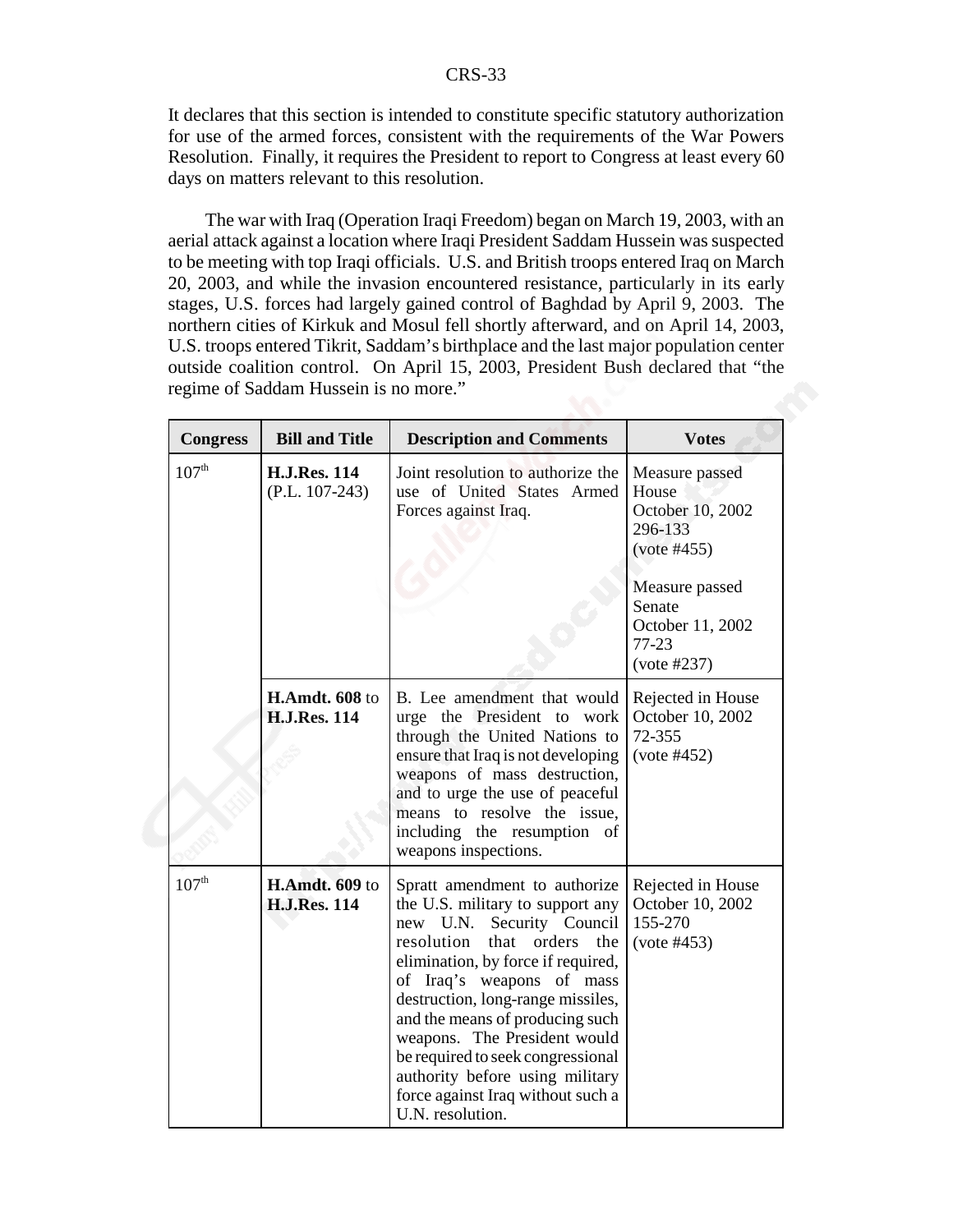CRS-34

| <b>Congress</b>   | <b>Bill and Title</b>                 | <b>Description and Comments</b>                                                                                                                                                                                                                                                                                                                                                                                                                                                                             | <b>Votes</b>                                                                   |
|-------------------|---------------------------------------|-------------------------------------------------------------------------------------------------------------------------------------------------------------------------------------------------------------------------------------------------------------------------------------------------------------------------------------------------------------------------------------------------------------------------------------------------------------------------------------------------------------|--------------------------------------------------------------------------------|
|                   |                                       | Kucinich motion to recommit the<br>bill to the House International<br>Relations Committee<br>with<br>instructions that it be reported<br>back with language that would<br>require the President, prior to the<br>use of force, to report to<br>Congress on the effect of war<br>with Iraq, including estimates of<br>its impact on the U.S. economy,<br>Iraqi citizens, and international<br>stability.                                                                                                     | Rejected in House<br>October 10, 2002<br>101-325<br>(vote #454)                |
|                   | <b>S.J.Res. 45</b>                    | Joint resolution to authorize the<br>use of United States Armed<br>Forces against Iraq.                                                                                                                                                                                                                                                                                                                                                                                                                     | Indefinitely<br>postponed by Senate<br>October 11, 2002<br>(unanimous consent) |
|                   |                                       | McCain motion to table the<br>Graham<br>amendment (S.Amdt.<br>4857) to<br>the<br>Lieberman<br>substitute amendment (S.Amdt.<br>4856). The Graham amendment<br>would authorize the use of force<br>against Iraq and five terrorist<br>organizations. It would require<br>the Administration to report to<br>Congress that diplomatic options<br>have been exhausted no later<br>than 48 hours after action has<br>begun. The President would be<br>required to report to Congress at<br>least every 60 days. | Agreed to in Senate<br>October 9, 2002<br>$88-1$<br>(vote #231)                |
| 107 <sup>th</sup> | <b>S.Amdt. 4869</b><br>to S.J.Res. 45 | amendment to the Rejected in Senate<br>Byrd<br>Lieberman substitute amendment<br>(S.Amdt. 4856).<br>The Byrd<br>amendment would provide for<br>the termination of congressional<br>authorization of the use of force<br>12 months after the resolution's<br>enactment, unless the President<br>certifies that an extension is<br>necessary and Congress does not<br>pass<br>joint resolution<br>a<br>disapproving of the extension.                                                                         | October 10, 2002<br>$31-6$<br>(vote #232)                                      |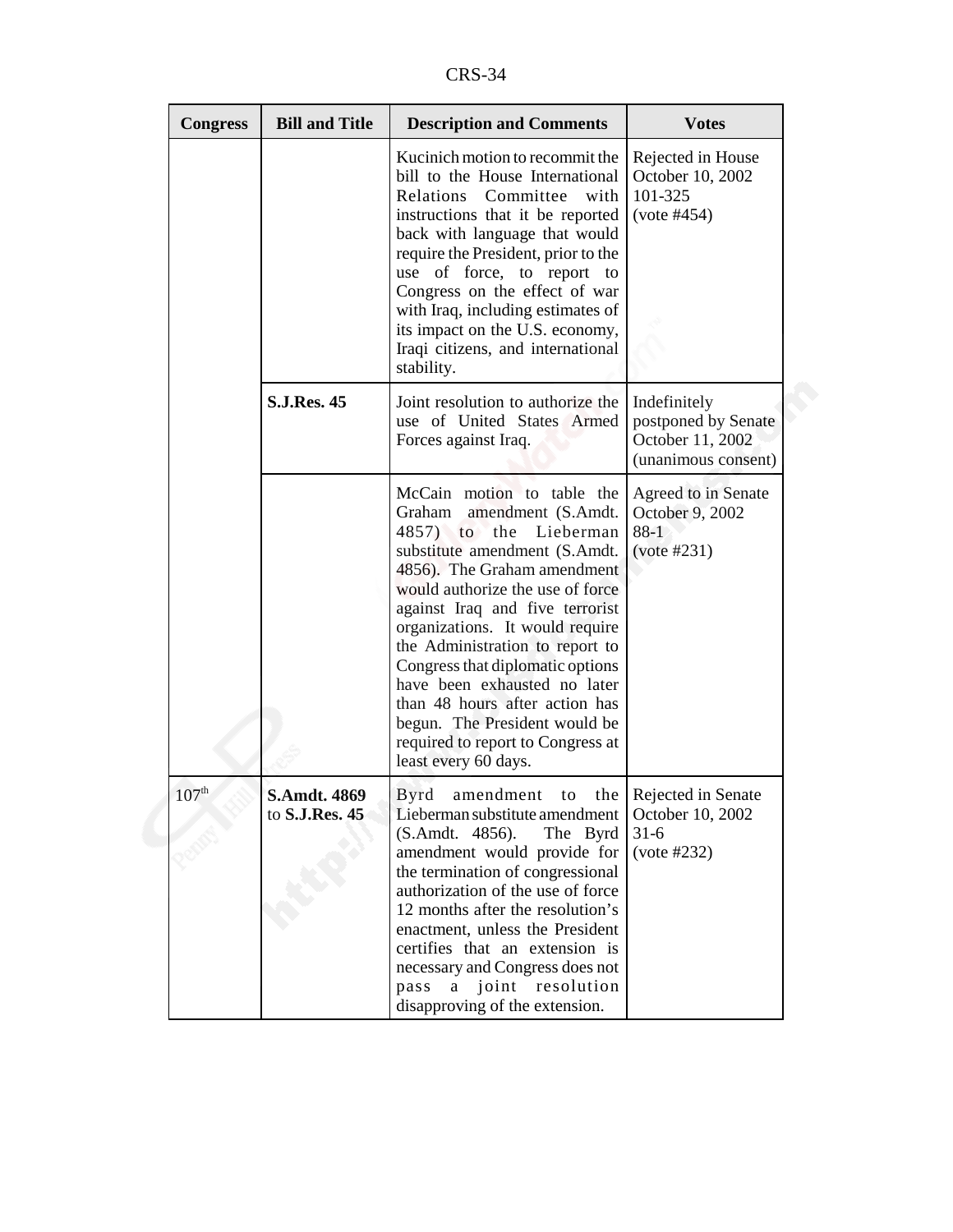CRS-35

| <b>Congress</b>   | <b>Bill and Title</b>                 | <b>Description and Comments</b>                                                                                                                                                                                                                                                                                                                                                                                                                                                                                                                                     | <b>Votes</b>                                                      |
|-------------------|---------------------------------------|---------------------------------------------------------------------------------------------------------------------------------------------------------------------------------------------------------------------------------------------------------------------------------------------------------------------------------------------------------------------------------------------------------------------------------------------------------------------------------------------------------------------------------------------------------------------|-------------------------------------------------------------------|
|                   |                                       | Motion to invoke cloture (thus<br>limiting debate)<br>the<br>on<br>Lieberman substitute amendment<br>$(S. Amdt. 4856)$ that<br>would<br>authorize the use of force against<br>and<br>require<br>Iraq<br>the<br>Administration to<br>report to<br>Congress that diplomatic options<br>have been exhausted no later<br>than 48 hours after military<br>action has begun. The President<br>also would be required to submit<br>a progress report to Congress at<br>least every 60 days.                                                                                | Agreed to in Senate<br>October 10, 2002<br>75-25<br>(vote #233)   |
|                   | <b>S.Amdt. 4868</b><br>to S.J.Res. 45 | Byrd<br>amendment to<br>the<br>Lieberman substitute amendment<br>(S.Amdt. 4856).<br>The Byrd<br>amendment would clarify that<br>any authorization of the use of<br>force against Iraq would not alter<br>the constitutional authority of<br>Congress to declare war. It also<br>would clarify that no additional<br>authority not directly related to a<br>clear threat of imminent, sudden,<br>and direct attack on the United<br>States be granted to the President<br>unless Congress authorizes it.                                                             | Rejected in Senate<br>October 10, 2002<br>14-86<br>(vote #234)    |
| 107 <sup>th</sup> | <b>S.Amdt. 4862</b><br>to S.J.Res. 45 | Levin<br>amendment<br>to<br>the<br>Lieberman substitute amendment<br>(S.Amdt. 4856).<br>The Levin<br>amendment would authorize the<br>use of force against Iraq if it<br>failed to comply with a new U.N.<br>resolution that demanded<br>unrestricted access for U.N.<br>weapons inspectors in Iraq and<br>authorized the use of military<br>force by U.N. members<br>to<br>enforce the resolution. Congress<br>could return to session at any<br>time<br>to<br>promptly consider<br>proposals related to Iraq if the<br>U.N. failed to adopt such a<br>resolution. | Rejected in Senate<br>October 10, 2002<br>24-75<br>$(vote \#235)$ |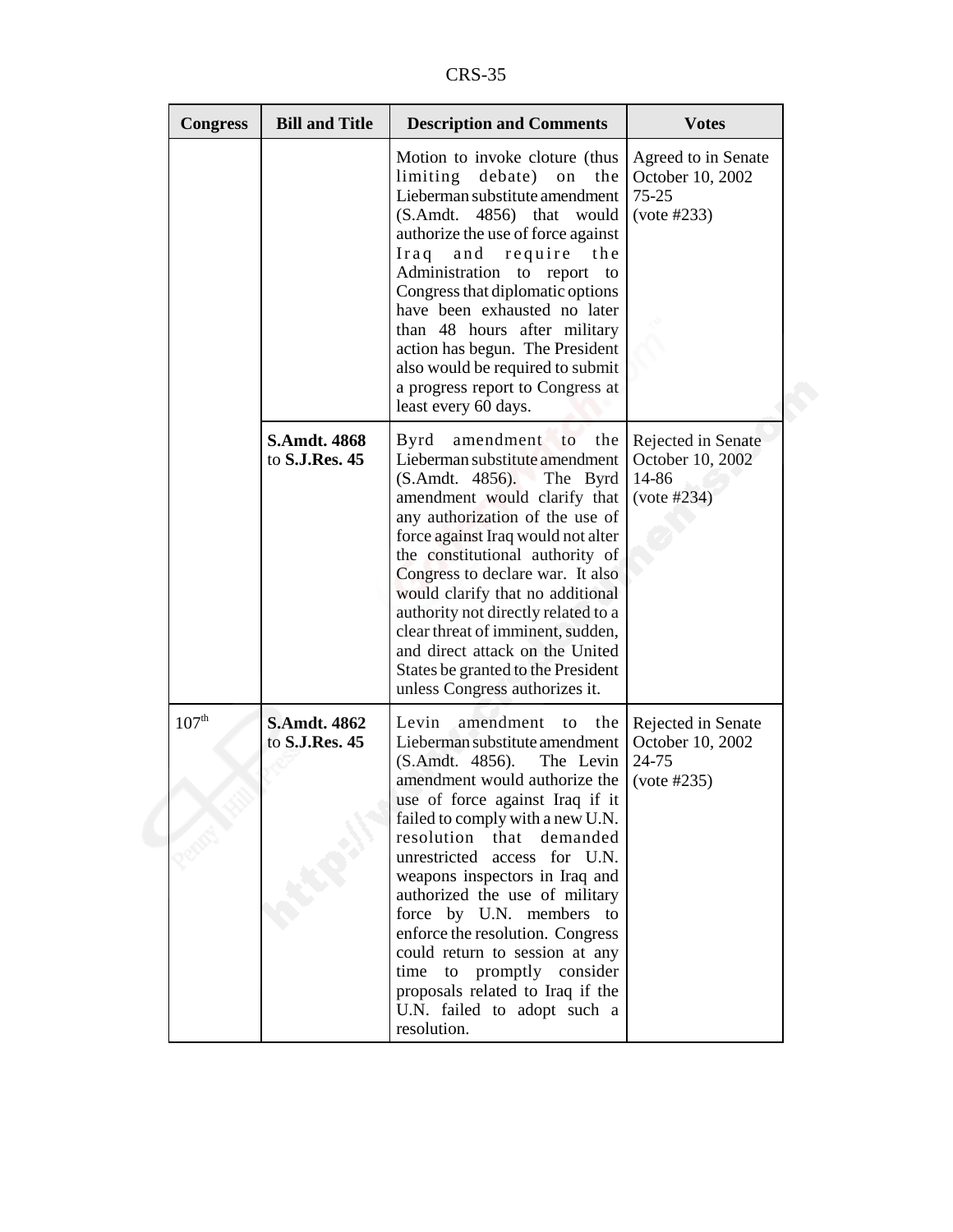CRS-36

| <b>Congress</b>   | <b>Bill and Title</b>                        | <b>Description and Comments</b>                                                                                                                                                                                                                                                     | <b>Votes</b>                                                                |
|-------------------|----------------------------------------------|-------------------------------------------------------------------------------------------------------------------------------------------------------------------------------------------------------------------------------------------------------------------------------------|-----------------------------------------------------------------------------|
|                   | <b>S.Amdt. 4865</b><br>to <b>S.J.Res. 45</b> | Durbin<br>amendment to<br>the<br>Lieberman substitute amendment<br>(S.Amdt. 4856). The Durbin<br>amendment would authorize the<br>use of military force to cover an<br>"imminent threat" by Iraq's<br>weapons of mass destruction,<br>rather than a "continuing threat"<br>by Iraq. | Rejected in Senate<br>October 10, 2002<br>$30 - 70$<br>$(vote \#236)$       |
| 108 <sup>th</sup> | <b>S.Res. 95</b>                             | A resolution commending the<br>President and the armed forces of<br>the United States of America in<br>the conflict against Iraq.                                                                                                                                                   | Measure agreed to<br>in Senate<br>March 20, 2003<br>$99-0$<br>(vote #61)    |
|                   | <b>H.Con.Res. 104</b>                        | concurrent resolution<br>$\mathsf{A}$<br>expressing the support and<br>appreciation of the nation for the<br>President and the members of the<br>armed forces who<br>are<br>participating in Operation Iraqi<br>Freedom.                                                            | Measure agreed to<br>in House<br>March 21, 2003<br>$392 - 11$<br>(vote #83) |

## **War in Iraq and Afghanistan (2003-present)**

On March 25, 2003, President Bush requested \$74.8 billion in the FY2003 Emergency Supplemental for the ongoing military operations in Iraq, postwar occupation, reconstruction and relief in Iraq, and international assistance to countries contributing to the war in Iraq or the global war on terrorism. The cost of the continued U.S. presence in Afghanistan and additional funds for homeland security were also included. H.R. 1559, enacted into law as P.L. 108-11 on April 16, 2003, provided \$78.49 billion in funding for these purposes. The Senate passed H.R. 1559 in lieu of its version, S. 762, by unanimous consent.

On September 17, 2003, President Bush formally requested an additional \$87 billion for the ongoing military operations and for reconstruction assistance in Iraq, Afghanistan, and elsewhere. H.R. 3289 (FY2004 supplemental appropriations for Iraq, Afghanistan, and the global war on terrorism) was enacted into law as P.L. 108- 106 on November 6, 2003, providing \$87.5 billion in funding. The House approved the conference agreement by a roll call vote on October 31, 2003, and the Senate approved the conference agreement by voice vote on November 3, 2003. Earlier, on October 17, 2003, the Senate had approved its own version of the measure, S. 1689, but vitiated its passage and returned the bill to the Senate Calendar.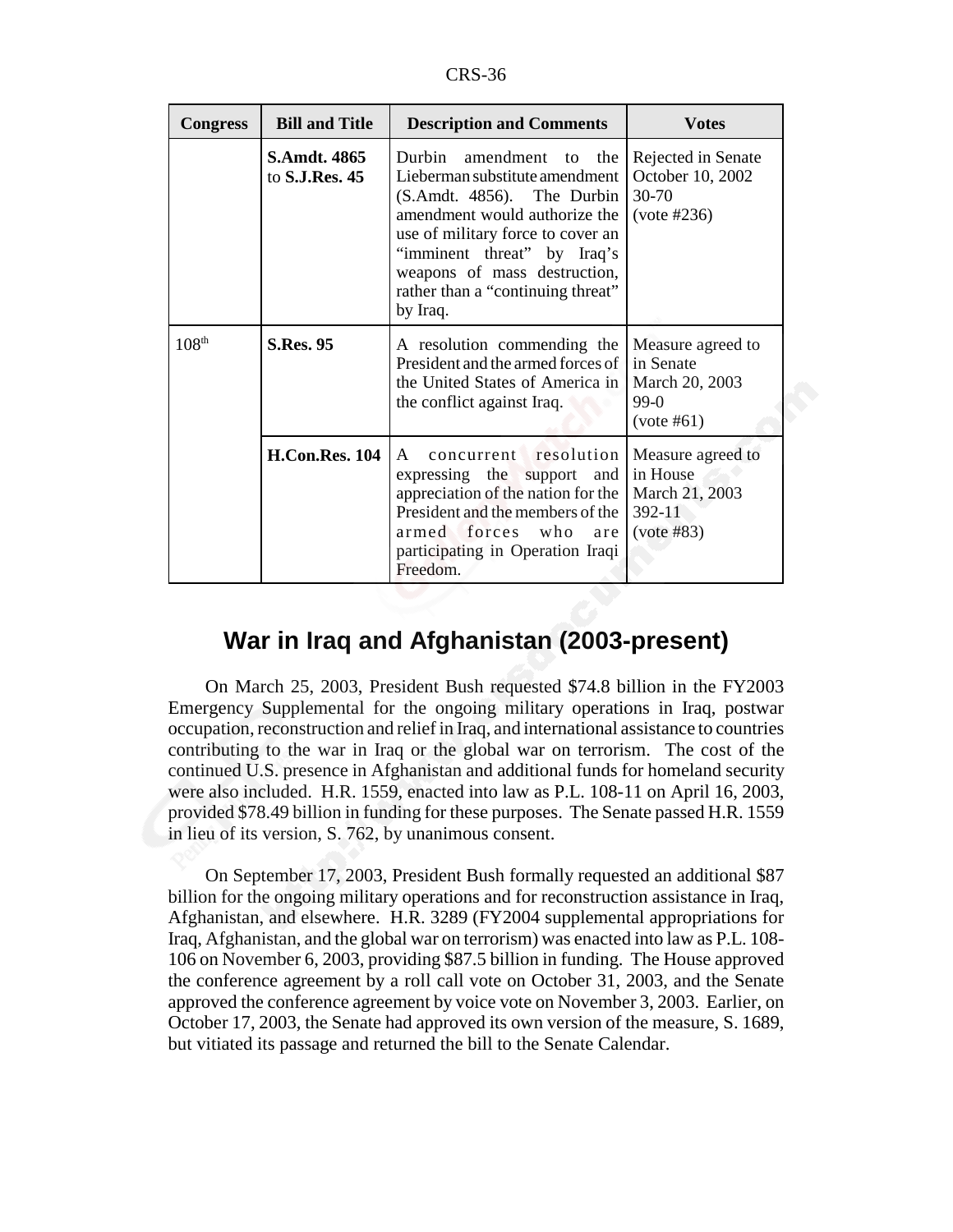CRS-37

| <b>Congress</b>   | <b>Bill and Title</b>                                                                                                                         | <b>Description and Comments</b>                                                                                                                                                                                                                                                                                                 | <b>Votes</b>                                                                                                                                                                                                                                                                                                             |
|-------------------|-----------------------------------------------------------------------------------------------------------------------------------------------|---------------------------------------------------------------------------------------------------------------------------------------------------------------------------------------------------------------------------------------------------------------------------------------------------------------------------------|--------------------------------------------------------------------------------------------------------------------------------------------------------------------------------------------------------------------------------------------------------------------------------------------------------------------------|
| 108 <sup>th</sup> | H.R. 1559<br>$(P.L. 108-11)$<br>Emergency<br>Wartime<br>Supplemental<br>Appropriations<br>Act, 2003                                           | A bill making emergency wartime<br>supplemental appropriations for the<br>fiscal year ending September 30,<br>2003, and for other purposes.                                                                                                                                                                                     | Measure passed<br>House<br>April 3, 2003<br>414-12<br>(vote #108)<br>Measure passed<br>Senate in lieu of S.<br>762<br>April 7, 2003<br>(unanimous<br>consent)<br>House adopted<br>conference report<br>April 12, 2003<br>(voice vote)<br>Senate adopted<br>conference report<br>April 12, 2003<br>(unanimous<br>consent) |
|                   | S.762<br>Supplemental<br>Appropriations<br>Act to Support<br>Department of<br>Defense<br>Operations in<br>Iraq for Fiscal<br><b>Year 2003</b> | bill<br>An<br>original<br>making<br>supplemental<br>appropriations<br>to<br>support Department of Defense<br>operations in Iraq, Department of<br>Homeland Security, and related<br>efforts for the fiscal year ending<br>September 30, 2003, and for other<br>purposes.                                                        | Measure passed<br>Senate<br>April 3, 2003<br>$93-0$<br>(vote #125)                                                                                                                                                                                                                                                       |
| $108^{\rm th}$    |                                                                                                                                               | Cochran<br>motion<br>table<br>the  <br>to<br><b>Hollings</b><br>amendment<br>(S. A m dt.<br>479) that would express the sense<br>of the Senate that the President<br>should submit a report to the<br>Senate Finance Committee on a<br>plan to raise revenues to offset the<br>funds in the bill spent on the war<br>with Iraq. | Motion agreed to<br>in Senate<br>April 3, 2003<br>79-18<br>(vote #121)                                                                                                                                                                                                                                                   |
|                   | <b>S.Amdt. 455 to</b><br>S.762                                                                                                                | Kohl amendment to appropriate<br>\$600 million for food assistance to<br>the people of Iraq.                                                                                                                                                                                                                                    | Agreed to in<br>Senate<br>April 3, 2003<br>$67 - 26$<br>(vote #124)                                                                                                                                                                                                                                                      |
|                   | H.R. 3289<br>$(P.L. 108-106)$<br>Emergency<br>Supplemental                                                                                    | bill<br>making<br>A<br>emergency<br>supplemental appropriations for<br>defense and for the reconstruction<br>of Iraq and Afghanistan for the                                                                                                                                                                                    | Measure passed<br>House<br>October 17, 2003<br>303-125                                                                                                                                                                                                                                                                   |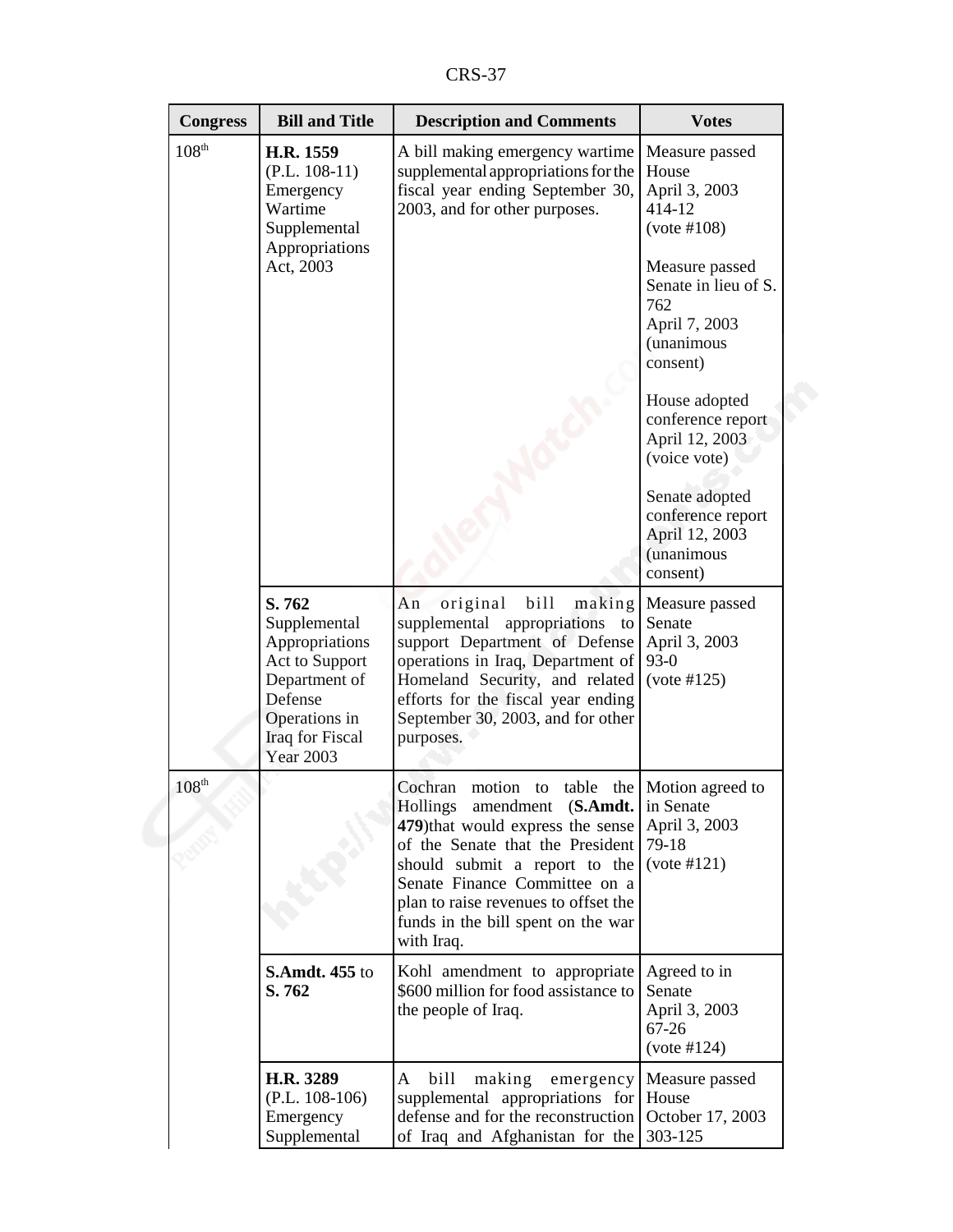CRS-38

| <b>Congress</b>   | <b>Bill and Title</b>                                                                                     | <b>Description and Comments</b>                                                                                                                                                                                                                                                                                                                    | <b>Votes</b>                                                                                                                                                                                           |
|-------------------|-----------------------------------------------------------------------------------------------------------|----------------------------------------------------------------------------------------------------------------------------------------------------------------------------------------------------------------------------------------------------------------------------------------------------------------------------------------------------|--------------------------------------------------------------------------------------------------------------------------------------------------------------------------------------------------------|
|                   | Appropriations<br>Act for Defense<br>and for the<br>Reconstruction<br>of Iraq and<br>Afghanistan,<br>2004 | fiscal year ending September 30,<br>2004, and for other purposes.                                                                                                                                                                                                                                                                                  | (vote #562)<br>Measure passed<br>Senate with an<br>amendment<br>October 17, 2003<br><i>(unanimous</i><br>consent)<br>House adopted<br>conference report<br>October 31, 2003<br>298-11<br>$(vote\#601)$ |
|                   |                                                                                                           |                                                                                                                                                                                                                                                                                                                                                    | Senate adopted<br>conference report<br>November 3, 2003<br>(voice vote)                                                                                                                                |
|                   | <b>H.Amdt. 409 to</b><br>H.R. 3289                                                                        | Obey amendment to require that<br>half of all reconstruction aid to Iraq<br>be in the form of loans.                                                                                                                                                                                                                                               | Rejected in House<br>October 16, 2003<br>200-226<br>(vote #546)                                                                                                                                        |
| 108 <sup>th</sup> | <b>H.Amdt. 407 to</b><br>H.R. 3289                                                                        | Obey amendment to transfer \$3.6<br>billion in Iraq reconstruction funds<br>for quality of life enhancements for<br>U.S. service members.                                                                                                                                                                                                          | Rejected in House<br>October 16, 2003<br>209-216<br>(vote #547)                                                                                                                                        |
|                   | <b>H.Amdt. 4109</b><br>to H.R. 3289                                                                       | Waxman amendment to reduce<br>Iraqi reconstruction funds in the<br>bill by \$250 million.                                                                                                                                                                                                                                                          | Rejected in House<br>October 16, 2003<br>197-224<br>(vote #548)                                                                                                                                        |
|                   | <b>H.Amdt. 411 to</b><br>H.R. 3289                                                                        | Kirk amendment to strike the Agreed to in<br>provision of the bill that would House<br>allow noncompetitive contracts to<br>be reported to Congress seven days<br>after the contract has been awarded<br>in certain circumstances; executive<br>agencies would be required to<br>inform Congress of "no-bid"<br>contracts before they are offered. | October 16, 2003<br>405-20<br>(vote #549)                                                                                                                                                              |
|                   | <b>H.Amdt. 415 to</b><br>H.R. 3289                                                                        | Holt amendment to strike \$900<br>million from the bill for importing<br>petroleum products into Iraq.                                                                                                                                                                                                                                             | Rejected in House<br>October 16, 2003<br>169-256<br>(vote #551)                                                                                                                                        |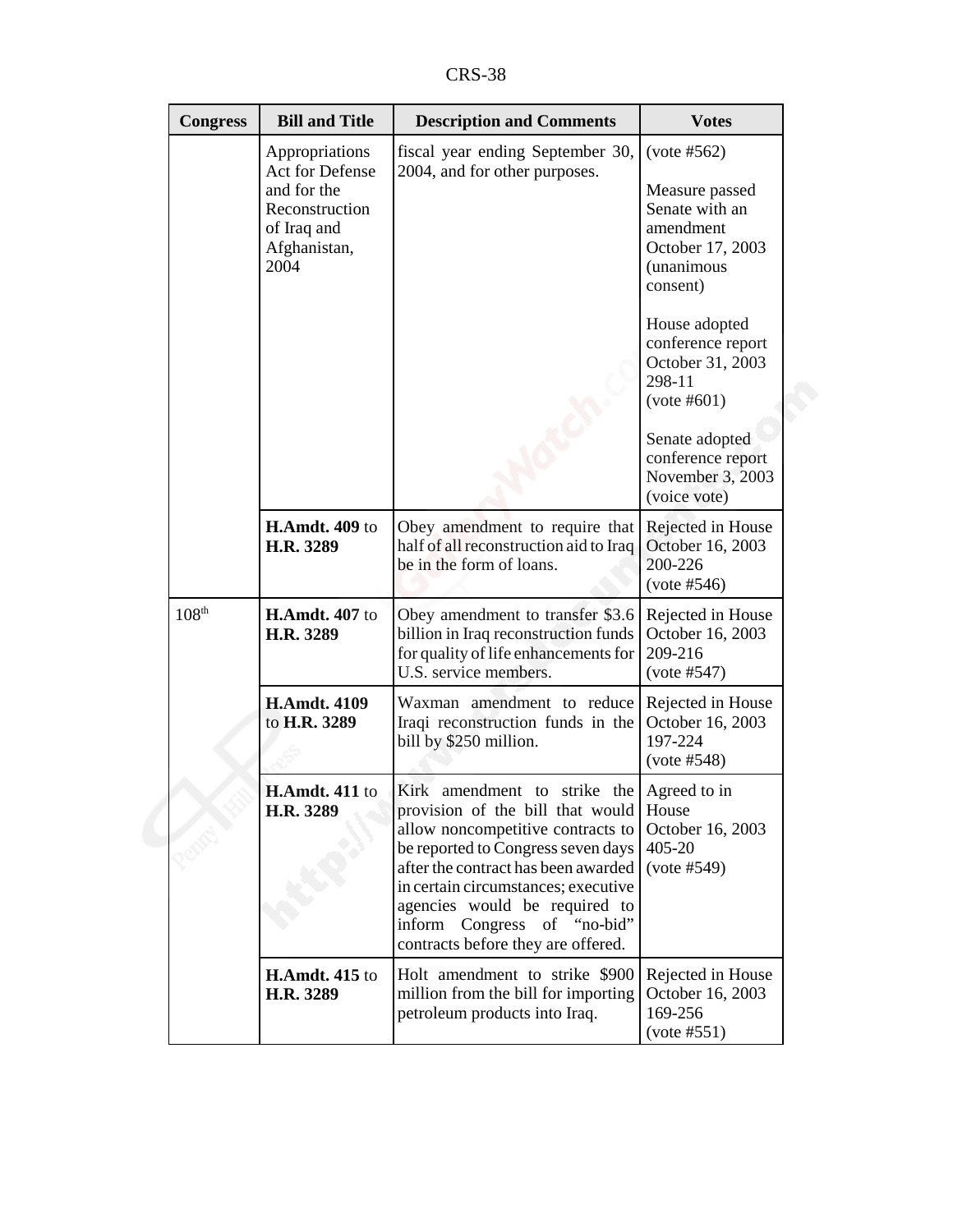CRS-39

| <b>Congress</b>   | <b>Bill and Title</b>                                                                                                                | <b>Description and Comments</b>                                                                                                                                                                                                                                                          | <b>Votes</b>                                                               |
|-------------------|--------------------------------------------------------------------------------------------------------------------------------------|------------------------------------------------------------------------------------------------------------------------------------------------------------------------------------------------------------------------------------------------------------------------------------------|----------------------------------------------------------------------------|
|                   | <b>H.Amdt. 421 to</b><br>H.R. 3289                                                                                                   | Loretta Sanchez amendment to bar<br>the Secretary of Defense from<br>carrying out military construction<br>projects in excess of \$1.5 million<br>outside Iraq without<br>prior<br>notification to Congress.                                                                             | Rejected in House<br>October 16, 2003<br>128-295<br>(vote #552)            |
|                   | <b>H.Amdt. 422 to</b><br>H.R. 3289                                                                                                   | Kind<br>amendment to reduce<br>reconstruction funds for Iraq in the<br>bill by 50%.                                                                                                                                                                                                      | Rejected in House<br>October 17, 2003<br>156-267, 1 Present<br>(vote #553) |
|                   | <b>H.Amdt. 423 to</b><br>H.R. 3289                                                                                                   | Stupak amendment to increase<br>military pay in the bill by \$265<br>million to cover \$1,500 bonuses for<br>each service member in Iraq and<br>Afghanistan in FY2004.                                                                                                                   | Rejected in House<br>October 17, 2003<br>213-213<br>(vote # 554)           |
|                   | <b>H.Amdt. 431 to</b><br>H.R. 3289                                                                                                   | Sherman amendment to require<br>normal<br>competitive<br>bidding<br>procedures for all government<br>contracts relating to Iraq's oil<br>infrastructure.                                                                                                                                 | Agreed to in<br>House<br>October 17, 2003<br>248-179<br>(vote #557)        |
| 108 <sup>th</sup> | H.R. 3289                                                                                                                            | Obey motion to instruct House<br>conferees to insist on provisions in<br>the Senate bill that would structure<br>\$10 billion of the \$20.3 billion in<br>reconstruction aid to Iraq in the<br>form of loans subject to certain<br>conditions (and for<br>other<br>purposes).            | Motion agreed to<br>in House<br>October 21, 2003<br>277-139<br>(vote #567) |
|                   | H.R. 3289                                                                                                                            | Obey motion to recommit the<br>conference report to the conference<br>committee with instructions that it<br>be reported back to the House with $\vert$ 198-221<br>provisions that would put half the<br>reconstruction aid to Iraq in the<br>form of loans (and for other<br>purposes). | Motion rejected in<br>the House<br>October 31, 2003<br>$(vote\#600)$       |
|                   | S. 1689<br>Emergency<br>Supplemental<br>Appropriations<br>for Iraq and<br>Afghanistan<br>Security and<br>Reconstruction<br>Act, 2004 | An original bill making emergency<br>supplemental appropriations for<br>Iraq and Afghanistan security and<br>reconstruction for the fiscal year<br>ending September 30, 2004, and<br>for other purposes.                                                                                 | Measure passed<br>Senate<br>October 17, 2003<br>87-12<br>(vote #400)       |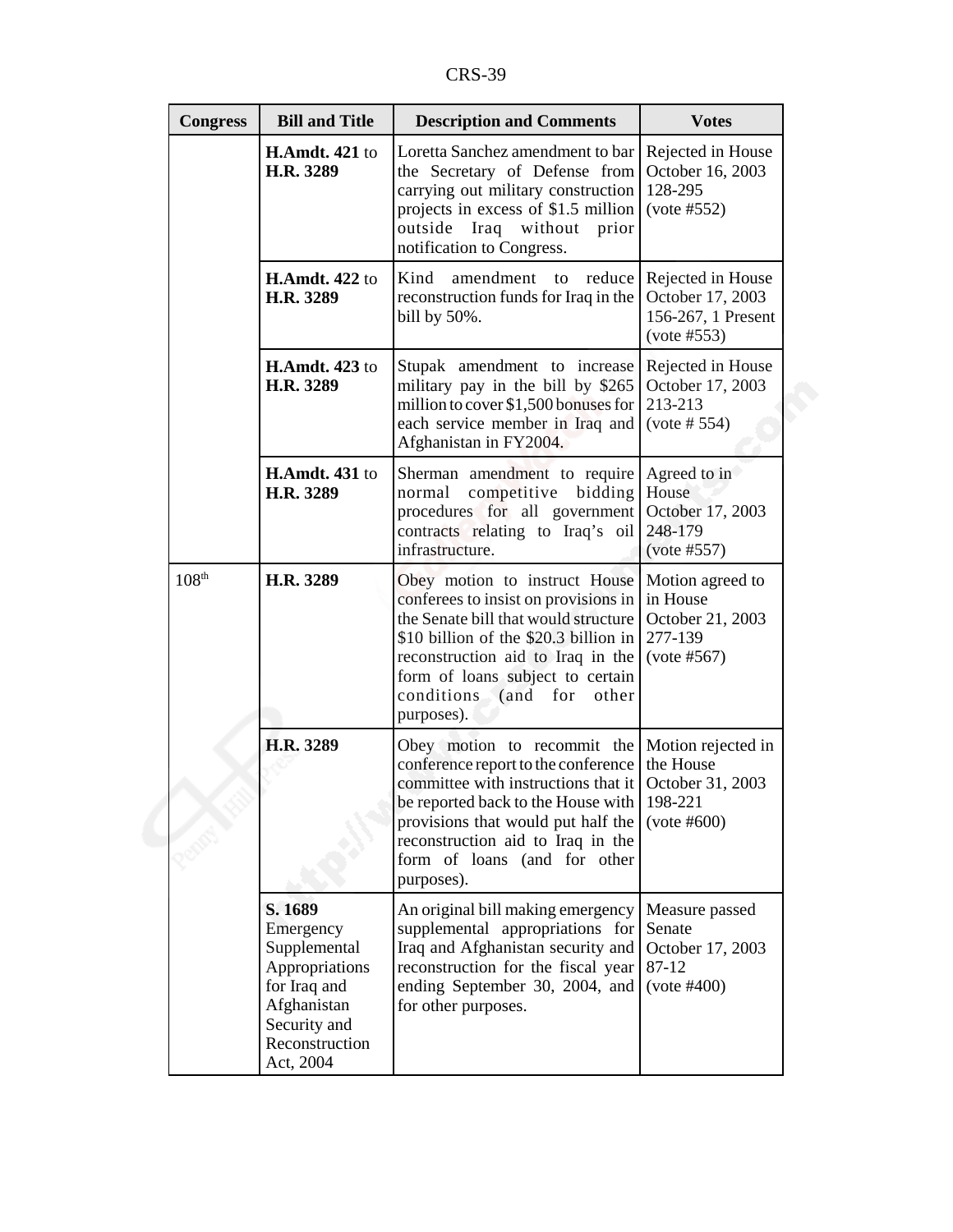CRS-40

| <b>Congress</b> | <b>Bill and Title</b>             | <b>Description and Comments</b>                                                                                                                                                                                                                                                                                                          | <b>Votes</b> |
|-----------------|-----------------------------------|------------------------------------------------------------------------------------------------------------------------------------------------------------------------------------------------------------------------------------------------------------------------------------------------------------------------------------------|--------------|
|                 | <b>S.Amdt. 1794</b> to<br>S. 1689 | Byrd amendment to eliminate Rejected in Senate<br>\$15.2 billion of the \$20.3 billion $\vert$ October 1, 2003<br>allocated for Iraqi reconstruction 38-59<br>efforts. The remaining \$5.1 billion (vote $\#371$ )<br>would be used for security,<br>including public safety<br>requirement, national security, and<br>justice purposes. |              |
|                 | <b>S.Amdt. 1795</b> to<br>S. 1689 | McConnell amendment that Agreed to in<br>expresses the sense of the Senate<br>thanking U.S. troops serving in October 2, 2003<br>Iraq and Afghanistan and 98-1<br>extending condolences to the (vote $\#372$ )<br>families of those who have been<br>killed or injured.                                                                  | Senate       |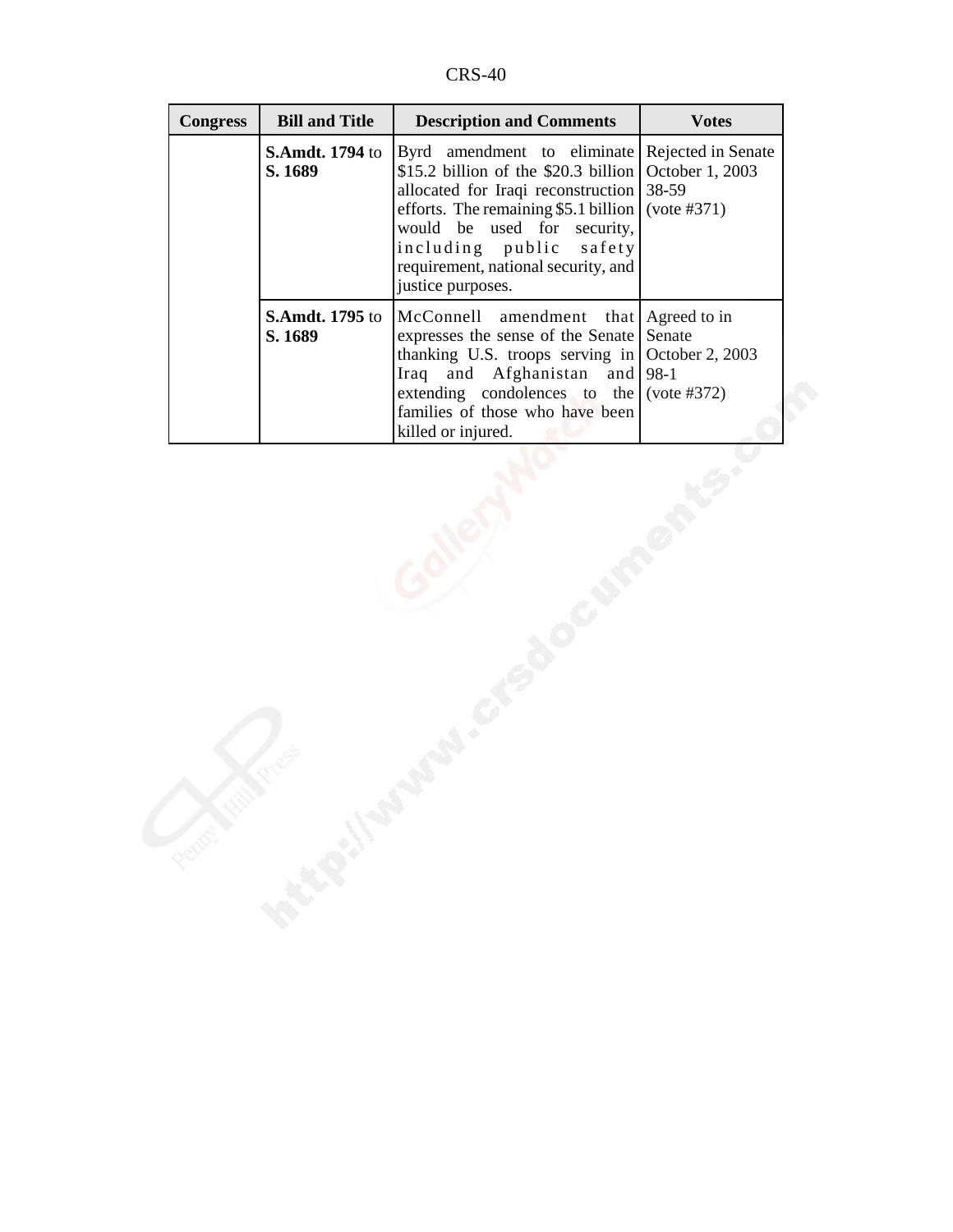CRS-41

| <b>Congress</b>   | <b>Bill and Title</b> | <b>Description and Comments</b>                                                                                                                                                                                                                                                                                                                                                                                                                               | <b>Votes</b>                                                             |
|-------------------|-----------------------|---------------------------------------------------------------------------------------------------------------------------------------------------------------------------------------------------------------------------------------------------------------------------------------------------------------------------------------------------------------------------------------------------------------------------------------------------------------|--------------------------------------------------------------------------|
| 108 <sup>th</sup> | S. 1689               | Stevens motion to table the Biden<br>amendment (S.Amdt. 1796) that<br>would offset Iraqi reconstruction<br>costs by eliminating income tax<br>cuts enacted in 2001 for the top 1%<br>of earners.                                                                                                                                                                                                                                                              | Motion agreed to<br>in Senate<br>October 2, 2003<br>57-42<br>(vote #373) |
|                   |                       | Stevens motion to table the Leahy<br>amendment (S.Amdt. 1803) that<br>would remove the Coalition<br>Provisional Authority in Iraq from<br>Defense Department control and<br>place it under the jurisdiction of<br>the State Department within 60<br>days after the bill's enactment.                                                                                                                                                                          | Motion agreed to<br>in Senate<br>October 2, 2003<br>56-42<br>(vote #374) |
|                   |                       | Stevens motion to table the Dodd<br>amendment (S.Amdt. 1817) that<br>would add \$322 million to the<br>bill's<br>spending on battlefield<br>clearance and safety equipment for<br>U.S. troops in Iraq. The money<br>would be offset by a reduction in<br>Iraqi reconstruction funds.                                                                                                                                                                          | Motion agreed to<br>in Senate<br>October 2, 2003<br>49-37<br>(vote #376) |
|                   |                       | Division I of the Bingaman Rejected in Senate<br>amendment (S.Amdt. 1830) that<br>authorize the Defense<br>would<br>Department to award the Iraqi<br>Liberation Medal to any person<br>who served in any capacity in the<br>armed forces in Southwest Asia in<br>connection with "Operation Iraqi<br>Freedom."                                                                                                                                                | October 14, 2003<br>47-48<br>(vote #378)                                 |
|                   |                       | <b>Stevens</b><br>motion<br>table<br>to<br>Stabenow amendment (S.Amdt. in Senate<br>1823) that would reduce the<br>amount provided for Iraqi<br>reconstruction by \$5.03 billion and<br>redirect that funding for domestic<br>programs. Also would express the<br>sense of the Senate that Congress<br>should consider an additional \$5.03<br>billion in funding for Iraqi<br>reconstruction during the fiscal<br>2005 budget and appropriations<br>process. | the Motion agreed to<br>October 14, 2003<br>59-35<br>(vote #379)         |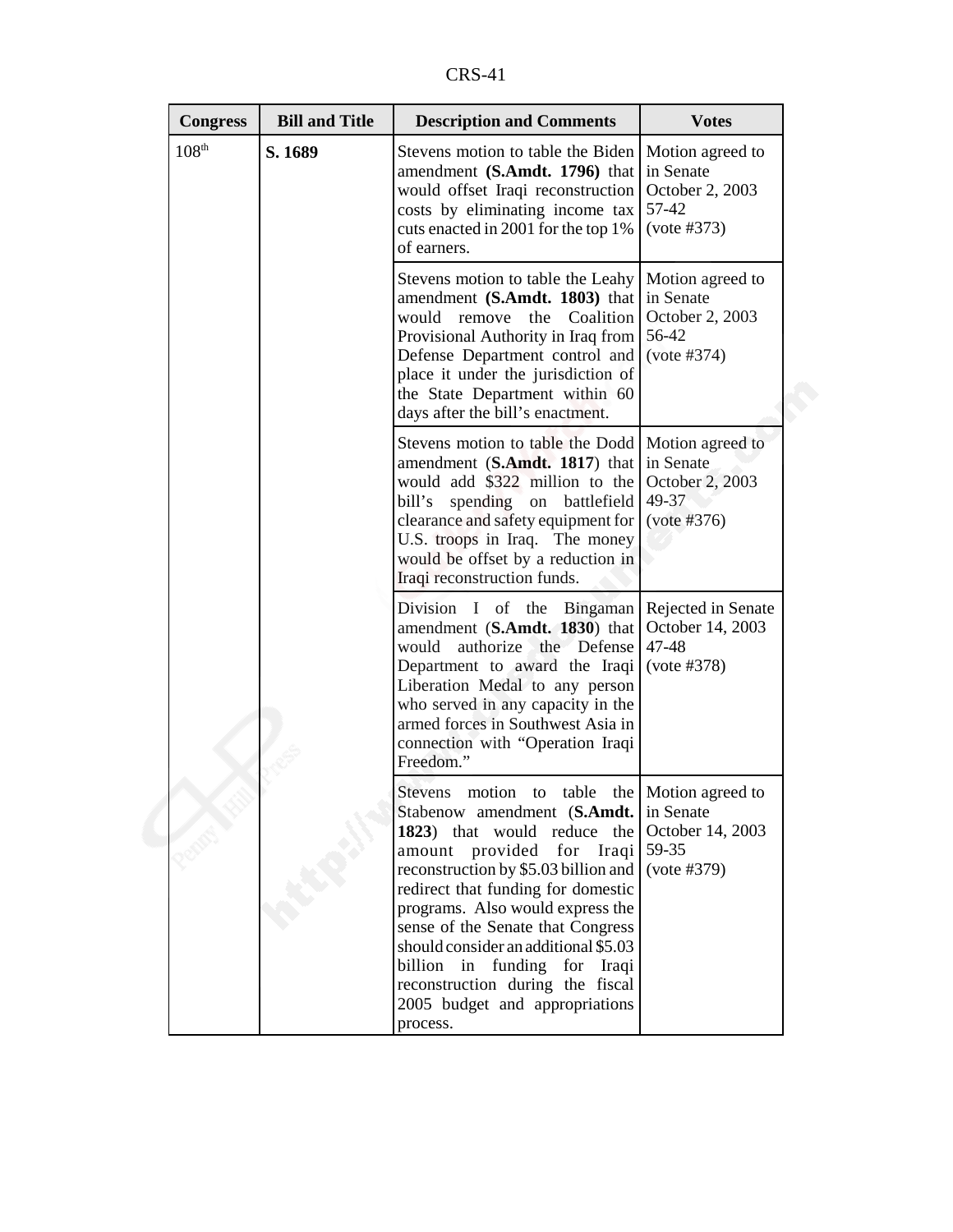CRS-42

| <b>Congress</b> | <b>Bill and Title</b>             | <b>Description and Comments</b>                                                                                                                                                                                                                                                                                                                                                                                                                                             | <b>Votes</b>                                                                 |
|-----------------|-----------------------------------|-----------------------------------------------------------------------------------------------------------------------------------------------------------------------------------------------------------------------------------------------------------------------------------------------------------------------------------------------------------------------------------------------------------------------------------------------------------------------------|------------------------------------------------------------------------------|
|                 |                                   | Stevens motion to table the Dorgan<br>amendment (S.Amdt. 1826) that<br>would strike \$20.3 billion in<br>appropriations for Iraqi<br>reconstruction funds and require<br>the President to direct the head of<br>the Coalition Provisional Authority<br>in Iraq to establish an Iraq<br>Reconstruction Finance Authority.                                                                                                                                                    | Motion agreed to<br>in Senate<br>October 14, 2003<br>57-39<br>(vote #380)    |
|                 |                                   | Stevens motion to table the Reed<br>amendment (S.Amdt. 1834) that<br>would authorize an additional<br>$10,000$ in Army<br>personnel.<br>Additional personnel would be<br>required to be trained, incorporated<br>into an appropriate force structure,<br>and used for constabulary duty<br>such as military police and light<br>infantry. It would also require that<br>\$409 million be made available<br>from the Iraqi Freedom Fund to<br>fund the additional personnel. | Motion rejected in<br>Senate<br>October 14, 2003<br>$45 - 52$<br>(vote #382) |
|                 | <b>S.Amdt. 1846 to</b><br>S. 1689 | Byrd amendment to require the<br>Coalition Provisional Authority to<br>report to Congress quarterly on the<br>costs related to reconstruction<br>activities and the revenue provided<br>by foreign nations and international<br>organizations.<br>It would also<br>require the Comptroller General to<br>conduct an ongoing audit of the<br><b>Coalition Provisional Authority to</b><br>evaluate the reconstruction and<br>security activities in Iraq.                    | Agreed to in<br>Senate<br>October 15, 2003<br>$97-0$<br>(vote #383)          |
|                 | S.Amdt. 1806 to<br>S. 1689        | Graham amendment to express the<br>sense of Congress that the removal<br>of the government of Iraq under<br>Saddam Hussein has enhanced the<br>security of Israel and other U.S.<br>allies.                                                                                                                                                                                                                                                                                 | Agreed to in<br>Senate<br>October 15, 2003<br>$95 - 2$<br>(vote #384)        |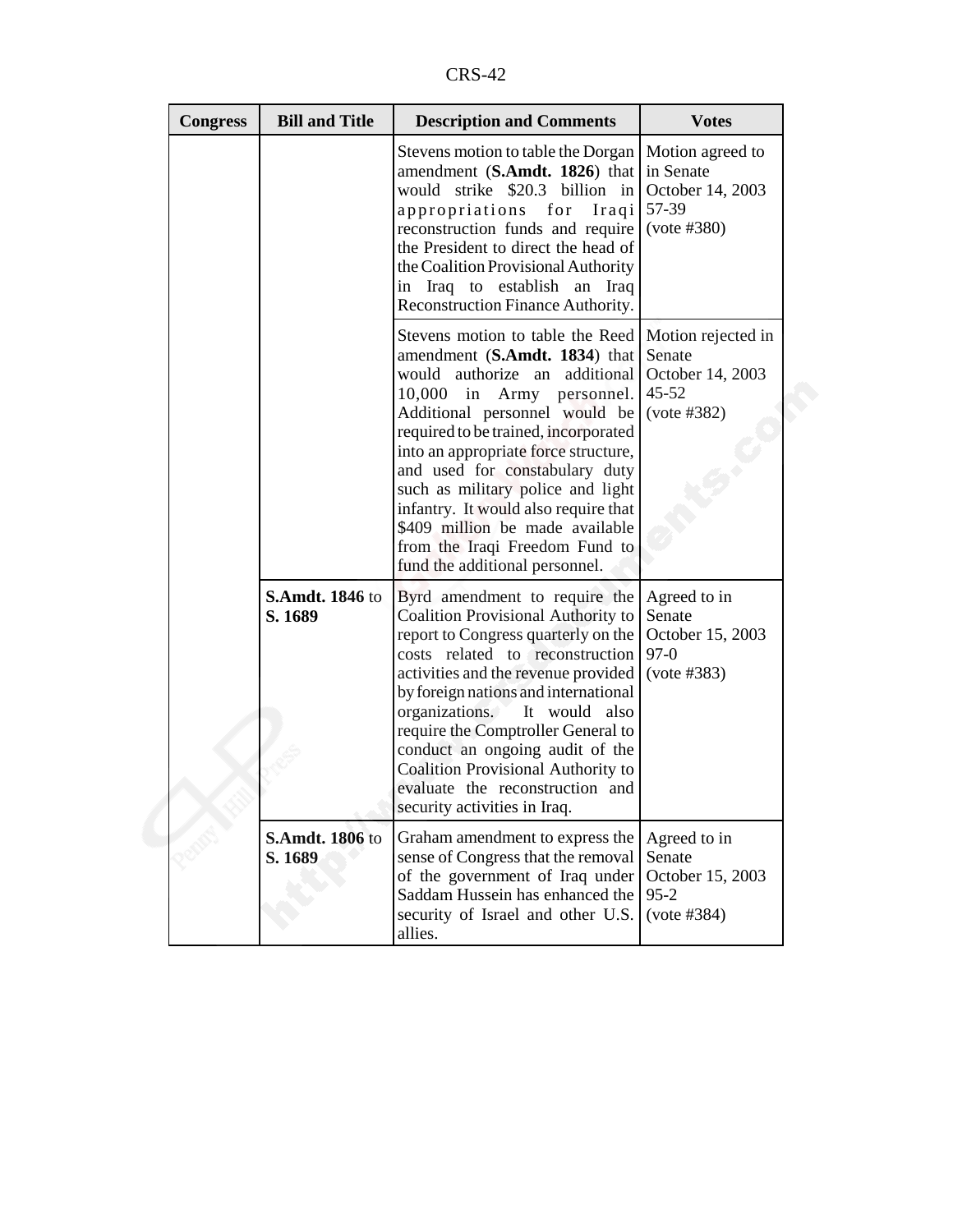CRS-43

| <b>Congress</b> | <b>Bill and Title</b> | <b>Description and Comments</b>                                                                                                                                                                                                                                                                                                                                                                                                                                                                                                                                                                                                                                                                                                                                                                                                  | <b>Votes</b>                                                              |
|-----------------|-----------------------|----------------------------------------------------------------------------------------------------------------------------------------------------------------------------------------------------------------------------------------------------------------------------------------------------------------------------------------------------------------------------------------------------------------------------------------------------------------------------------------------------------------------------------------------------------------------------------------------------------------------------------------------------------------------------------------------------------------------------------------------------------------------------------------------------------------------------------|---------------------------------------------------------------------------|
| S. 1689         |                       | Stevens motion to table the Byrd<br>amendment (S.Amdt. 1818) that<br>would appropriate \$5.1 billion in<br>security funding immediately and<br>up to<br>\$5 billion for Iraqi<br>reconstruction funding before April<br>1. The remaining \$10.2 billion in<br>reconstruction funding could be<br>released after April 1 as part of a<br>separate appropriations bill — but<br>only if the United Nations had<br>adopted<br>a<br>new resolution<br>authorizing a multinational military<br>force under U.S. leadership in Iraq,<br>with U.N. leadership in political<br>and economic reconstruction. The<br>President would also be required to<br>provide a detailed reconstruction<br>plan that includes an estimated<br>schedule<br>for the<br>transfer of<br>sovereignty to the Iraqi people and<br>the withdrawal of troops. | Motion agreed to<br>in Senate<br>October 16, 2003<br>57-42<br>(vote #385) |
|                 |                       | Stevens motion to table the<br>Lautenberg amendment (S.Amdt.<br>1868) that would prohibit the use<br>of Iraqi reconstruction funds for<br>any contact or financial agreement<br>with an entity that pays deferred<br>compensation to the President,<br>Vice President, or a Cabinet-level<br>official, or any entity in which the<br>President, Vice President,<br><b>or</b><br>Cabinet-level official holds options<br>to purchase more than 1,000 shares<br>of stock.                                                                                                                                                                                                                                                                                                                                                          | Motion agreed to<br>in Senate<br>October 16, 2003<br>65-34<br>(vote #386) |
| S. 1689         | S.Amdt. 1874 to       | McConnell amendment to express<br>the sense of the Senate that the<br>Secretary of Defense should issue<br>necessary regulations to implement<br>and begin awarding the Global War<br>on Terrorism Medal to members of<br>armed<br>forces<br>serving in<br>the<br>Operation<br>Iraqi<br>Freedom,<br>Operation Enduring Freedom, and<br>Operation Noble Eagle.                                                                                                                                                                                                                                                                                                                                                                                                                                                                    | Agreed to in<br>Senate<br>October 16, 2003<br>$97-1$<br>(vote #387)       |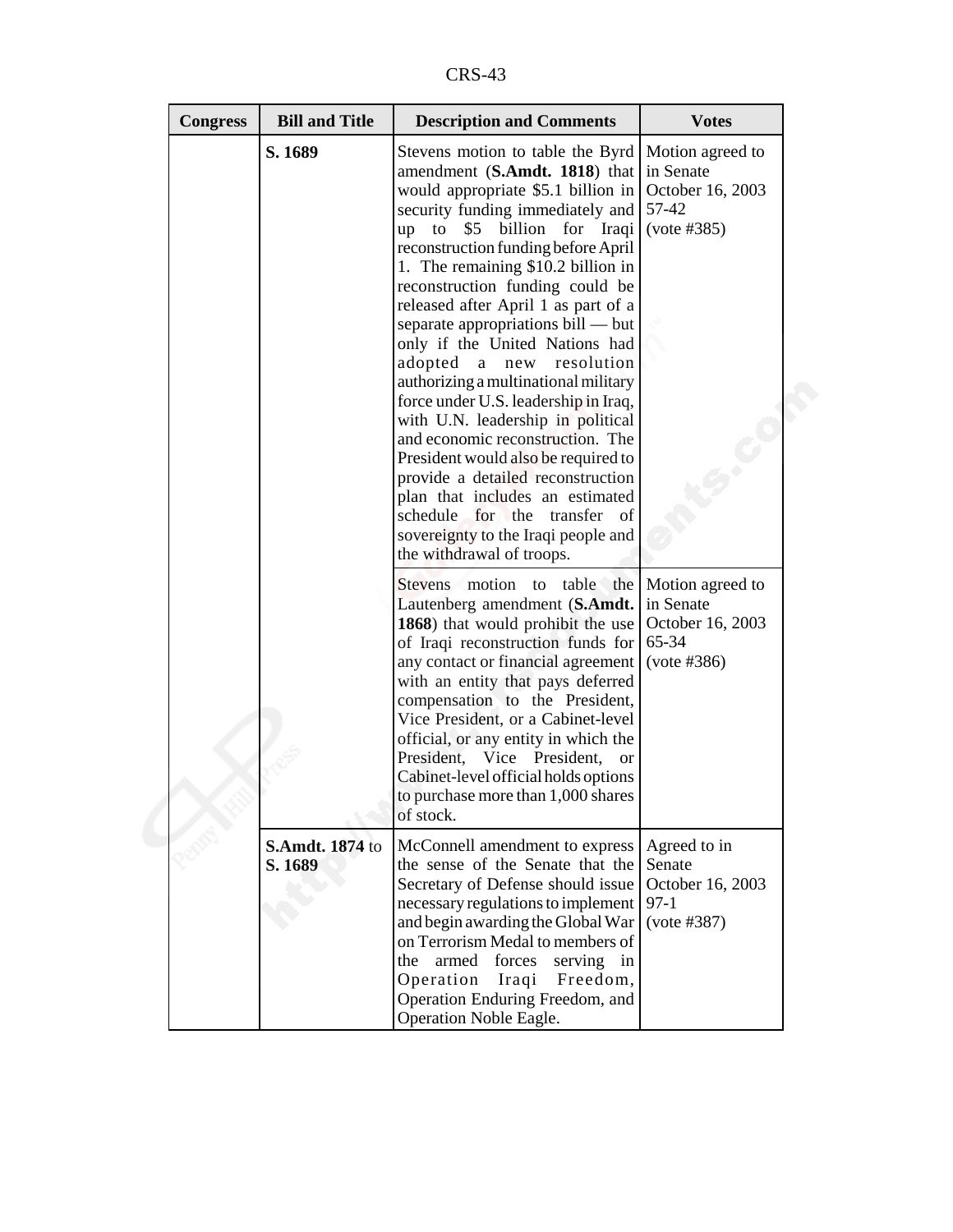CRS-44

| <b>Congress</b> | <b>Bill and Title</b>             | <b>Description and Comments</b>                                                                                                                                                                                                                                                                                                                                                                                                                                                             | <b>Votes</b>                                                          |
|-----------------|-----------------------------------|---------------------------------------------------------------------------------------------------------------------------------------------------------------------------------------------------------------------------------------------------------------------------------------------------------------------------------------------------------------------------------------------------------------------------------------------------------------------------------------------|-----------------------------------------------------------------------|
|                 | <b>S.Amdt. 1876 to</b><br>S. 1689 | Nickles amendment to express the<br>sense of the Senate that all<br>countries that hold debt from loans<br>for the former Iraqi regime of<br>Saddam Hussein should be urged<br>to forgive their debt.                                                                                                                                                                                                                                                                                       | Agreed to in<br>Senate<br>October 16, 2003<br>98-0<br>(vote #388)     |
|                 | <b>S.Amdt. 1871</b> to<br>S. 1689 | Bayh amendment to provide a total<br>of \$10.3 billion as a grant to<br>rebuild Iraq, including \$5.1 billion<br>for security and \$5.2 billion for<br>reconstruction costs.<br>The<br>remaining \$10 billion would be<br>structured as a loan to be converted<br>to a grant if 90% of all bilateral<br>debt incurred by the former Iraqi<br>regime of Saddam Hussein has<br>been forgiven by other countries<br>(and for other related purposes).                                          | Agreed to in<br>Senate<br>October 16, 2003<br>51-47<br>(vote #389)    |
|                 | <b>S.Amdt. 1837</b> to<br>S. 1689 | Durbin amendment to require that<br>a federal employee who takes leave<br>without pay in order to perform<br>certain service as a member of the<br>uniformed service or the National<br>Guard, be reimbursed for the<br>difference between their salary and<br>the pay and allowances they<br>receive while on duty.                                                                                                                                                                        | Agreed to in<br>Senate<br>October 17, 2003<br>$96 - 3$<br>(vote #390) |
|                 | S. 1689                           | <b>Stevens</b><br>motion to table<br>the<br>Daschle amendment (S.Amdt.<br>1854) that would require the<br>President to certify that future<br>appropriations which exceed the (vote #391)<br>amount in the bill are equal to or<br>exceeded by contributions by the<br>international community.<br>The<br>requirement could be waived if the<br>President provides a report to<br>Congress that determines<br>the<br>funding is in the national security<br>interests of the United States. | Motion agreed to<br>in Senate<br>October 17, 2003<br>55-44            |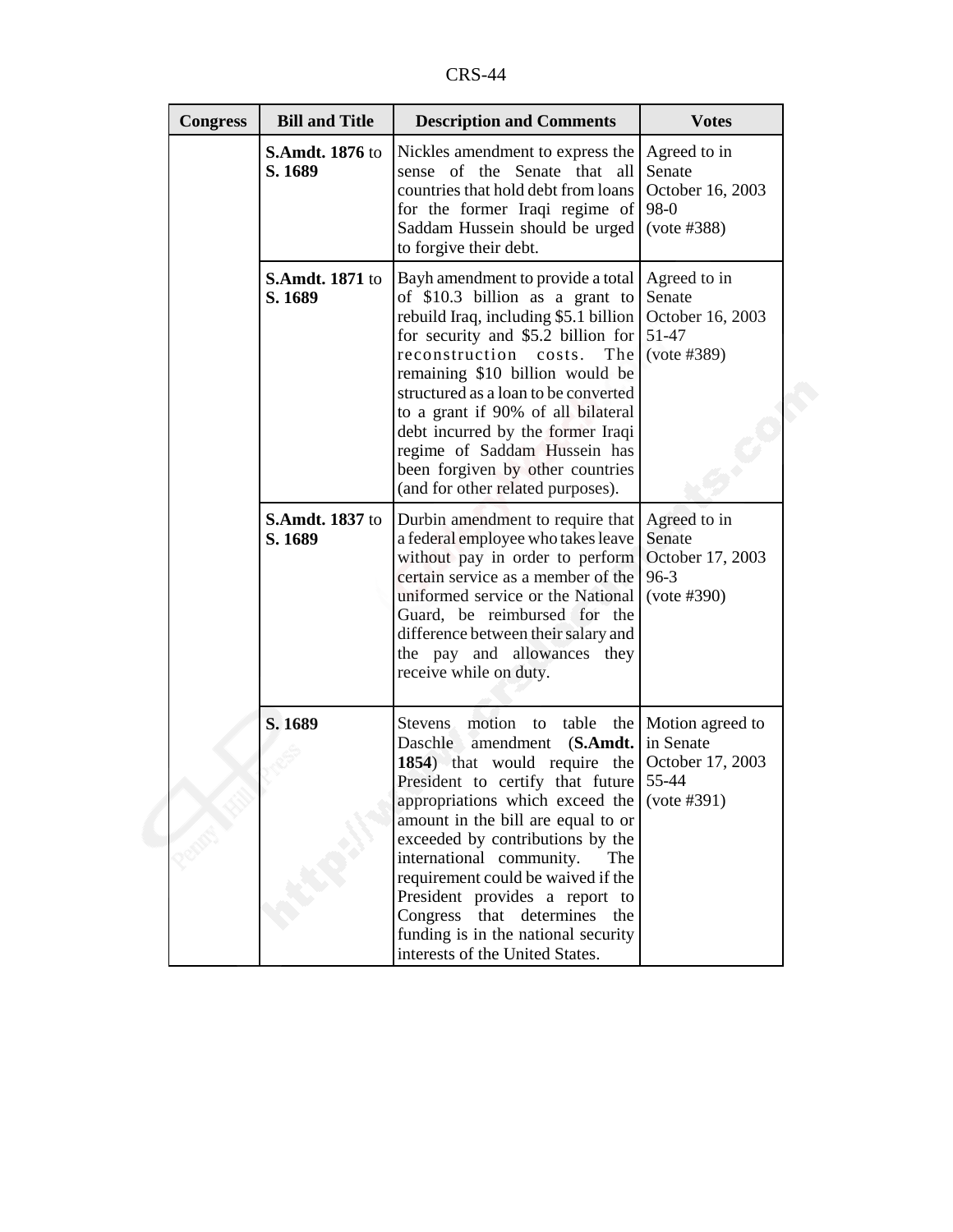CRS-45

| <b>Congress</b> | <b>Bill and Title</b>             | <b>Description and Comments</b>                                                                                                                                                                                                                                                                                                                                                                                                                                                                                | <b>Votes</b>                                                              |
|-----------------|-----------------------------------|----------------------------------------------------------------------------------------------------------------------------------------------------------------------------------------------------------------------------------------------------------------------------------------------------------------------------------------------------------------------------------------------------------------------------------------------------------------------------------------------------------------|---------------------------------------------------------------------------|
| $108^{\rm th}$  |                                   | Stevens<br>motion to<br>table<br>the  <br>Landrieu amendment (S.Amdt.<br>1859) that would require the<br>President to direct the head of the<br>Coalition Provisional Authority in<br>Iraq to establish<br>${\rm an}$<br>Iraq<br>Reconstruction Finance Authority.<br>The Authority would be required to<br>obtain financing for<br>the<br>reconstruction<br>of<br>Iraq's<br>infrastructure through the issuance<br>of securities and loans and by<br>collateralizing future revenue from<br>its oil reserves. | Motion agreed to<br>in Senate<br>October 17, 2003<br>52-47<br>(vote #392) |
|                 | <b>S.Amdt. 1843 to</b><br>S. 1689 | Boxer amendment to reimburse<br>service members who paid for<br>meals while hospitalized as a result<br>of injuries or illness while in<br>combat or training since September<br>11, 2001.                                                                                                                                                                                                                                                                                                                     | Agreed to in<br>Senate<br>October 17, 2003<br>$99-0$<br>(vote #393)       |
|                 | S. 1689                           | Stevens motion to table the Corzine<br>amendment (S.Amdt. 1882) that<br>would establish a 12-member<br>independent,<br>bipartisan<br>commission to examine and report<br>on the role of policy makers in the<br>development and<br>use<br>οf<br>intelligence related to Iraq and<br>Operation Iraqi Freedom.<br>The<br>amendment would authorize \$5<br>million for the commission.                                                                                                                            | Motion agreed to<br>in Senate<br>October 17, 2003<br>67-32<br>(vote #395) |
|                 |                                   | Stevens motion to table the Byrd   Motion agreed to<br>amendment (S.Amdt. 1819) that in Senate<br>would<br>limit<br>the<br>of<br>use<br>reconstruction funds for certain<br>programs and projects, reduce<br>reconstruction funding by \$1.65<br>billion, and reallocate the funds to<br>other purposes, such as destroying<br>conventional weapons in Iraq and<br>accelerating<br>reconstruction<br>in<br>Afghanistan.                                                                                        | October 17, 2003<br>51-47<br>(vote #396)                                  |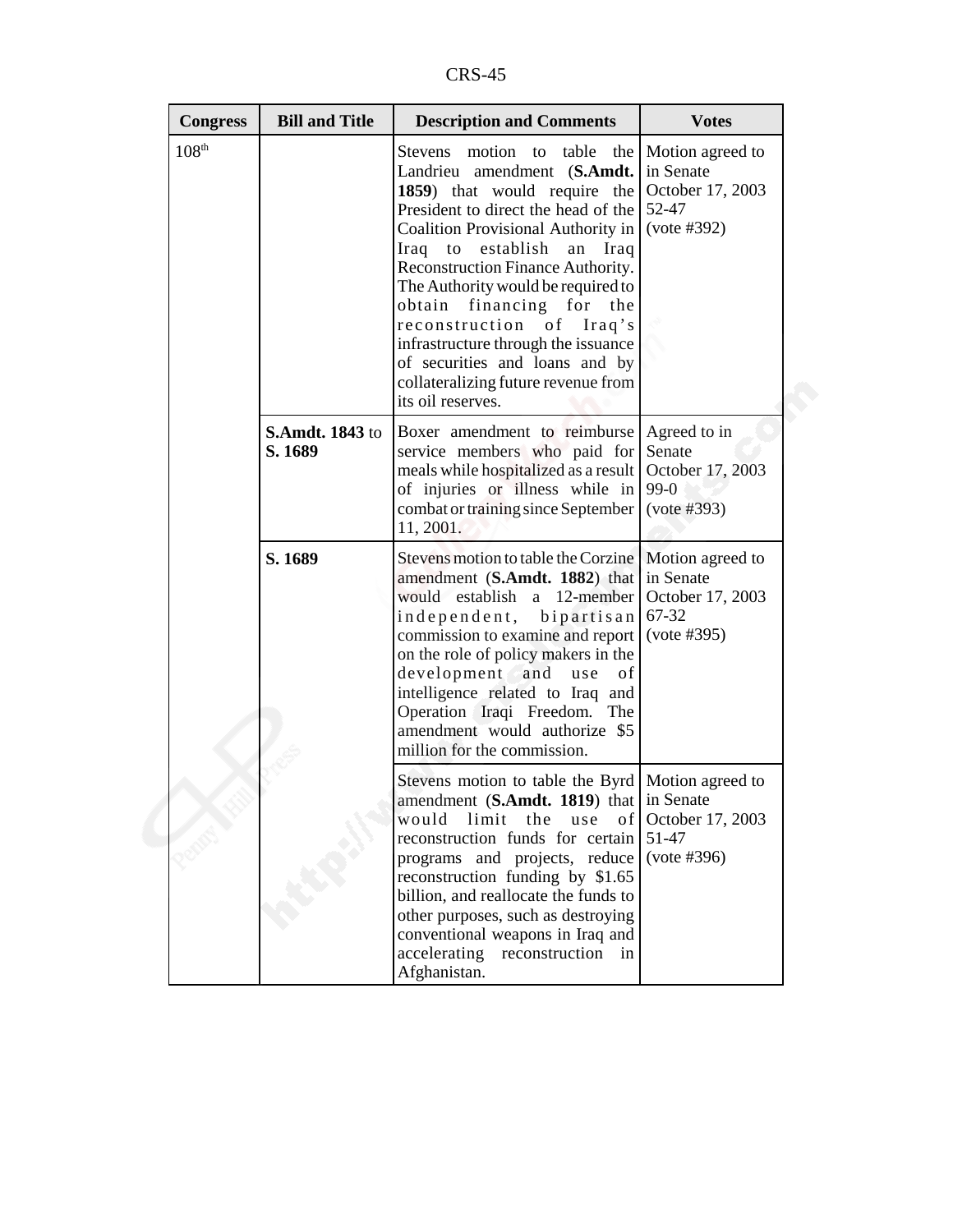CRS-46

| <b>Congress</b> | <b>Bill and Title</b> | <b>Description and Comments</b>                                                                                                                                                                                                                                                                                                                                | <b>Votes</b>                                                                  |
|-----------------|-----------------------|----------------------------------------------------------------------------------------------------------------------------------------------------------------------------------------------------------------------------------------------------------------------------------------------------------------------------------------------------------------|-------------------------------------------------------------------------------|
|                 |                       | Stevens motion to table the Byrd<br>amendment (S.Amdt. 1886) that<br>would prohibit the use of funds in<br>bill for the involuntary<br>the<br>deployment overseas for Operation<br>Iraqi Freedom of members of the<br>National Guard and Reserves who<br>have been involuntarily deployed<br>for six months or more during the<br>past six years.              | Motion agreed to<br>in Senate<br>October 17, 2003<br>$82 - 15$<br>(vote #397) |
|                 |                       | Stevens motion to table the Byrd   Motion agreed to<br>amendment (S.Amdt. 1888) that<br>would strike a provision in the bill<br>allows the President to<br>that<br>reallocate<br>funds for<br>the<br>reconstruction of Iraq and insert a<br>provision that would require the<br>President to seek additional<br>funding in subsequent<br>appropriations bills. | in Senate<br>October 17, 2003<br>49-46<br>(vote #398)                         |
|                 |                       | Stevens motion to table<br>Brownback amendment (S.Amdt.<br>1885) that would decrease the<br>amount in the bill for Iraqi<br>reconstruction by \$600 million and<br>increase the amount available to<br>the Iraqi Civil Defense Corps by<br>\$50 million (and for other<br>purposes).                                                                           | the Motion agreed to<br>in Senate<br>October 17, 2003<br>55-43<br>(vote #399) |
|                 | <b>H.Res. 557</b>     | Commends the members of the Agreed to in<br>U.S. Armed Forces and Coalition   House<br>forces for liberating Iraq and March 17, 2004<br>expresses its gratitude for their 327-93, 7 Present<br>valiant service.                                                                                                                                                | (vote #64)                                                                    |
|                 | <b>H.Res. 627</b>     | Expresses deep appreciation to the<br>members of the Armed Forces who<br>have selflessly served, or are so<br>serving,<br>in Operation<br>Iraqi<br>Freedom.                                                                                                                                                                                                    | Agreed to in<br>House<br>May 6, 2004<br>365-50<br>(vote #150)                 |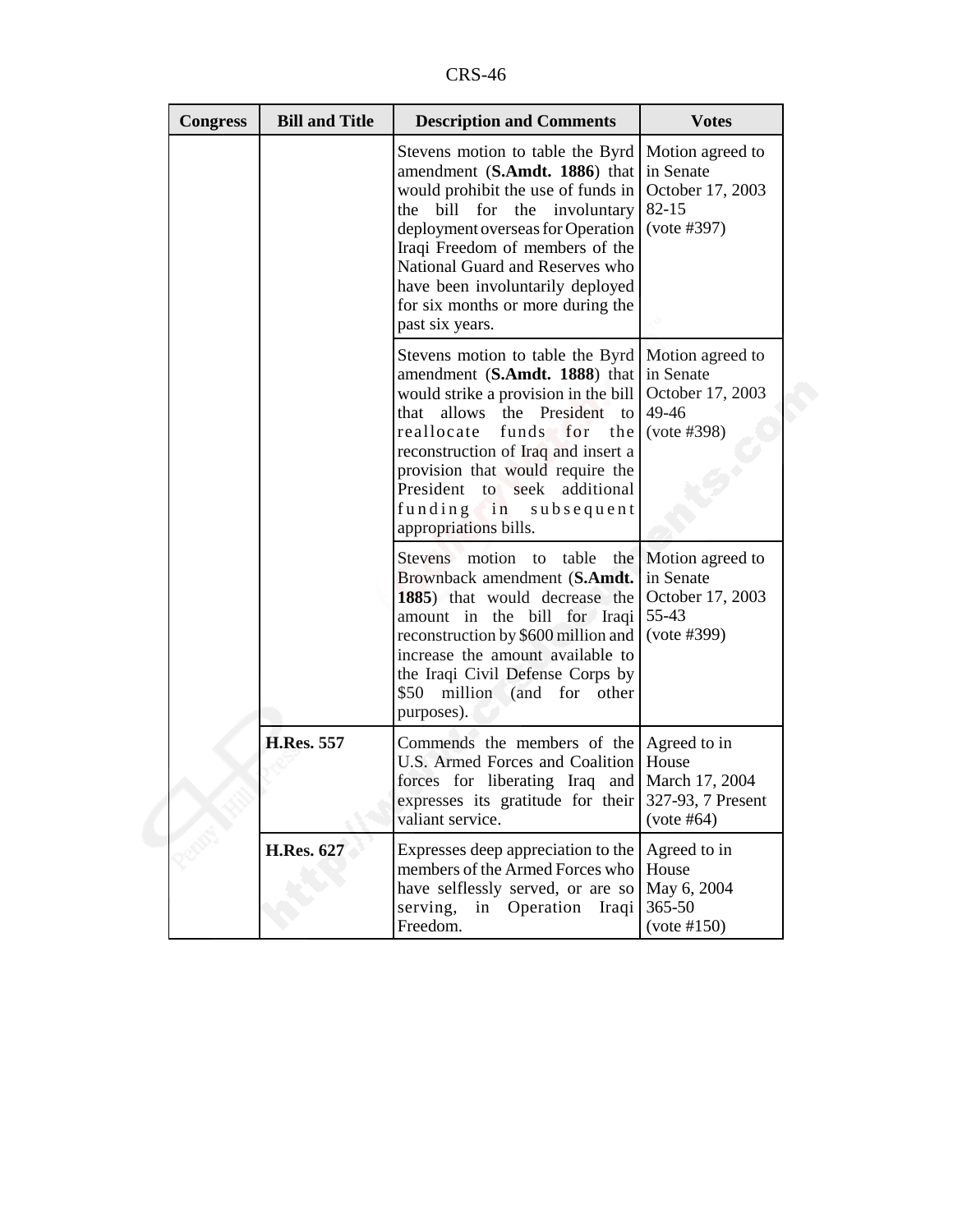CRS-47

| <b>Congress</b> | <b>Bill and Title</b>                                                                                                          | <b>Description and Comments</b>                                                                                                                                                                                                                                                                                                                                                                                                                                                                                                                                                                                                                                                                                                                                                                                                                                                                                                                                                                                                                                                                                                    | <b>Votes</b>                                                       |
|-----------------|--------------------------------------------------------------------------------------------------------------------------------|------------------------------------------------------------------------------------------------------------------------------------------------------------------------------------------------------------------------------------------------------------------------------------------------------------------------------------------------------------------------------------------------------------------------------------------------------------------------------------------------------------------------------------------------------------------------------------------------------------------------------------------------------------------------------------------------------------------------------------------------------------------------------------------------------------------------------------------------------------------------------------------------------------------------------------------------------------------------------------------------------------------------------------------------------------------------------------------------------------------------------------|--------------------------------------------------------------------|
|                 | S. 2400<br>$(P.L. 108-375)$<br>Ronald W.<br><b>Reagan National</b><br>Defense<br>Authorization<br>Act for Fiscal<br>Year 2005. | Authorizes the Secretary, during<br>FY2005 through 2009, to increase<br>as necessary by up to 30,000 the<br>end strength authorized for the<br>Army to support the Army's<br>operational mission in Iraq and<br>Afghanistan and to achieve Army<br>transformational reorganization<br>objectives. Requires a fiscal year's<br>budget to be amended to reflect<br>any such increase.<br>Authorizes<br>supplemental appropriations of \$25<br>billion for DOD for FY2005, to be<br>available only for activities in<br>support of operations in Iraq and<br>Afghanistan. Allocates such funds<br>specified military<br>among<br>department and defense-wide<br>accounts.<br>Allows<br>such<br>authorization only to the extent that<br>a budget request is transmitted<br>from the President to Congress that<br>includes a designation of the<br>requested amount as an emergency<br>and essential to support activities<br>in such countries. Provides certain<br>transfer authority limits. Directs<br>the Secretary to report monthly to<br>the defense and appropriations<br>committees on the use of such<br>authorized funds. | Measure passed<br>Senate<br>June 23, 2004<br>$97-0$<br>(vote #146) |
|                 | <b>S.Amdt. 3260 to</b><br>S. 2400                                                                                              | Warner amendment to authorize to Agreed to in<br>be appropriated for the DOD for Senate<br>FY2005, $$25$ billion, to be June 2, 2004<br>available only for activities in<br>support of operations in Iraq and<br>Afghanistan.                                                                                                                                                                                                                                                                                                                                                                                                                                                                                                                                                                                                                                                                                                                                                                                                                                                                                                      | $95-0$<br>(vote #106)                                              |
|                 | <b>S.Amdt.</b> 3379 to<br>S. 2400                                                                                              | Biden amendment to provide funds<br>for the security and stabilization of<br>Iraq by suspending a portion of the<br>reduction in the highest income tax<br>rate for individual taxpayers.                                                                                                                                                                                                                                                                                                                                                                                                                                                                                                                                                                                                                                                                                                                                                                                                                                                                                                                                          | Rejected by<br>Senate<br>June 17, 2004<br>44-53<br>(vote #130)     |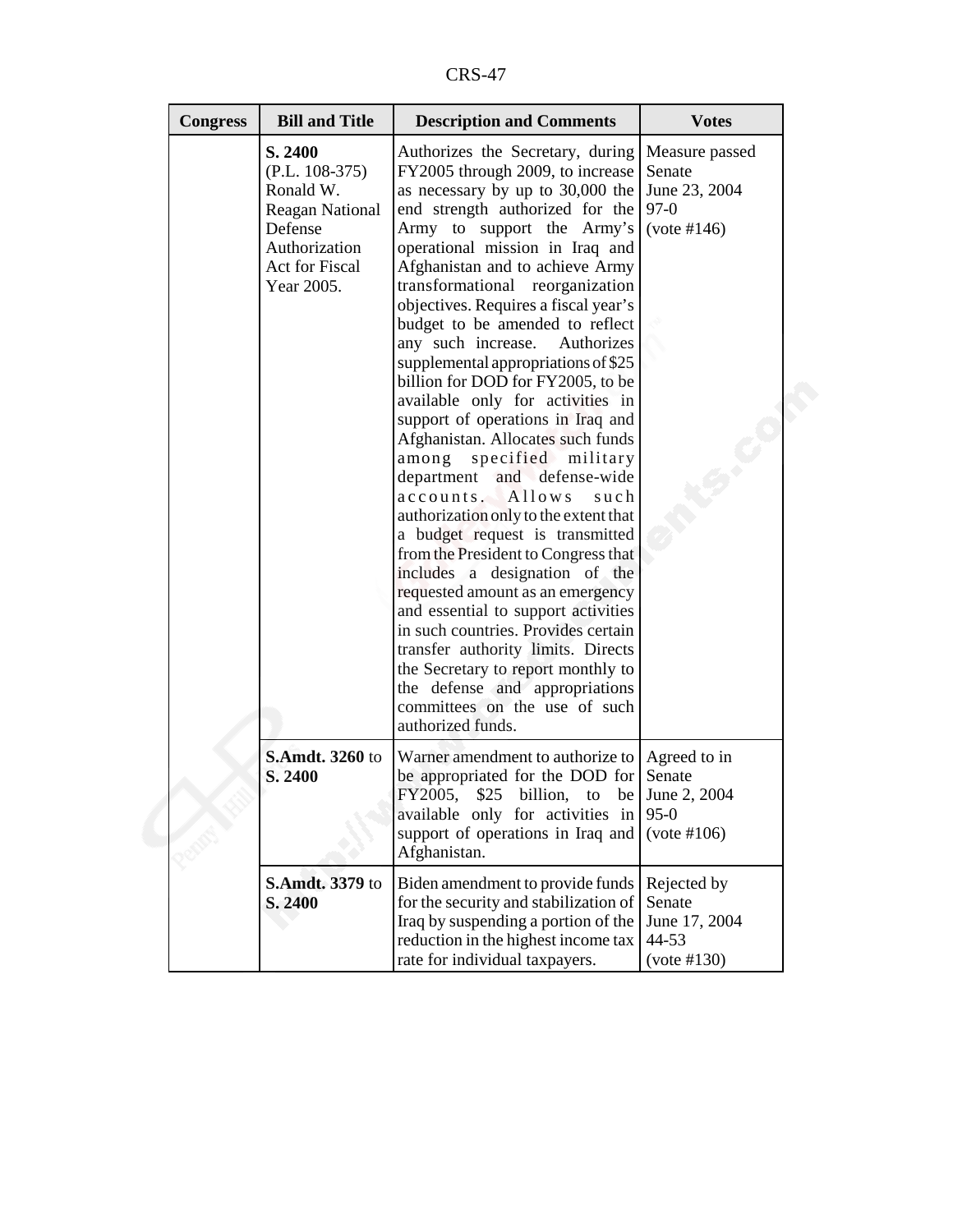CRS-48

| <b>Congress</b><br><b>Bill and Title</b>                                                  | <b>Description and Comments</b>                                                                                                                                                                                                                                                                                                                                                                                                                                                           | <b>Votes</b>                                                                                                                            |
|-------------------------------------------------------------------------------------------|-------------------------------------------------------------------------------------------------------------------------------------------------------------------------------------------------------------------------------------------------------------------------------------------------------------------------------------------------------------------------------------------------------------------------------------------------------------------------------------------|-----------------------------------------------------------------------------------------------------------------------------------------|
| <b>H.Res. 691</b>                                                                         | Expresses gratitude to the U.S.<br>armed forces for their ongoing<br>valiant service to their country;<br>offers continued support to the<br>U.S. armed forces; and reaffirms<br>the U.S.<br>armed forces<br>that<br>operating in Iraq after June 30,<br>2004, will remain under the full<br>authority and control of their<br>American commanders.                                                                                                                                       | Measure agreed to<br>in House<br>June 25, 2004<br>352-57<br>(vote #319)                                                                 |
| H.R. 4613<br>$(P.L. 108-287)$<br>Department of<br>Defense<br>Appropriations<br>Act, 2005. | Appropriates additional funds, to<br>designated for<br>be<br>overseas<br>contingency operations, to DOD<br>for military personnel, operation<br>and maintenance, and procurement<br>(including National Guard and<br>reserve equipment).                                                                                                                                                                                                                                                  | Measure passed<br>House<br>June 25, 2004<br>410-12<br>(vote #418)<br>Measure passed<br>Senate<br>July 22, 2004<br>$96-0$<br>(vote #163) |
| <b>S.Amdt. 3502 to</b><br>H.R. 4613                                                       | Byrd amendment to express the<br>sense of the Senate that any request<br>for funds for a fiscal year for an<br>ongoing<br>military operation<br>overseas, including operations in<br>Afghanistan and Iraq, should be<br>included in the annual budget of<br>the President; and that any funds<br>provided for such a military<br>operation should be provided in<br>appropriations Acts for such fiscal<br>year through appropriations to<br>specific accounts set forth in such<br>acts. | Agreed to in<br>Senate<br>June 24, 2004<br>89-9<br>(vote #147)                                                                          |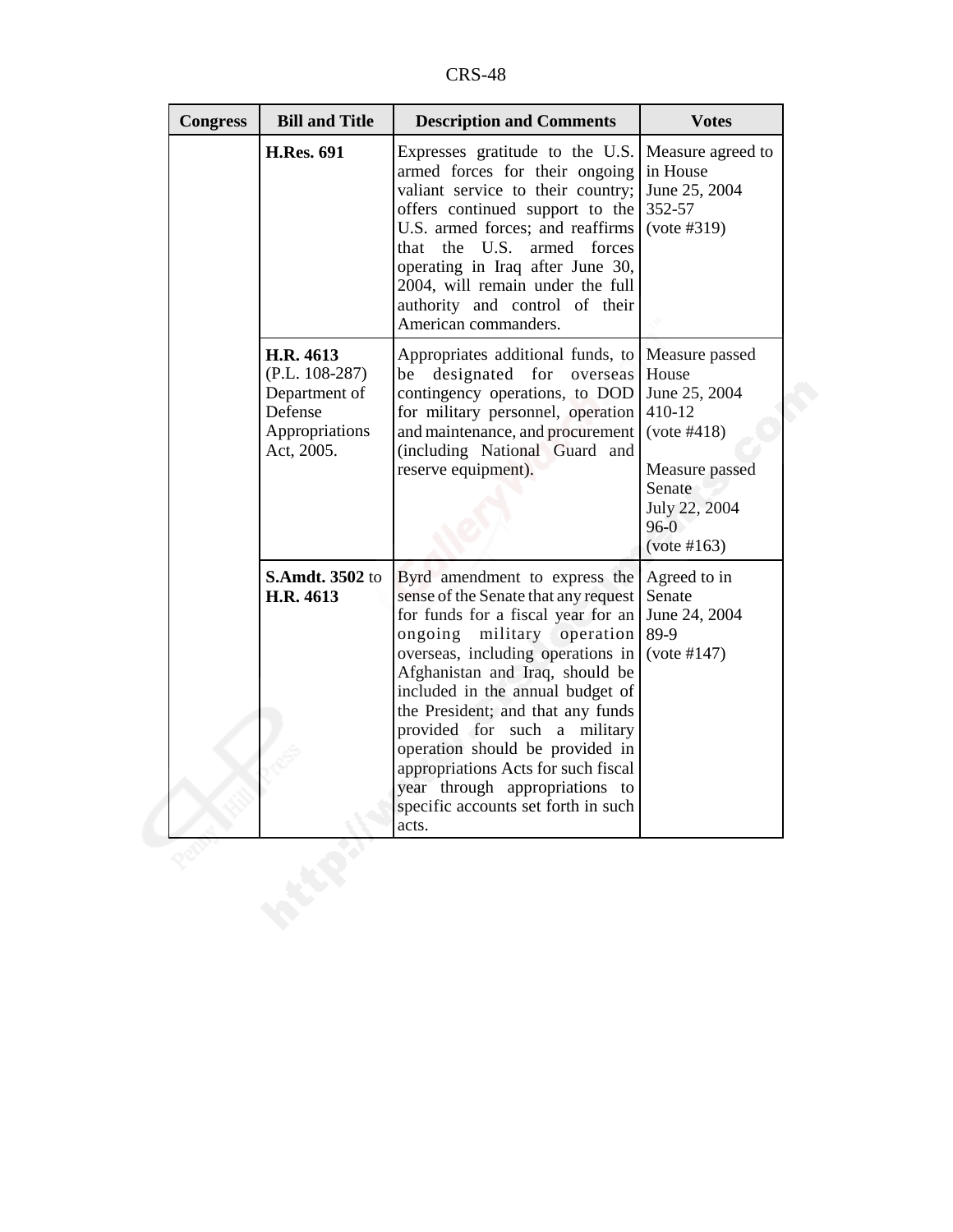CRS-49

| <b>Congress</b>   | <b>Bill and Title</b>                                                                                                                                   | <b>Description and Comments</b>                                                                                                                                                                                                                                                                                                                                                                                                                                                                                                                                                                                                                                                                                                                                                                                                                                                                                                                                                                                                                       | <b>Votes</b>                                                                                                                                                                   |
|-------------------|---------------------------------------------------------------------------------------------------------------------------------------------------------|-------------------------------------------------------------------------------------------------------------------------------------------------------------------------------------------------------------------------------------------------------------------------------------------------------------------------------------------------------------------------------------------------------------------------------------------------------------------------------------------------------------------------------------------------------------------------------------------------------------------------------------------------------------------------------------------------------------------------------------------------------------------------------------------------------------------------------------------------------------------------------------------------------------------------------------------------------------------------------------------------------------------------------------------------------|--------------------------------------------------------------------------------------------------------------------------------------------------------------------------------|
|                   | H.R. 4200<br>$(P.L. 108-375)$<br>Ronald W.<br><b>Reagan National</b><br>Defense<br>Authorization<br>Act for Fiscal<br><b>Year 2005</b>                  | Authorizes<br>the<br>Secretary of<br>Defense, during FY2005 through<br>2009, to increase, by up to $30,000$<br>for the Army and 9,000 for the<br>Marine Corps, the end strength<br>authorized to support operational<br>missions in Iraq and Afghanistan.<br>Authorizes, during FY2005, the<br>use of up to \$300 million from<br>DOD O&M funds to provide funds<br>for the Commanders' Emergency<br>Response Program for enabling<br>military commanders in Iraq to<br>respond to urgent humanitarian<br>relief<br>and<br>reconstruction<br>requirements, and for a similar<br>program to assist the people of<br>Afghanistan.                                                                                                                                                                                                                                                                                                                                                                                                                       | Measure passed<br>House<br>October 10, 2004<br>359-14<br>(vote #528)                                                                                                           |
| 109 <sup>th</sup> | H.R. 1268<br>$(P.L. 109-13)$<br>FY2005<br>Supplemental<br>Appropriations<br>for Iraq and<br>Afghanistan,<br>Tsunami Relief,<br>and Other<br>Activities. | Provides funds for<br>ongoing<br>military operations in Iraq and<br>Afghanistan. Expresses the sense<br>of the Senate that (1) any request<br>for funds for a fiscal year after<br>2006 for an ongoing military<br>operation overseas, including those<br>in Afghanistan and Iraq, should be<br>included in the annual budget of<br>President submitted to<br>the<br>Congress; (2) the President should<br>submit to Congress an amendment<br>to the 2006 budget setting forth<br>detailed cost estimates for such<br>operations; and (3) any funds for<br>such purposes should be provided<br>in appropriations Acts through<br>appropriations to specific accounts.<br>Requires additional information<br>concerning such operations,<br>including Operations Enduring<br>Freedom and Iraqi Freedom, to be<br>included in reports required under<br>both the Emergency Supplemental<br>Appropriations Act for Defense<br>and for the Reconstruction of Iraq<br>and Afghanistan, 2004, and the<br>Department of Defense<br>Appropriations Act, 2005. | Conference report<br>adopted by House<br>May 5, 2005<br>368-58, 1 Present<br>(vote #161)<br>Conference report<br>adopted by Senate<br>May 10, 2005<br>$100 - 0$<br>(vote #117) |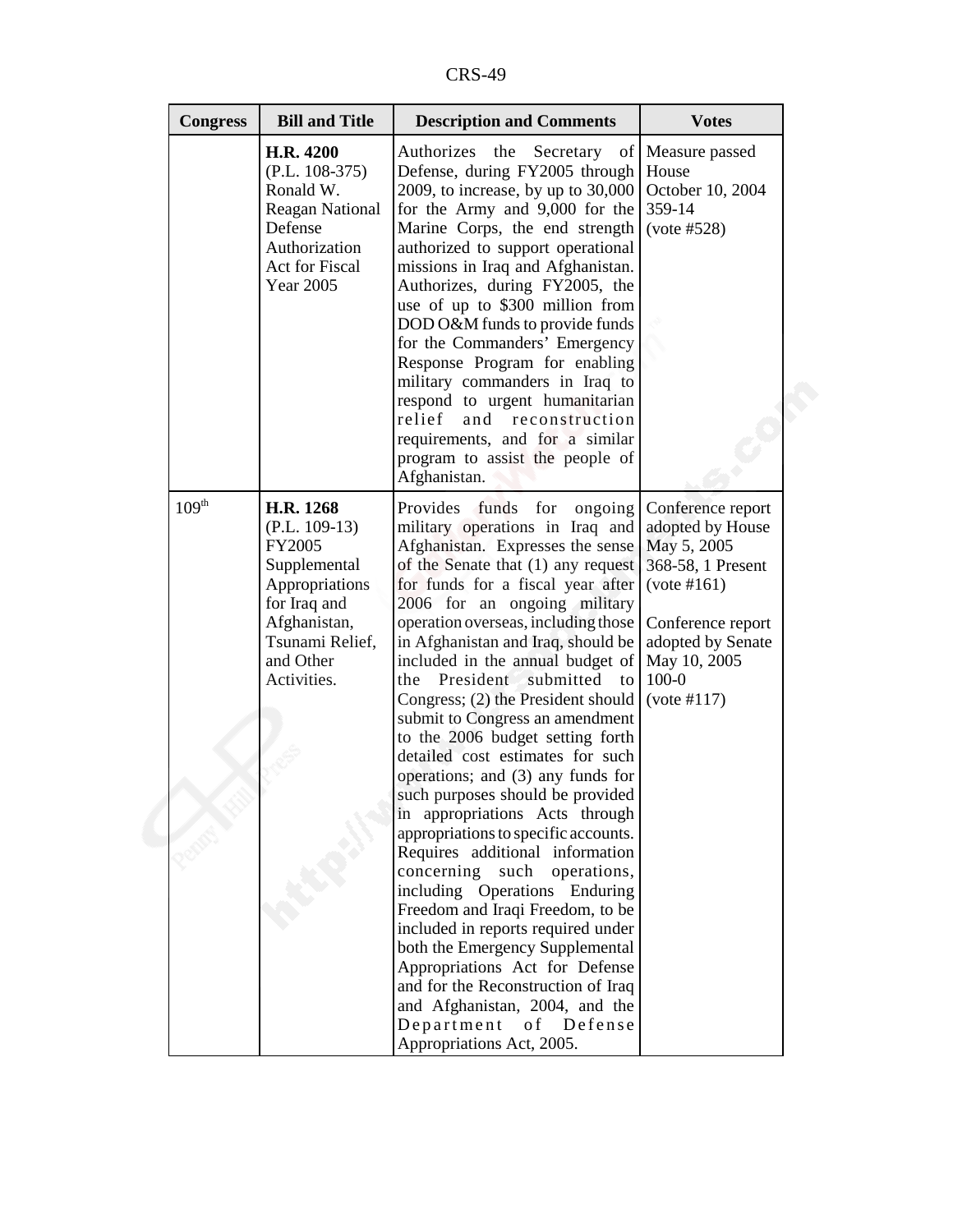CRS-50

| <b>Congress</b> | <b>Bill and Title</b>                                                                                            | <b>Description and Comments</b>                                                                                                                                                                                                                                                                                                                                                                                                                                                                                                  | <b>Votes</b>                                                               |
|-----------------|------------------------------------------------------------------------------------------------------------------|----------------------------------------------------------------------------------------------------------------------------------------------------------------------------------------------------------------------------------------------------------------------------------------------------------------------------------------------------------------------------------------------------------------------------------------------------------------------------------------------------------------------------------|----------------------------------------------------------------------------|
|                 | <b>S.Amdt. 464 to</b><br>H.R. 1268                                                                               | Byrd amendment that states that it<br>is the sense of the Senate that any<br>request for funds for a fiscal year<br>after FY2006 for an ongoing<br>military operation overseas,<br>including operations<br>in<br>Afghanistan and Iraq, should be<br>included in the President's annual<br>budget.                                                                                                                                                                                                                                | Agreed to in the<br>Senate<br>April 18, 2005<br>61-31<br>(vote #96)        |
|                 | <b>H.Amdt. 214 to</b><br>H.R. 1815<br>National<br>Defense<br>Authorization<br>Act for Fiscal<br><b>Year 2006</b> | Woolsey amendment to express the   Rejected in House<br>sense of Congress that<br>the<br>President should develop a plan for<br>the withdrawal of U.S. military<br>forces from Iraq and submit this<br>plan to the congressional defense<br>committees.                                                                                                                                                                                                                                                                          | May 25,2005<br>128-300<br>(vote #220)                                      |
|                 | <b>H.Res. 383</b>                                                                                                | Commends U.S. and coalition<br>forces for liberating the Iraqi<br>people from the repressive regime<br>of Saddam Hussein and for their<br>ongoing efforts in support of Iraq's<br>freedom and stability.                                                                                                                                                                                                                                                                                                                         | Measure agreed to<br>in House<br>July 27, 2005<br>$426 - 0$<br>(vote #438) |
|                 | S. 1042<br>National<br>Defense<br>Authorization<br><b>Act for Fiscal</b><br><b>Year 2006</b>                     | Authorizes<br>emergency<br>supplemental appropriations to<br>DOD for FY2006 for operations in<br>Iraq, Afghanistan, and the global<br>war on terrorism.                                                                                                                                                                                                                                                                                                                                                                          | Measure passed<br>Senate<br>November 15,<br>2005<br>98-0<br>(vote #326)    |
|                 | <b>S.Amdt. 2518 to</b><br>S. 1042                                                                                | Warner amendment to clarify and<br>recommend changes to the policy<br>of the United States on Iraq. States<br>that calendar year 2006 should be a<br>period of significant transition to<br>full Iraqi sovereignty, with Iraqi<br>security forces taking the lead for<br>the security of a free and sovereign<br>Iraq, thereby creating the<br>conditions for the phased<br>redeployment of United States<br>forces from Iraq, and that United<br>States military forces should not<br>stay in Iraq any longer than<br>required. | Agreed to in<br>Senate<br>November 15,<br>2005<br>79-19<br>(vote #323)     |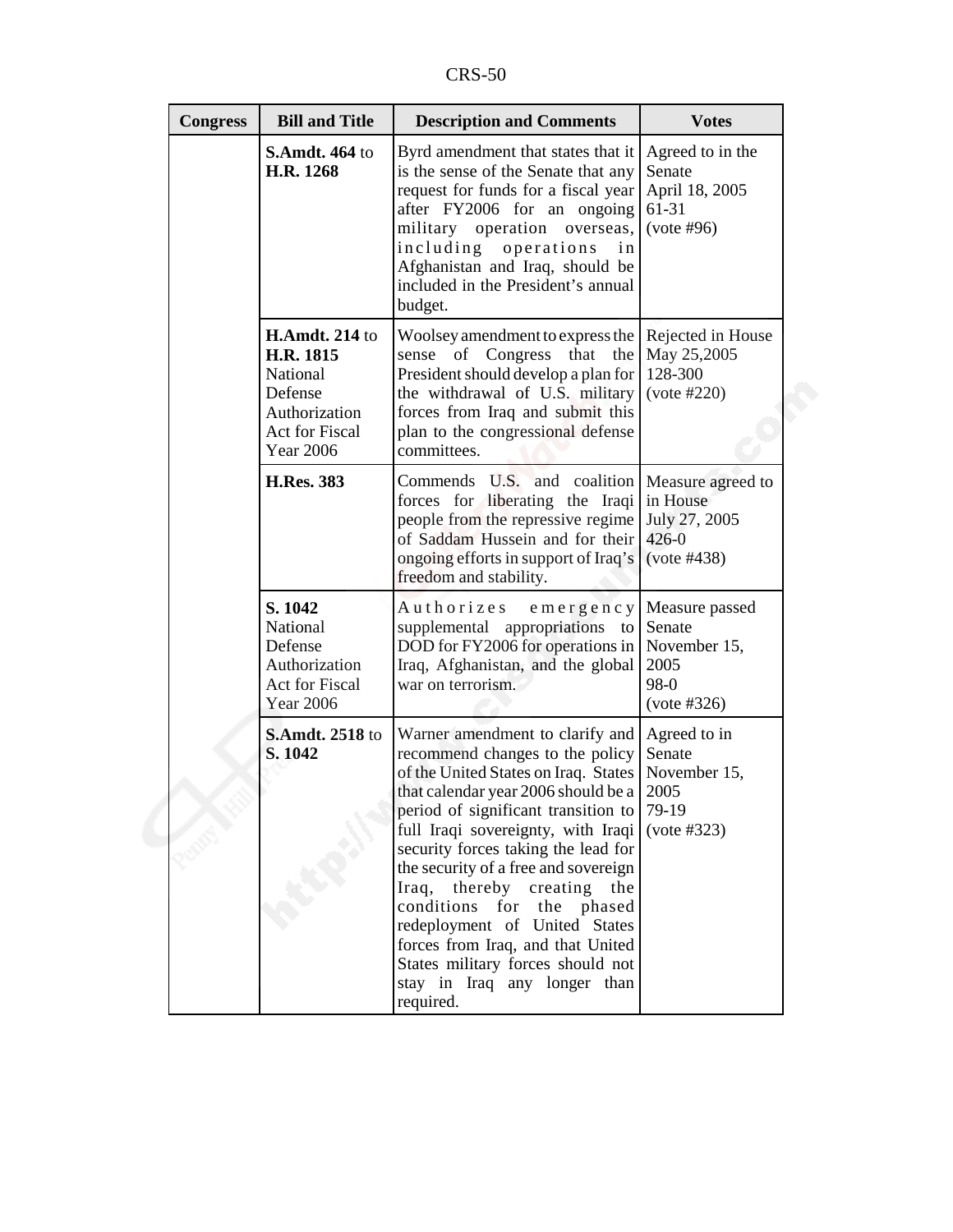CRS-51

| <b>Congress</b>              | <b>Bill and Title</b>                                                | <b>Description and Comments</b>                                                                                                                                                                                                                                                                                                                                                                                                                                                                                                                       | <b>Votes</b>                                                                                                                                  |
|------------------------------|----------------------------------------------------------------------|-------------------------------------------------------------------------------------------------------------------------------------------------------------------------------------------------------------------------------------------------------------------------------------------------------------------------------------------------------------------------------------------------------------------------------------------------------------------------------------------------------------------------------------------------------|-----------------------------------------------------------------------------------------------------------------------------------------------|
| 109 <sup>th</sup><br>S. 1042 | <b>S.Amdt. 2519 to</b>                                               | Levin amendment to clarify and<br>recommend changes to the policy<br>of the United States on Iraq. States<br>that calendar year 2006 should be a<br>period of significant transition to<br>full Iraqi sovereignty, with Iraqi<br>security forces taking the lead for<br>the security of a free and sovereign<br>Iraq, thereby creating<br>the<br>conditions for the phased<br>redeployment of United States<br>forces from Iraq, and that United<br>States military forces should not<br>stay in Iraq indefinitely.                                   | Rejected in Senate<br>November 15,<br>2005<br>40-58<br>(vote #322)                                                                            |
|                              | <b>H.Res. 571</b>                                                    | Expresses the sense of the House<br>of Representatives that the<br>deployment of U.S. forces in Iraq<br>be terminated immediately.                                                                                                                                                                                                                                                                                                                                                                                                                    | Measure rejected<br>in House<br>November 18,<br>2005 3-403, 6<br>Present<br>$(vote\#608)$                                                     |
|                              | <b>H.Res. 612</b>                                                    | Expresses the commitment of the<br>House of Representatives to<br>achieving victory in Iraq.                                                                                                                                                                                                                                                                                                                                                                                                                                                          | Measure agreed to<br>in House<br>December 16,<br>2005 279-109, 34<br>Present<br>(vote #648)                                                   |
|                              | H.R. 2863<br>Department of<br>Defense<br>Appropriations<br>Act, 2006 | Appropriates additional funds, to<br>be designated for contingency<br>operations related to the global war<br>on terrorism. Authorizes amounts<br>for operations in Iraq<br>and<br>Afghanistan to be used for the<br>purchase of heavy and light<br>armored vehicles. Allows O&M   Measure agreed to<br>funds appropriated in this title to in Senate<br>be used to provide supplies,<br>services, transportation, and other<br>logistical support to coalition<br>forces supporting military and<br>stability operations in Iraq and<br>Afghanistan. | Measure agreed to<br>in House<br>December 19,<br>2005<br>308-106, 2 Present<br>$(vote\#669)$<br>December 21,<br>2005<br>$93-0$<br>(vote #366) |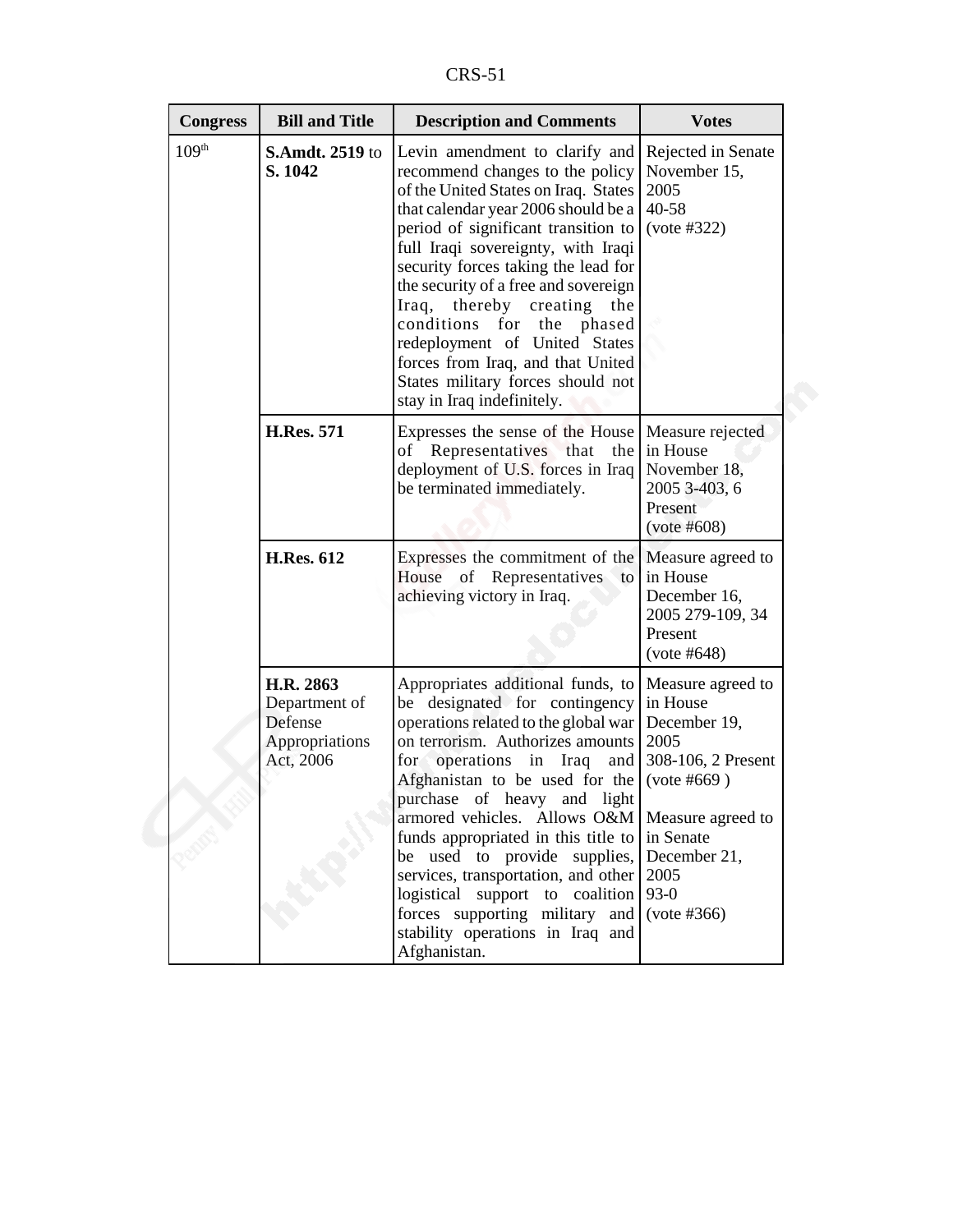CRS-52

| <b>Congress</b>   | <b>Bill and Title</b>                                                                                                                                               | <b>Description and Comments</b>                                                                                                                                                                                                                                                                                                                                                                                                                                                                                                                                                                                                                                                                                                                                                                                                                                                                                                                                                                                                                                                                                                                                 | <b>Votes</b>                                                                                                                                                                                                                                                                                                |
|-------------------|---------------------------------------------------------------------------------------------------------------------------------------------------------------------|-----------------------------------------------------------------------------------------------------------------------------------------------------------------------------------------------------------------------------------------------------------------------------------------------------------------------------------------------------------------------------------------------------------------------------------------------------------------------------------------------------------------------------------------------------------------------------------------------------------------------------------------------------------------------------------------------------------------------------------------------------------------------------------------------------------------------------------------------------------------------------------------------------------------------------------------------------------------------------------------------------------------------------------------------------------------------------------------------------------------------------------------------------------------|-------------------------------------------------------------------------------------------------------------------------------------------------------------------------------------------------------------------------------------------------------------------------------------------------------------|
| 109 <sup>th</sup> | H.R. 4939<br>$(P.L. 109-234)$<br>Emergency<br>Supplemental<br>Appropriations<br>Act for Defense,<br>the Global War<br>on Terror, and<br>Hurricane<br>Recovery, 2006 | Prohibits the use of funds under<br>this title to establish permanent<br>U.S. military bases in Iraq, or to<br>exercise U.S. control over Iraqi oil<br>infrastructure or resources. (Sec.<br>1204)<br>Makes emergency supplemental<br>appropriations to the Department<br>of Defense for: military personnel;<br>operation and maintenance; the<br>Afghanistan Security Forces Fund;<br>the Iraq Security Forces Fund; the<br>Iraq Freedom Fund; the Joint<br>Improvised Explosive Device<br>Defeat Fund; procurement;<br>research, development, test and<br>evaluation.<br>Expresses the sense of the Senate<br>that: $(1)$ any request for funds for a<br>fiscal year after 2007 for ongoing<br>military operations in Afghanistan<br>and Iraq should be included in the<br>annual budget of the President<br>submitted to Congress; (2) such<br>request should include a detailed<br>justification of anticipated uses of<br>the funds; and $(3)$ any funds<br>provided in a fiscal year for<br>ongoing military operations<br>overseas should be provided in<br>appropriations<br>Acts<br>through<br>appropriations to specific accounts.<br>(Sec. $1313$ ) | Measure passed<br>House<br>March 16, 2006<br>348-71<br>$(vote\#65)$<br>Measure passed<br>Senate<br>May 4, 2006<br>$77 - 21$<br>(vote #112)<br>House adopted<br>conference report<br>June 13, 2006<br>351-67<br>(vote #257)<br>Senate adopted<br>conference report<br>June 15, 2006<br>$98-1$<br>(vote #171) |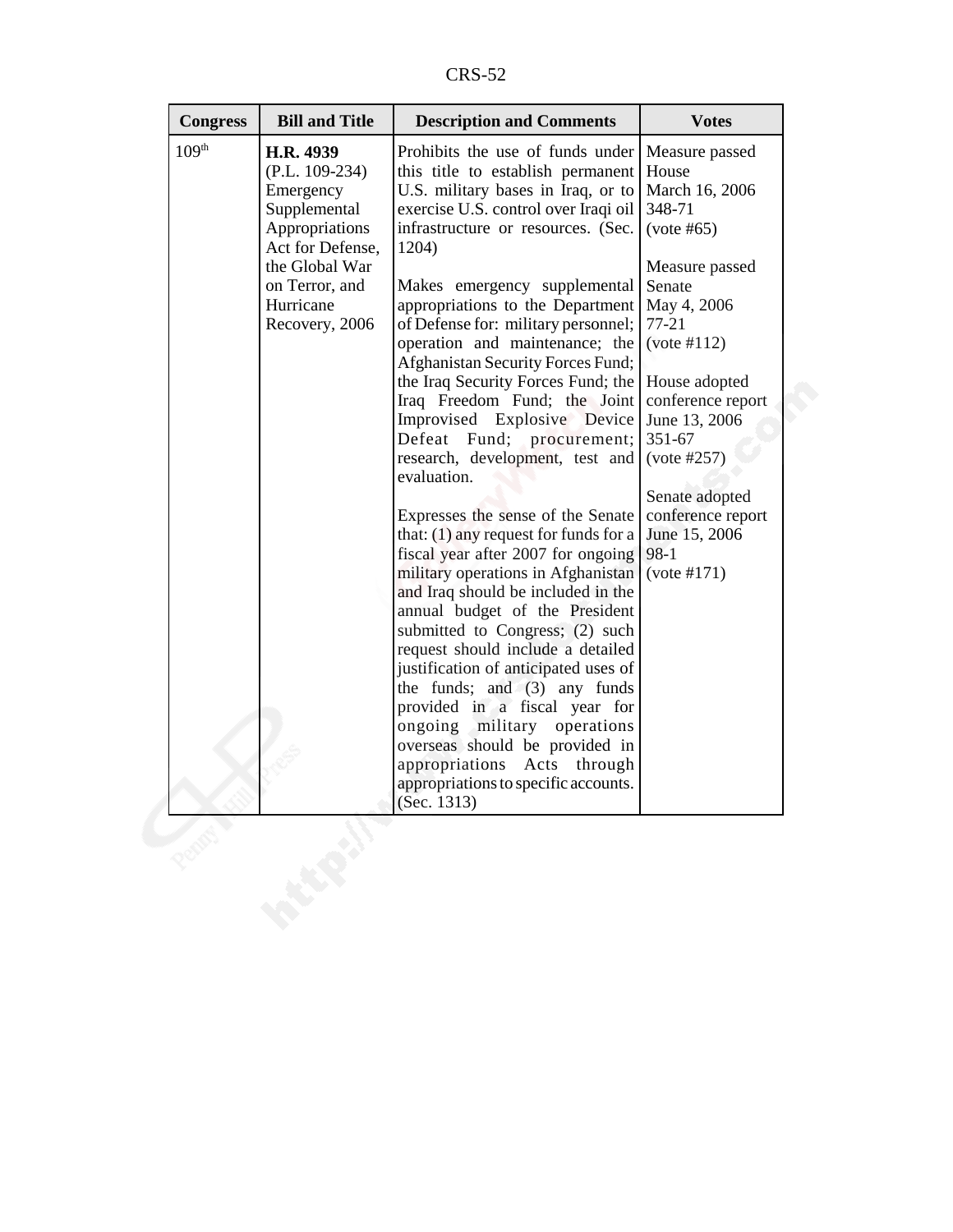CRS-53

| <b>Congress</b>   | <b>Bill and Title</b>                                                                                       | <b>Description and Comments</b>                                                                                                                                                                                                                   | <b>Votes</b>                                                                                                                                                                         |
|-------------------|-------------------------------------------------------------------------------------------------------------|---------------------------------------------------------------------------------------------------------------------------------------------------------------------------------------------------------------------------------------------------|--------------------------------------------------------------------------------------------------------------------------------------------------------------------------------------|
|                   | H.R. 5122<br>$(P.L. 109-364)$<br>National<br>Defense<br>Authorization<br>Act for Fiscal<br><b>Year 2007</b> | Title XV authorizes estimated<br>future emergency supplemental<br>appropriations for the Department<br>of Defense for FY2007 to provide<br>funds for additional costs due to<br>Operation Iraqi Freedom and<br><b>Operation Enduring Freedom.</b> | Measure passed<br>House<br>May 11, 2006<br>396-31<br>(vote #145)<br>Measure passed<br>Senate (with<br>amendment)<br>June 22, 2006<br><i>(unanimous</i><br>consent)                   |
|                   |                                                                                                             |                                                                                                                                                                                                                                                   | Conference report<br>adopted by House<br>September 29,<br>2006<br>398-23<br>(vote #510)<br>Conference report<br>adopted by Senate<br>September 30,<br>2006<br>(unanimous<br>consent) |
| 109 <sup>th</sup> | H.R. 5631<br>(P.L. 109-289)<br>Department of<br>Defense<br>Appropriations<br>Act, 2007                      | Title IX authorizes the Secretary of<br>Defense<br>specified<br>to use<br>Operations & Maintenance funds<br>to support U.S. military operations<br>in Iraq and Afghanistan.                                                                       | Measure passed<br>House<br>June 20, 2006<br>407-19<br>(vote #305)<br>Measure passed<br>Senate (amended)<br>September 7, 2006<br>98-0<br>(vote #239)                                  |
|                   |                                                                                                             |                                                                                                                                                                                                                                                   | Conference report<br>adopted by House<br>September 26,<br>2006<br>394-22<br>(vote #486)<br>Conference report                                                                         |
|                   |                                                                                                             |                                                                                                                                                                                                                                                   | adopted by Senate<br>September 29,<br>2006<br>$100 - 0$<br>(vote #261)                                                                                                               |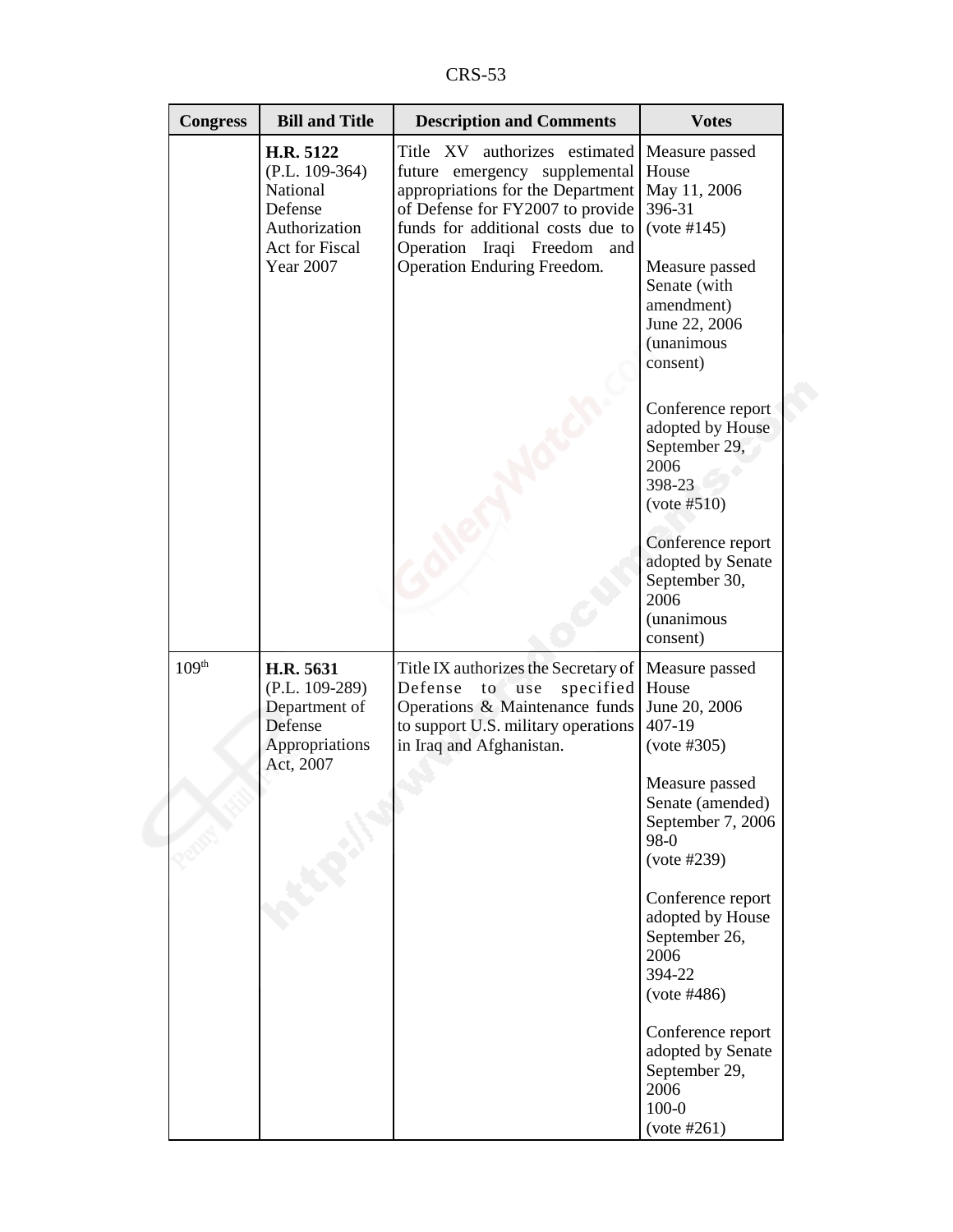CRS-54

| <b>Congress</b>   | <b>Bill and Title</b>                                                                                               | <b>Description and Comments</b>                                                                                                                                                                                                                                                                                             | <b>Votes</b>                                                                            |
|-------------------|---------------------------------------------------------------------------------------------------------------------|-----------------------------------------------------------------------------------------------------------------------------------------------------------------------------------------------------------------------------------------------------------------------------------------------------------------------------|-----------------------------------------------------------------------------------------|
|                   | <b>H.Res. 861</b>                                                                                                   | Declares that it is not in the<br>national security interest of the<br>United States to set an arbitrary<br>withdrawal<br>for<br>date<br>or<br>redeployment of United States<br>Armed Forces from Iraq.                                                                                                                     | Measure agreed to<br>in House<br>June 16, 2006<br>256-153<br>(vote #288)                |
|                   | <b>S.Amdt. 4320 to</b><br>S. 2766<br>Authorization<br>Act for Fiscal<br><b>Year 2007</b>                            | Levin amendment expressing the<br>sense of Congress that the<br>National Defense President should begin phased<br>redeployment of United States<br>forces from Iraq in 2006.                                                                                                                                                | Rejected in Senate<br>June 22, 2006<br>39-60<br>(vote #182)                             |
|                   | <b>S.Amdt. 4442 to</b><br>S. 2766<br><b>National Defense</b><br>Authorization<br>Act for Fiscal<br><b>Year 2007</b> | Kerry amendment to require the<br>redeployment of United States<br>Armed Forces from Iraq by July 1,<br>2007.                                                                                                                                                                                                               | Rejected in Senate<br>June 22, 2006<br>13-86<br>(vote #181)                             |
| $110^{\text{th}}$ | <b>H.R.1</b><br>Implementing the<br>9/11 Commission<br>Recommenda-<br>tions Act of 2007                             | (Sec. 1441) Declares that it shall be<br>the policy of the United States to<br>vigorously support the government<br>of Afghanistan by providing<br>increased<br>assistance<br>and<br>the<br>continued deployment of United<br>States troops as long as the Afghan<br>government supports such United<br>States involvement. | Measure agreed to<br>in House<br><b>January 9, 2007</b><br>299-128<br>(vote #15)        |
|                   | S.Con.Res. 2                                                                                                        | Expresses the sense of Congress<br>that it is not in the U.S. national<br>interest to deepen its military<br>involvement in Iraq, particularly by<br>the U.S.<br>military<br>increasing<br>presence in Iraq.                                                                                                                | Failure to invoke<br>cloture in Senate<br>February 1, 2007<br>$0 - 97$<br>$(vote \#43)$ |
|                   | S. 470                                                                                                              | Expresses the sense of Congress<br>that the Senate disagrees with the<br>plan to augment our forces in Iraq<br>by 21,500 and that Congress<br>should not take any action that will<br>endanger U.S. military forces in the<br>field.                                                                                        | Failure to invoke<br>cloture in Senate<br>February 5, 2007<br>49-47<br>(vote #44)       |
|                   | H.Con.Res. 63                                                                                                       | Disapproving of the decision of the<br>President announced on January<br>10, 2007, to deploy more than<br>20,000 additional United States<br>combat troop to Iraq.                                                                                                                                                          | Measure agreed to<br>in House<br>February 16, 2007<br>246-182<br>(vote #99)             |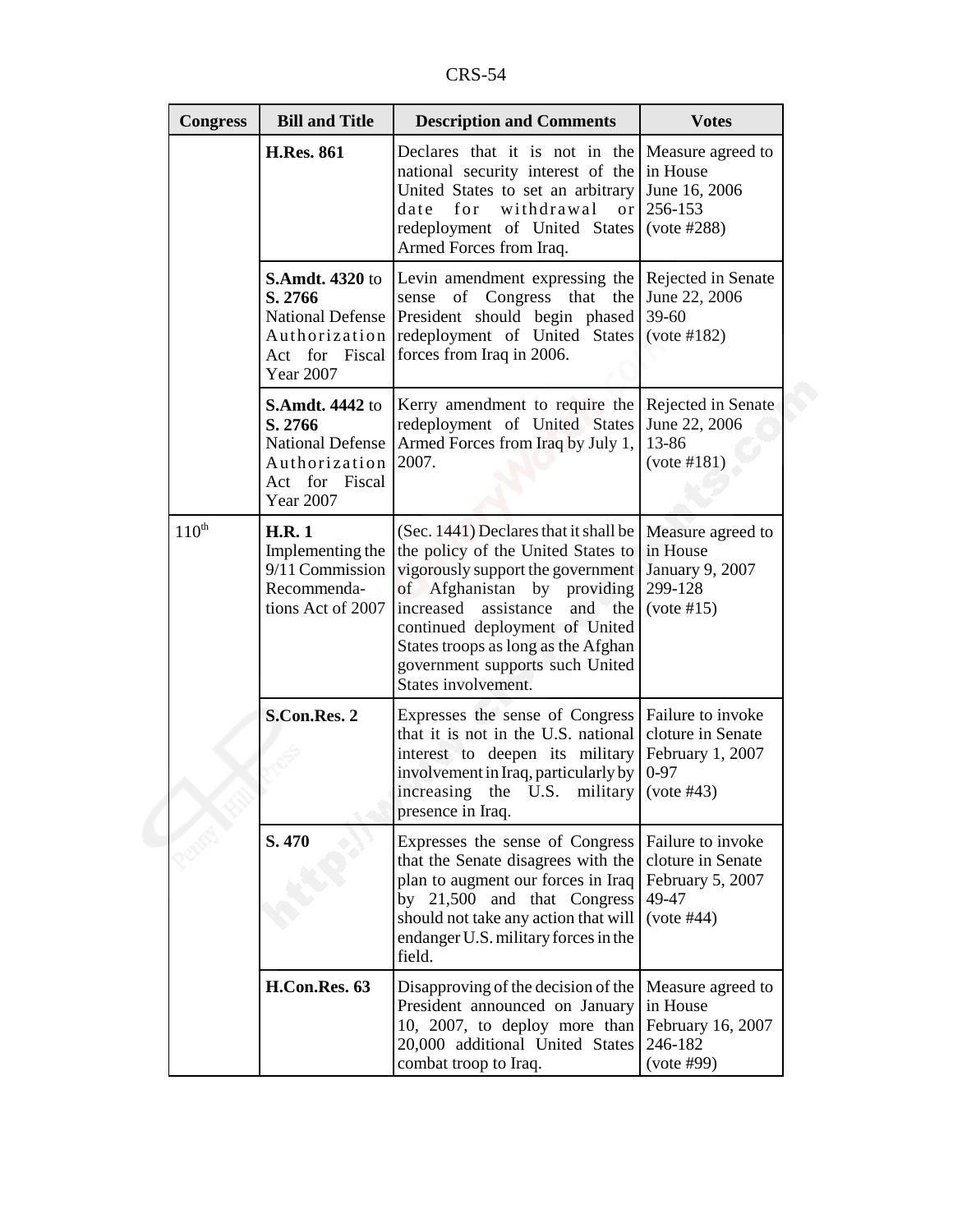CRS-55

| <b>Congress</b>   | <b>Bill and Title</b>                                                                | <b>Description and Comments</b>                                                                                                                                                                                                                                                                                                                            | <b>Votes</b>                                                                                                      |
|-------------------|--------------------------------------------------------------------------------------|------------------------------------------------------------------------------------------------------------------------------------------------------------------------------------------------------------------------------------------------------------------------------------------------------------------------------------------------------------|-------------------------------------------------------------------------------------------------------------------|
|                   | S. 574                                                                               | Expresses the sense of Congress<br>that Congress and the American<br>people will continue to support and<br>protect U.S. Armed Forces<br>members who are serving in Iraq;<br>and that Congress disapproves of<br>Bush's<br>President<br>decision<br>announced on January 10, 2007, to<br>deploy more than 20,000 additional<br>U.S. combat troops to Iraq. | Failure to invoke<br>cloture in Senate<br>February 17, 2007<br>56-34<br>(vote #51)                                |
|                   | <b>S.J.Res. 9</b>                                                                    | Directs the President to begin the<br>phased redeployment of U.S.<br>forces from Iraq within 120 days of<br>enactment of this joint resolution<br>with the goal of redeploying by<br>March 31, 2008, all U.S. combat<br>forces from Iraq.                                                                                                                  | Measure rejected<br>in Senate<br>March 15, 2007<br>48-50<br>(vote #75)                                            |
| $110^{\text{th}}$ | <b>S.Res. 107</b>                                                                    | Declares that the President and<br>Congress should not take any<br>action that will endanger U.S.<br>Armed Forces; and will provide<br>necessary funds for training,<br>equipment, and other support for<br>troops in the field.                                                                                                                           | Measure agreed to<br>in Senate<br>March 15, 2007<br>$96 - 2$<br>(vote #76)                                        |
|                   | <b>S.Con.Res. 20</b>                                                                 | Expresses the sense of Congress<br>that Congress should not take any<br>action that will endanger U.S.<br>military forces<br>in the field,<br>including the<br>elimination<br>or<br>reduction of funds for troops in the<br>field.                                                                                                                         | Agreed to in<br>Senate<br>March 15, 2007<br>82-16<br>(vote #77)                                                   |
|                   | H.R. 1591<br>U.S. Troop<br>Readiness,<br>Veterans' Care,<br>Katrina<br>Recovery, and | Makes emergency supplemental Measure passed<br>appropriations for the Department   House<br>of Defense for FY2007<br>for<br>contingency operations directly<br>related to the global war on terror.                                                                                                                                                        | March 23, 2007<br>218-212, 1 present<br>(vote #186)                                                               |
|                   | Iraq<br>Accountability<br>Appropriations<br>Act, 2007                                | Prohibits any funds from being<br>obligated or expended by the U.S.<br>government to establish any<br>military installation or base for the<br>permanent stationing<br>of U.S.<br>Armed Forces in Iraq.                                                                                                                                                    | Measure passed<br>Senate<br>March 29, 2007<br>51-47<br>(vote #126)                                                |
|                   |                                                                                      | Prohibits funds from being used to<br>deploy any unit of the Armed<br>Forces to Iraq unless the chief of<br>the military department concerned<br>has certified that such unit is fully<br>mission capable.                                                                                                                                                 | Conference report<br>adopted by House<br>April 25, 2007<br>218-208, 2 present<br>(vote #265)<br>Conference report |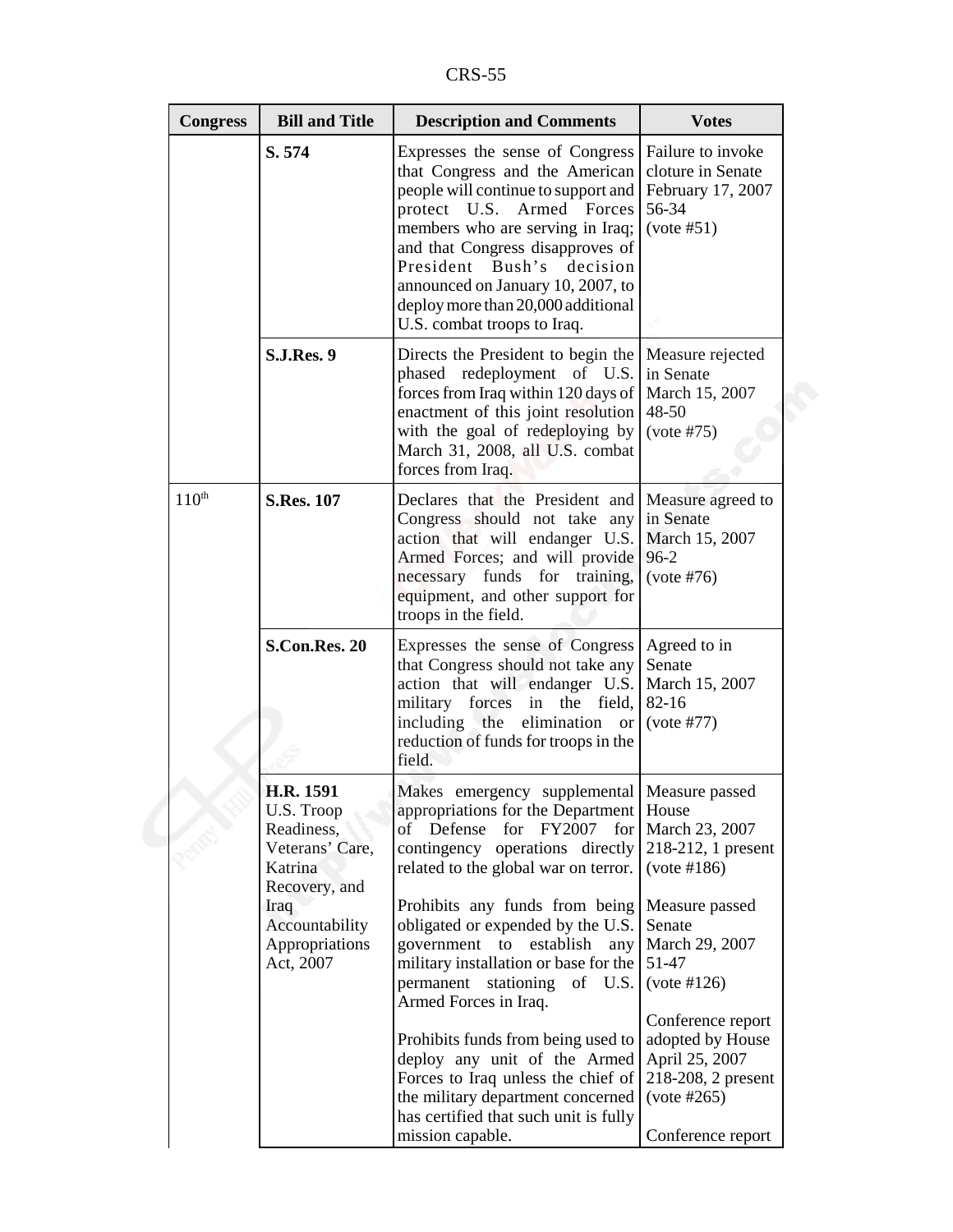CRS-56

| <b>Congress</b> | <b>Bill and Title</b>              | <b>Description and Comments</b>                                                                                                                                                                                                                                                                                                                                                                                                                                                                                                                                                                                                                                                                                                                                                                                                                                                                                                                                                                                                                                                                                     | <b>Votes</b>                                                                                                                                        |
|-----------------|------------------------------------|---------------------------------------------------------------------------------------------------------------------------------------------------------------------------------------------------------------------------------------------------------------------------------------------------------------------------------------------------------------------------------------------------------------------------------------------------------------------------------------------------------------------------------------------------------------------------------------------------------------------------------------------------------------------------------------------------------------------------------------------------------------------------------------------------------------------------------------------------------------------------------------------------------------------------------------------------------------------------------------------------------------------------------------------------------------------------------------------------------------------|-----------------------------------------------------------------------------------------------------------------------------------------------------|
|                 |                                    | Prohibits funds from being used to<br>initiate, execute, or continue any<br>order that has the effect of<br>extending the deployment for<br>Operation Iraqi Freedom of any<br>unit of the Army, Army Reserve, or<br>Army National Guard beyond 365<br>days; or Marine Corps or Marine<br>Corps Reserve beyond 210 days.<br>Outlines specified determinations,<br>relating to actions<br>of the<br>government of Iraq, that must be<br>made by the President to Congress<br>on or before July 1, 2007. Requires<br>that, if the President fails to make<br>any of the determinations, the<br>Secretary of Defense<br>shall<br>commence the redeployment of<br>U.S. Armed Forces from Iraq no<br>later than such date, with a goal of<br>completing such redeployment<br>within 180 days. Requires that, if<br>the President makes all such<br>determinations, the Secretary shall<br>commence such redeployment no<br>later than October 1, 2007, with a<br>goal of completing that<br>redeployment within 180 days.<br>Makes funds immediately available<br>to plan and execute a safe and<br>orderly redeployment. | adopted by Senate<br>April 26, 2007<br>51-46<br>(vote #147)<br>House failed to<br>override veto<br>May 2, 2007<br>222-203, 1 present<br>(vote #276) |
|                 | <b>S.Amdt. 643</b><br>to H.R. 1591 | To strike language that would tie Rejected in Senate<br>t h e<br>hands<br>o f<br>Commander-in-Chief by imposing<br>an arbitrary timetable for the<br>withdrawal of U.S. forces from<br>Iraq.                                                                                                                                                                                                                                                                                                                                                                                                                                                                                                                                                                                                                                                                                                                                                                                                                                                                                                                        | t h e   March 27, 2007<br>48-50<br>(vote #116)                                                                                                      |
|                 | H.R. 2237                          | Requires the Secretary of Defense<br>to commence the redeployment of<br>U.S. forces deployed in Iraq and<br>prohibits any funds from being<br>used to further deploy U.S. forces<br>to Iraq after completion of the<br>redeployment.                                                                                                                                                                                                                                                                                                                                                                                                                                                                                                                                                                                                                                                                                                                                                                                                                                                                                | Measure failed of<br>passage in House<br>May 10, 2007<br>171-255<br>(vote #330)                                                                     |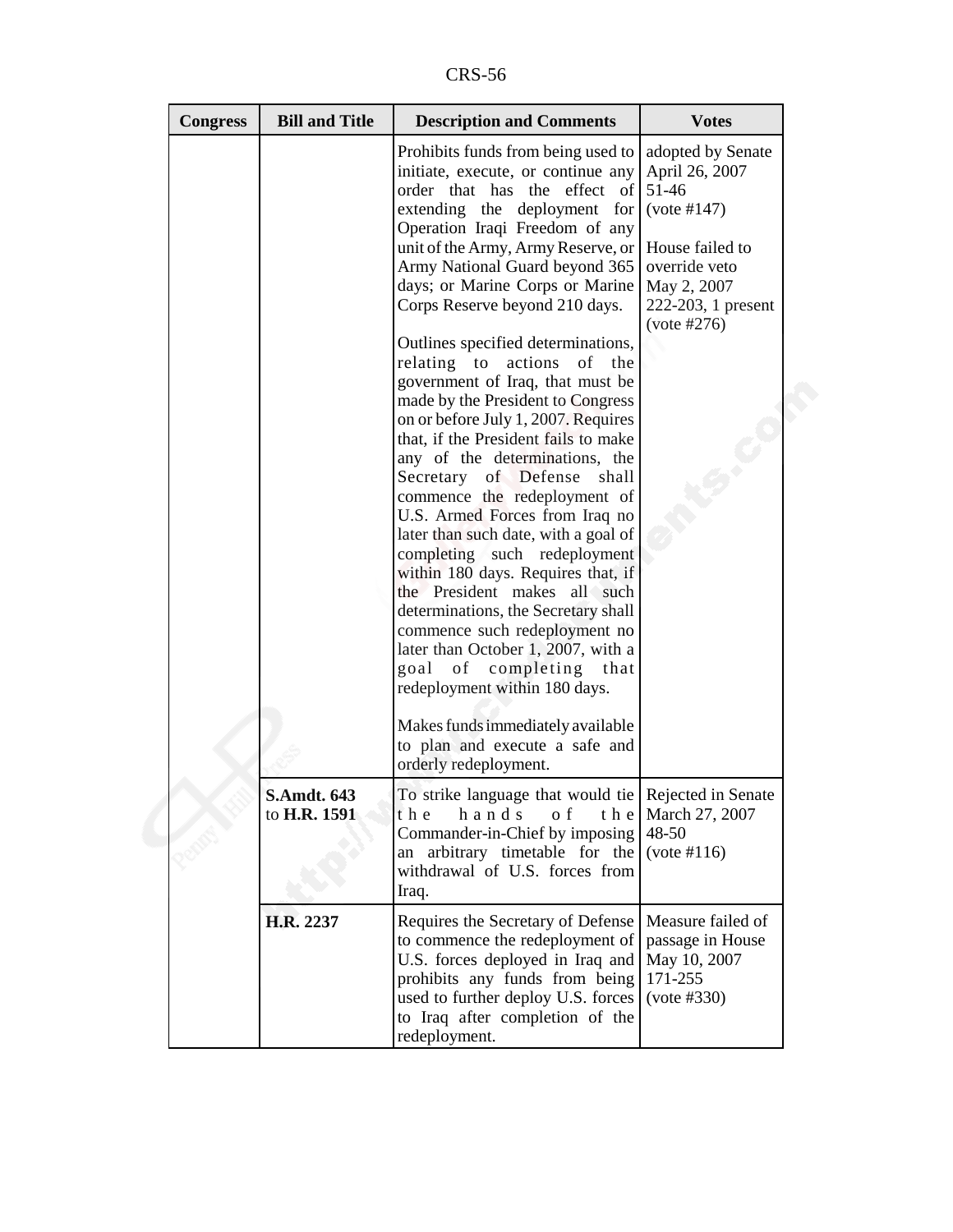CRS-57

| <b>Congress</b>   | <b>Bill and Title</b>                                                                                                                                            | <b>Description and Comments</b>                                                                                                                                                                                                                                                                                                                                                                                                                                                                                  | <b>Votes</b>                                                                                                                |
|-------------------|------------------------------------------------------------------------------------------------------------------------------------------------------------------|------------------------------------------------------------------------------------------------------------------------------------------------------------------------------------------------------------------------------------------------------------------------------------------------------------------------------------------------------------------------------------------------------------------------------------------------------------------------------------------------------------------|-----------------------------------------------------------------------------------------------------------------------------|
|                   | H.R. 2206<br>$(P.L. 110-28)$<br>U.S. Troop<br>Readiness,<br>Veterans' Care,<br>Katrina<br>Recovery, and<br>Iraq<br>Accountability<br>Appropriations<br>Act, 2007 | Makes emergency supplemental<br>appropriations for the Department<br>of Defense for FY2007. Requires<br>the President to direct the orderly<br>redeployment of U.S. forces from<br>Iraq if the components of the Iraqi<br>government reach a consensus<br>directing a redeployment of U.S.<br>Forces. Prohibits any funds from<br>being obligated or expended by the<br>U.S. government to establish any<br>military installation or base for the<br>permanent stationing<br>of<br>U.S.<br>Armed Forces in Iraq. | Measure passed<br>House<br>May 10, 2007<br>221-205<br>(vote #333)<br>Measure passed<br>Senate by voice<br>vote<br>5/17/2007 |
| $110^{\text{th}}$ | <b>S.Amdt. 1098</b><br>to S.Amdt.<br>1097, H.R. 1495<br><b>Water Resources</b><br>Development<br>Act of 2007                                                     | The President shall commence the<br>redeployment of United States<br>forces from Iraq  not later than<br>120 days after the date of the<br>enactment of this Act. No funds<br>may be obligated or expended to<br>continue the deployment in Iraq of<br>members of the United States<br>Armed Forces after March 31,<br>2008.                                                                                                                                                                                     | Failure to invoke<br>cloture in Senate<br>May 16, 2007<br>29-67<br>(vote #167)                                              |
|                   | H.R. 1585<br>National<br>Defense<br>Authorization<br><b>Act for Fiscal</b><br><b>Year 2008</b>                                                                   | Amends the Warner Act to make<br>permanent the prohibition on the<br>establishment of permanent<br>military installations in Iraq.<br>Authorizes appropriations for DOD<br>for FY2008 to provide additional<br>funds for Operations Iraqi Freedom<br>and Enduring Freedom.                                                                                                                                                                                                                                       | Measure passed<br>House<br>May 17, 2007<br>397-27<br>(vote #373)                                                            |
|                   | <b>S.Amdt. 2012</b><br>to H.R. 1585                                                                                                                              | To specify minimum periods Failure to invoke<br>between deployment of units and<br>members of the Armed Forces for<br>Operation Iraqi Freedom and<br><b>Operation Enduring Freedom.</b>                                                                                                                                                                                                                                                                                                                          | cloture in Senate<br>July 11, 2007<br>56-41<br>(vote #241)                                                                  |
|                   | <b>S.Amdt. 2032</b><br>to H.R. 1585                                                                                                                              | To limit the length of deployment<br>of members of the Armed Forced<br>for Operation Iraqi Freedom.                                                                                                                                                                                                                                                                                                                                                                                                              | Rejected in Senate<br>July 11, 2007<br>52-45<br>(vote #243)                                                                 |
|                   | <b>S.Amdt. 2078</b><br>to H.R. 1585                                                                                                                              | To express the sense of Congress<br>that the dwell time between<br>extended operational deployments<br>of members of the Armed Forces<br>should be no less than 12 months<br>for regular forces and no less than<br>5 years for reserve forces.                                                                                                                                                                                                                                                                  | Rejected in Senate<br>July 11, 2007<br>$41 - 55$<br>$(vote \#244)$                                                          |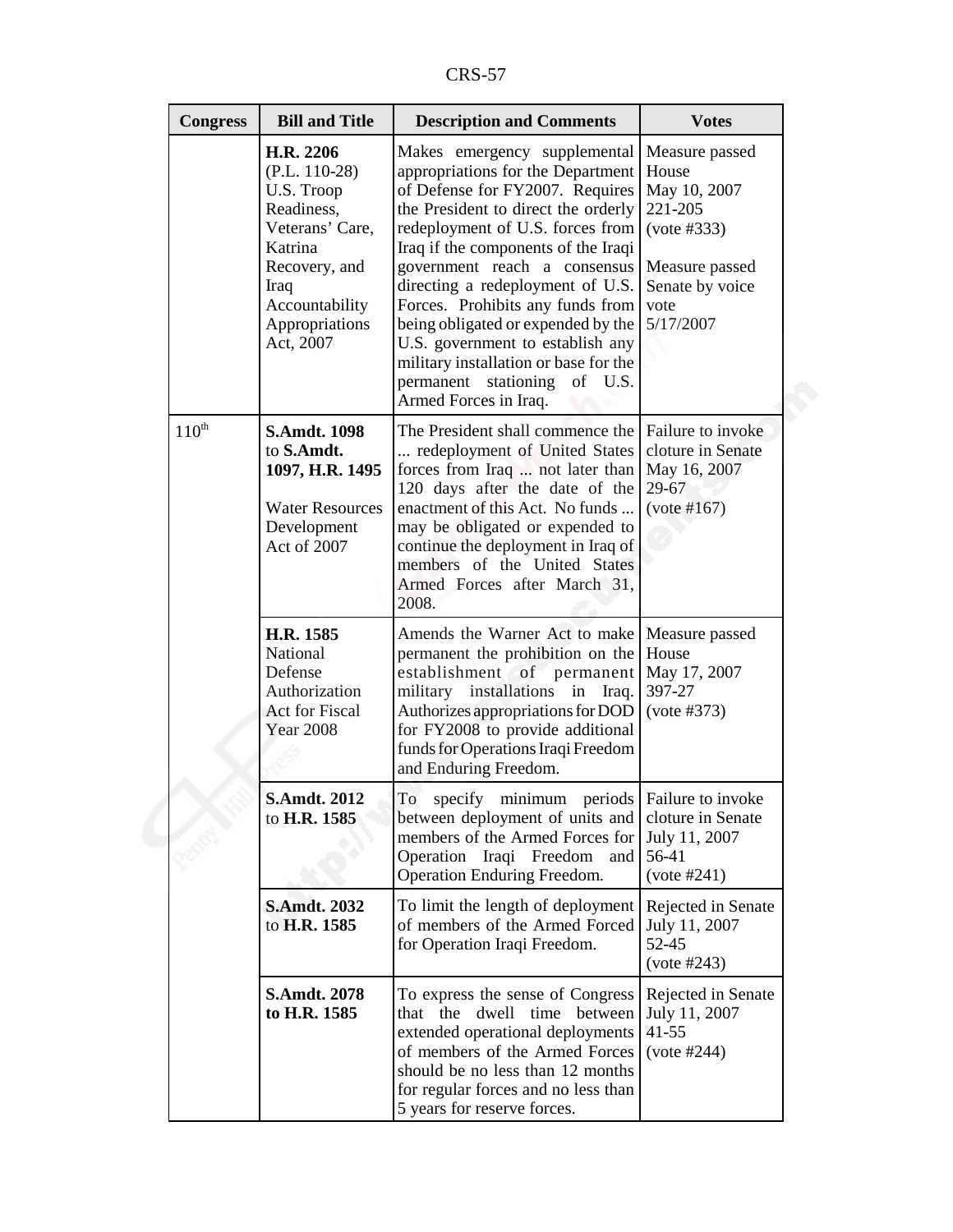CRS-58

| <b>Congress</b>   | <b>Bill and Title</b>               | <b>Description and Comments</b>                                                                                                                                                                                                                                                                                                                                                                                                                                                                            | <b>Votes</b>                                                                    |
|-------------------|-------------------------------------|------------------------------------------------------------------------------------------------------------------------------------------------------------------------------------------------------------------------------------------------------------------------------------------------------------------------------------------------------------------------------------------------------------------------------------------------------------------------------------------------------------|---------------------------------------------------------------------------------|
|                   | <b>S.Amdt. 2087</b><br>to H.R. 1585 | The Secretary of Defense shall<br>commence the reduction of the<br>number of United States forces in<br>Iraq not later than 120 days after<br>the date of the enactment of this<br>Act  and shall complete the<br>transition of United States forces to<br>a limited presence and missions<br>by April 30, 2008.                                                                                                                                                                                           | Failure to invoke<br>cloture in Senate<br>July 18, 2007<br>52-47<br>(vote #252) |
| $110^{\text{th}}$ | H.R. 2956                           | Directs the Secretary of Defense to<br>commence the reduction of the<br>number of Armed Forces in Iraq<br>beginning no later than 120 days<br>after the enactment of this Act and<br>complete the reduction<br>and<br>transition to a limited presence in<br>Iraq by no later than April 1, 2008.                                                                                                                                                                                                          | Measure passed<br>House<br>July 12, 2007<br>223-201<br>(vote #624)              |
|                   | H.R. 2929                           | Declares that it is the policy of the<br>United States not to establish any<br>military installation or base<br>providing for the permanent<br>stationing of U.S. armed forces in<br>Iraq.                                                                                                                                                                                                                                                                                                                 | Measure passed<br>House<br>July 25, 2007<br>399-24<br>(vote #717)               |
|                   | H.R. 3159                           | Prohibits any unit of the regular<br>Armed Forces from being deployed<br>for Operation Iraqi Freedom unless<br>the period between the most recent<br>previous<br>deployment<br>and<br>a<br>subsequent deployment is equal to<br>or longer than the period of the<br>most recent previous deployment.<br>Expresses the sense of Congress<br>that the optimal minimum period<br>between such deployments should<br>be equal to or longer than twice the<br>period of the most recent previous<br>deployment. | Measure passed<br>House<br>August 2, 2007<br>229-194, 3 present<br>(vote #796)  |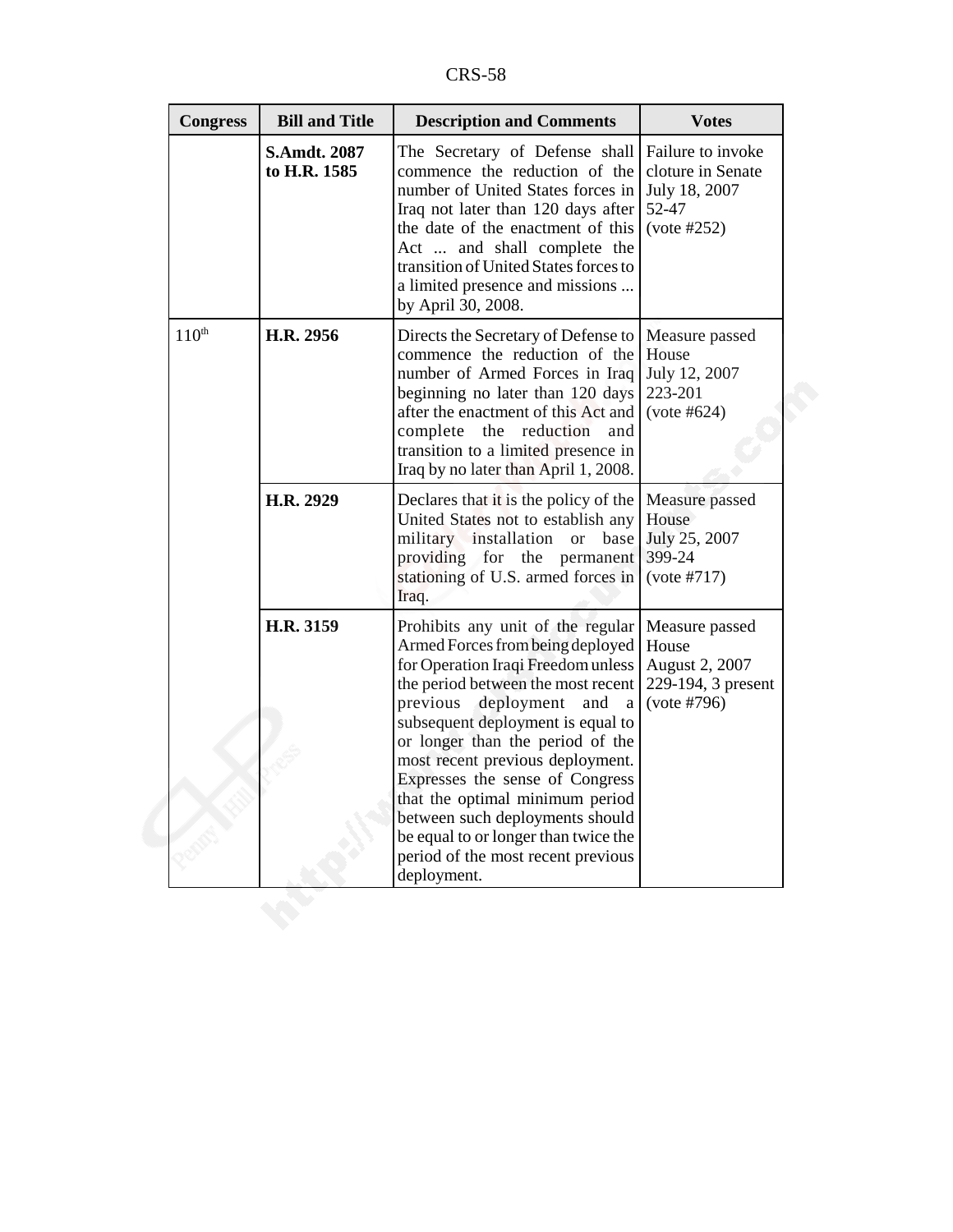CRS-59

| <b>Congress</b> | <b>Bill and Title</b>                                                | <b>Description and Comments</b>                                                                                                                                                                                                                                                                                                                                                  | <b>Votes</b>                  |
|-----------------|----------------------------------------------------------------------|----------------------------------------------------------------------------------------------------------------------------------------------------------------------------------------------------------------------------------------------------------------------------------------------------------------------------------------------------------------------------------|-------------------------------|
|                 | H.R. 3222<br>Department of<br>Defense<br>Appropriations<br>Act, 2008 | (Sec. 8103) None of the funds Measure passed<br>appropriated or otherwise made House<br>available by this or any other Act<br>shall be obligated or expended by $ 395-13\rangle$<br>the United States Government  to<br>establish any military installation<br>or base for the purpose of<br>providing for the permanent<br>stationing of United States Armed<br>Forces in Iraq. | August 5, 2007<br>(vote #846) |
|                 |                                                                      | (Sec. 8106) Any request for funds<br>for a fiscal year after fiscal year<br>2008 for an ongoing military<br>operation overseas, including<br>operations in Afghanistan and Iraq,<br>shall be included in the annual<br>budget of the President for such<br>fiscal year as submitted to<br>Congress                                                                               |                               |